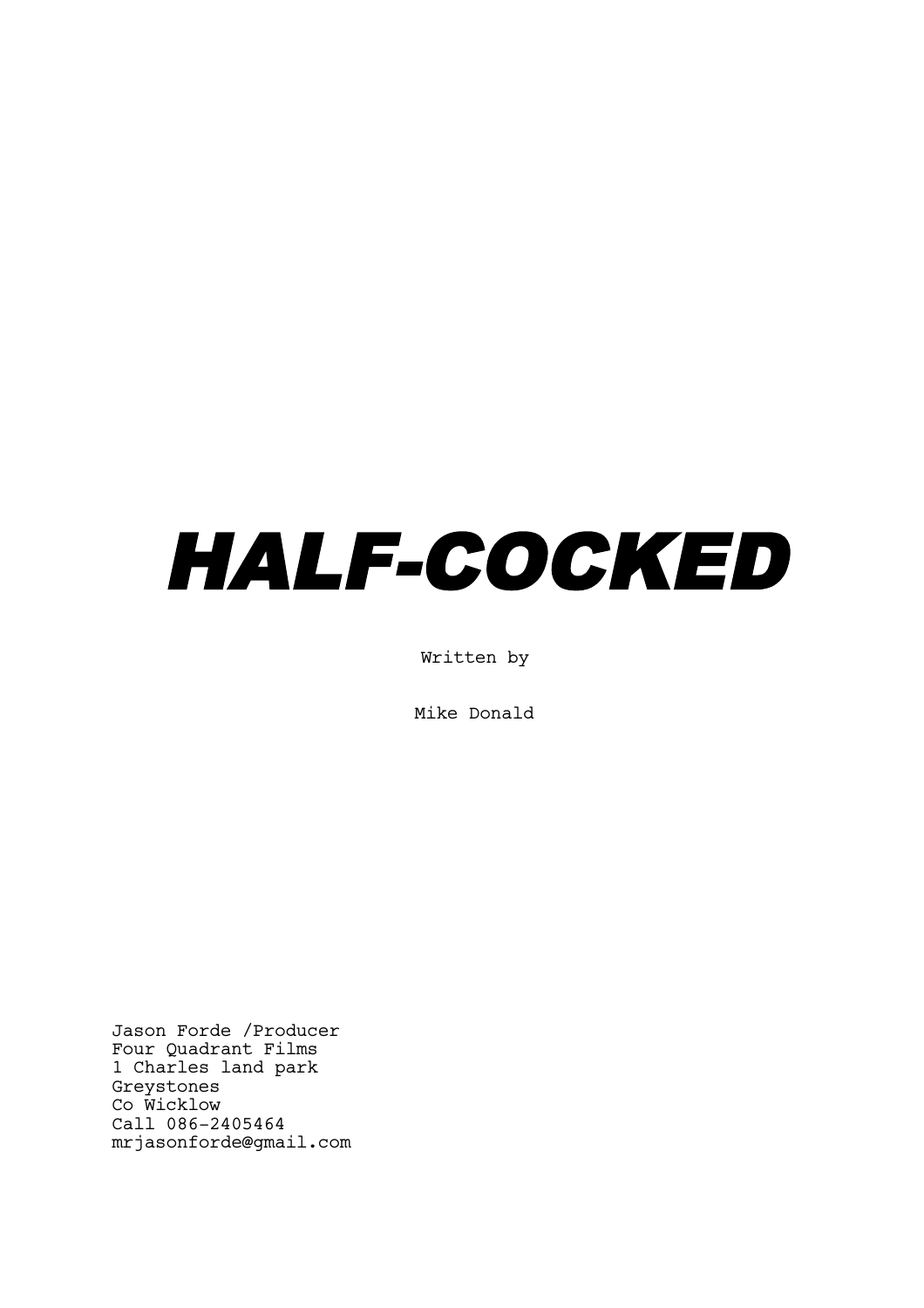# FADE IN:

IN BLACK

The thud of heavy machinery on steel -- the sound echoes in a large empty space.

INT. MTA TUNNEL - NIGHT

UP ON

Four MEN wearing overalls, protective visors and hard hats. HARSH lights illuminate the RAILS they're working on.

Two men use power tools to work on the bolts, while another uses an angle grinder to cut through the securing plates.

LEGEND: 7TH STREET METRO CENTRE

A LIGHT flashes from further down the tunnel.

ANGLE ON

A MAINTENANCE OFFICER heads towards them. He carries a flashlight and a clip board.

> MAINTENANCE OFFICER Hey! What are you guys doing?

One of the men looks up. Intense eyes, taut muscular build, a man used to making decisions fast. Meet CARLOS RAMON, the leader of this small group.

> CARLOS Chief said we gotta cut out this section. Been reports of vibration from some of the drivers.

The Maintenance Officer flicks through his paperwork, scratches his head -- reaches for his comms unit.

> MAINTENANCE OFFICER I 'ain't got jack shit on this. I'm gonna have to call it in.

Carlos reaches into his overalls -- pulls out a GUN.

INT. TUNNEL - NIGHT

The sound of a GUNSHOT reverberates down the tunnel -- the muzzle flash illuminating the silhouettes of the men. The Officer crumples to the ground.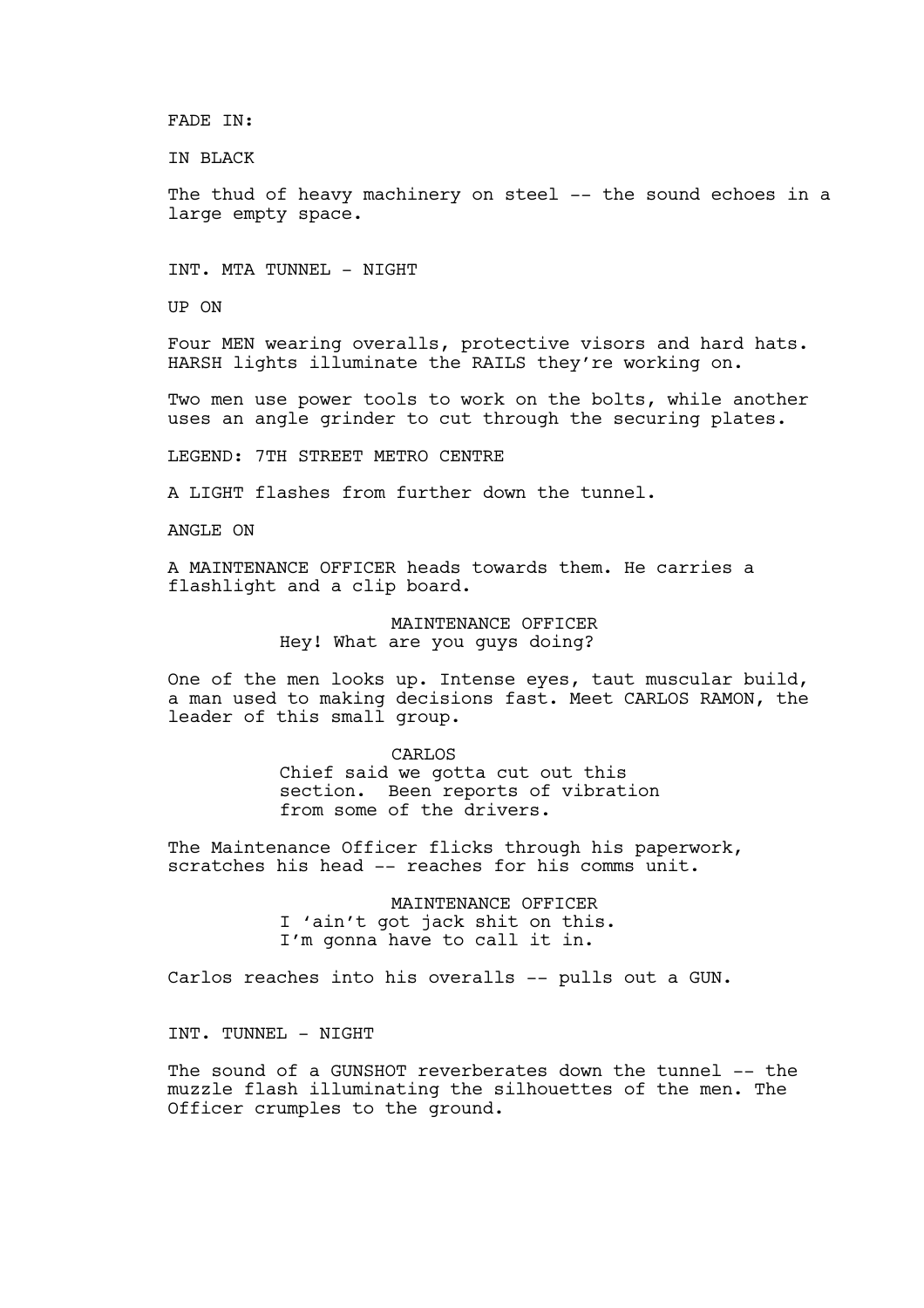# INT. CHASE'S APARTMENT, BEDROOM - DAY

A crummy walk up in the cheap rent area of Burbank. The room is cramped, some photos on a chest of drawers -- a man in police uniform holding a baby next to a smiling woman.

A Metro Transit Police cap, and BADGE lie next to a bottle of motion sickness tablets, and some police training manuals. A uniform lies discarded over the bottom of the bed.

A MAN lies slumped on top of the covers -- he wears boxer shorts and it looks like he barely made it before passing out.

Close shaven, mixed race and well muscled, this is MARK CHASE, (20s) he's in a deep sleep, but it won't last because...

Something small hurtles onto the bed -- buries it's cute snout into one of his ears, licking and nibbling ferociously.

Chase snaps awake, tries to push away the wriggling PUG puppy. Meet GUCCI, she's a heartbreaker.

## CHASE

Damn! Get outta my ear!

He wrestles the puppy from his ear holding it in front of his face -- the dog lunges forwards tries to lick and chew his nose.

CHASE (CONT'D)

Gucci!

There's a knocking at the door. Chase scoops up the puppy which continues to wriggle in his arms.

> MARCI (V.O.) Hiya, it's me...

Chase drops Gucci onto the bed -- rushes to the sink, squirts toothpaste into his mouth swills it out and wipes his face as he snatches a dressing gown from off the floor.

#### CHASE

I'm coming!

He goes to the door and opens it. Gucci races past him into the waiting arms of MARCI, (20s) a mane of tousled chestnut hair framing the face of an angel.

> MARCI Gucci! My little cutie pie.

She scoops the furry bundle into her arms and kisses it on the nose. Chase looks on -- waiting for a gap in the proceedings.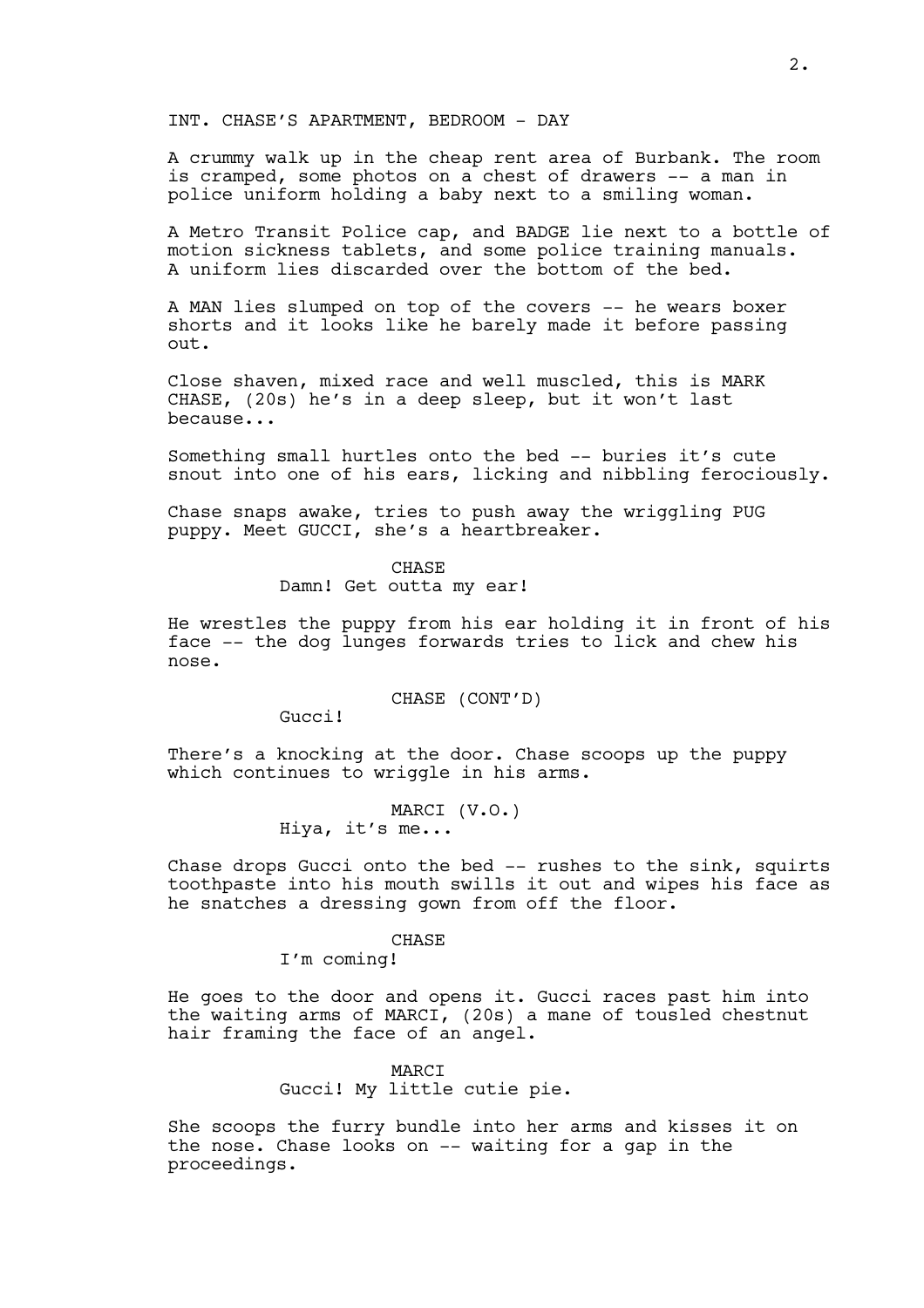MARCI (CONT'D) Thanks Mark, I hope she wasn't too much trouble...it's just my boss changed shifts on me at the last moment. He's such a jerk. CHASE No problem, she's real cute, I had a dog just like her when I was a kid. He looks sad for a moment -- then smiles. CHASE (CONT'D) I think at some primal level little Gucci and me bonded.

Marci smiles at him.

# MARCI

She did the ear thing didn't she? She just has to get in there with her little tongue...some people hate it.

CHASE No, I'm cool. Just glad my shift fitted. I get jerked around all the time, they think they own you, as if.

Marci nods.

MARCI Yeah, they need us more than we need them huh?

CHASE You got it. So, we should...

Marci smiles.

MARCI Yeah, well, gotta go.

Chase smiles.

# **CHASE** Sure, anytime.

She heads out the door -- halts, turns and gives him a peck on the cheek.

> MARCI Thanks for helping out.

Chase smiles.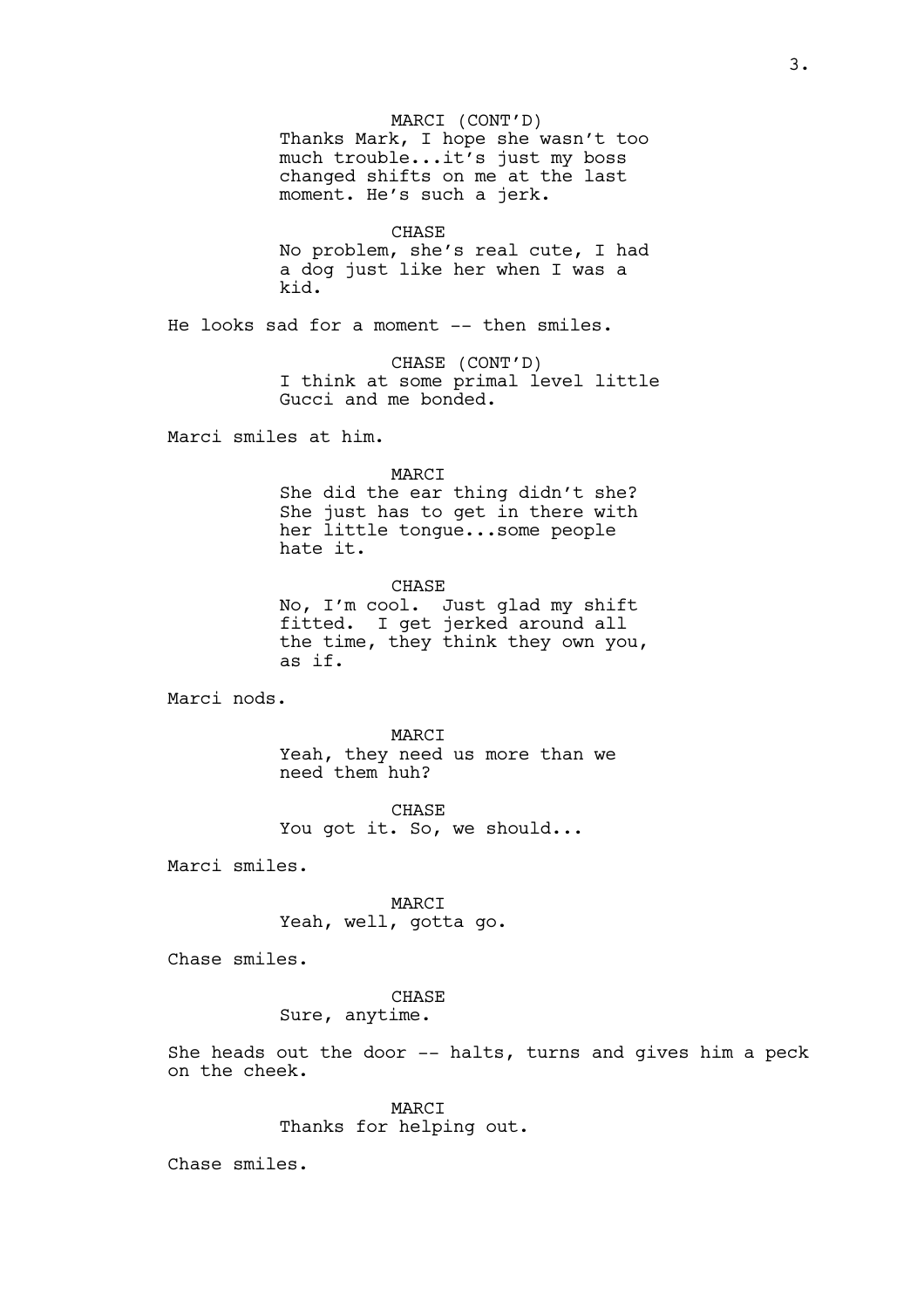CHASE Protect and serve...that's my job.

She heads across to her apartment. Chase closes the door behind him. Smacks his forehead.

> CHASE (CONT'D) Protect and serve...Jeez.

INT. MTA CARRIAGE - MOVING

Full of passengers -- and they're not wearing pants. Some look good in their underwear -- some not so good.

Two people stand out amongst this odd collection. Chase, who wears his police uniform, and a homeless man who sips from a brown bag. Unkempt, and with a wild shock of silver hair, his eyes have a life of their own.

His name is BURNS (50s) an old fireman's badge is pinned to his dirty overcoat -- looks like it's the only thing he keeps clean. He's mumbling to himself -- out of it.

> BURNS ...I know where it is, they don't believe me...think I'm mad, I'll show them, millions right under their noses...

CHANGE OF ANGLE

The passengers are looking at Chase, chanting. Some of them wear "No Pants Day" Tee shirts.

> PASSENGERS Off! Off! Off!

Chase groans, starts to take his pants off.

EXT. SUBWAY - DAY

The train pulls up. Chase hurries through the doors as they slide open -- supporting Burns. He wears his utility belt complete with gun, and pouches round his boxer shorts.

He carefully places Burns on a seat, presses a five dollar bill into his hands and turns. Which is when the doors close. The Polish driver, TEDDY BAJOWSKI, leans out of the driver's cab grinning.

# BAJOWSKI Looking sharp Chase.

The train moves off -- Chase bangs on the doors.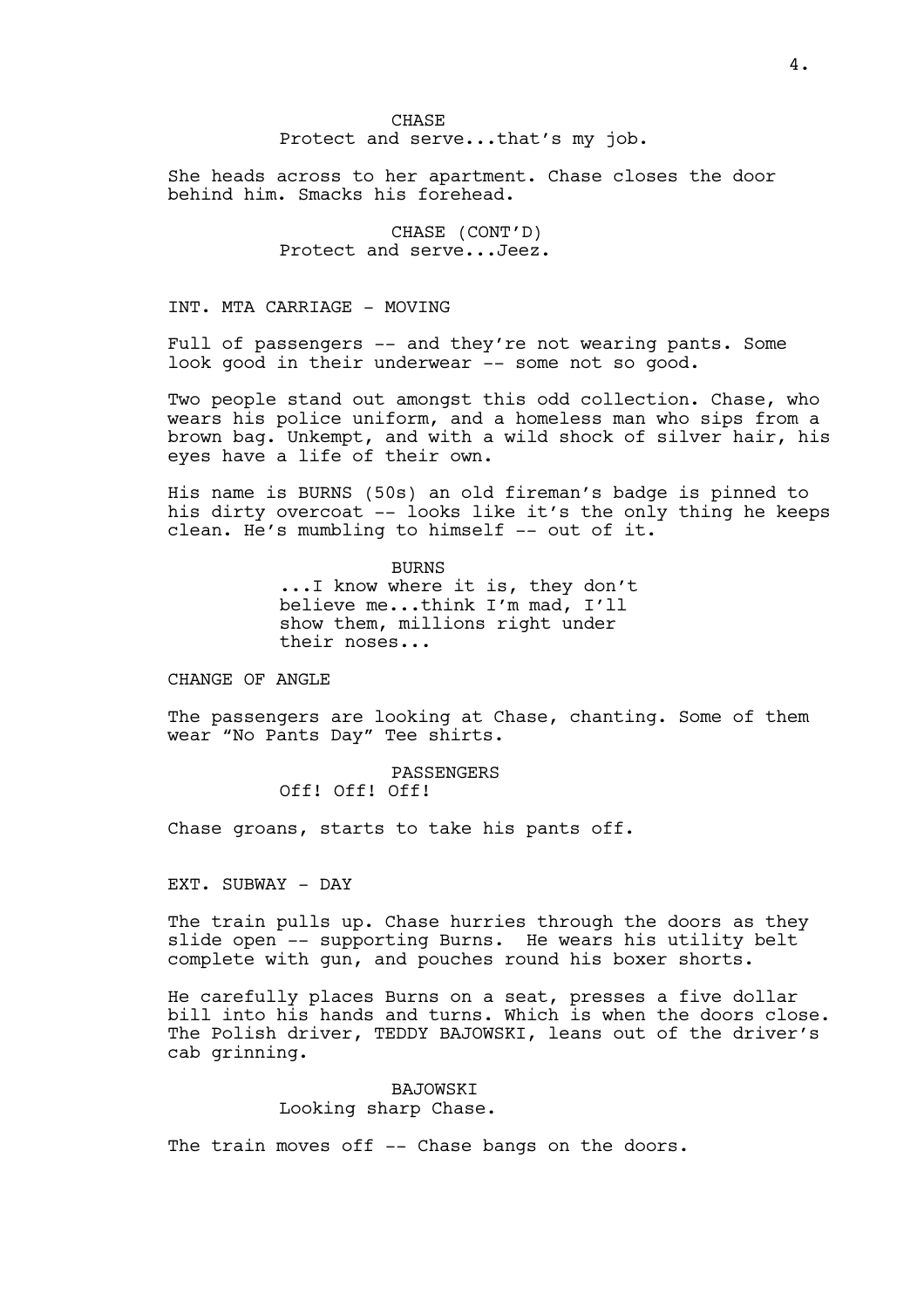He slows to a walk. Turns to towards a sea of passengers staring at him.

# EXT. STREET, OCTOPUS SUSHI RESTAURANT - DAY

A group of four MEN come out. Hard looking individuals, the bulge of concealed weapons beneath their coats. We recognise one of them -- it's Carlos from the maintenance gang.

# INT. SURVEILLANCE VAN

CAPTAIN EDDY FLEMING (50s) addresses two Detectives, PALMER (30s), eyes like flint and a compulsive teeth grinder, and ROGERS (40s) seen it all before and ready for it.

They look at MONITORS displaying close and wide angles of the four men outside the restaurant. Fleming taps Carlo's picture on the screen.

#### FLEMING

Carlos Ramon, used to run the Columbian branch out of Lima, drugs, human traffic and prostitution...got out of there when things went bad for Escobar.

PALMER And now he's here. Why?

Rogers taps a folder.

ROGERS

Interpol traced him from South America, through Berlin and London. He's been spotted with well known fences and middle men in nearly every capital in Europe.

PALMER

Is he setting up a job or cashing in?

# FLEMING

We don't know, but it looks like whatever he's planning it's going down in L.A.

PALMER

Is that why we've got the Limey on attachment?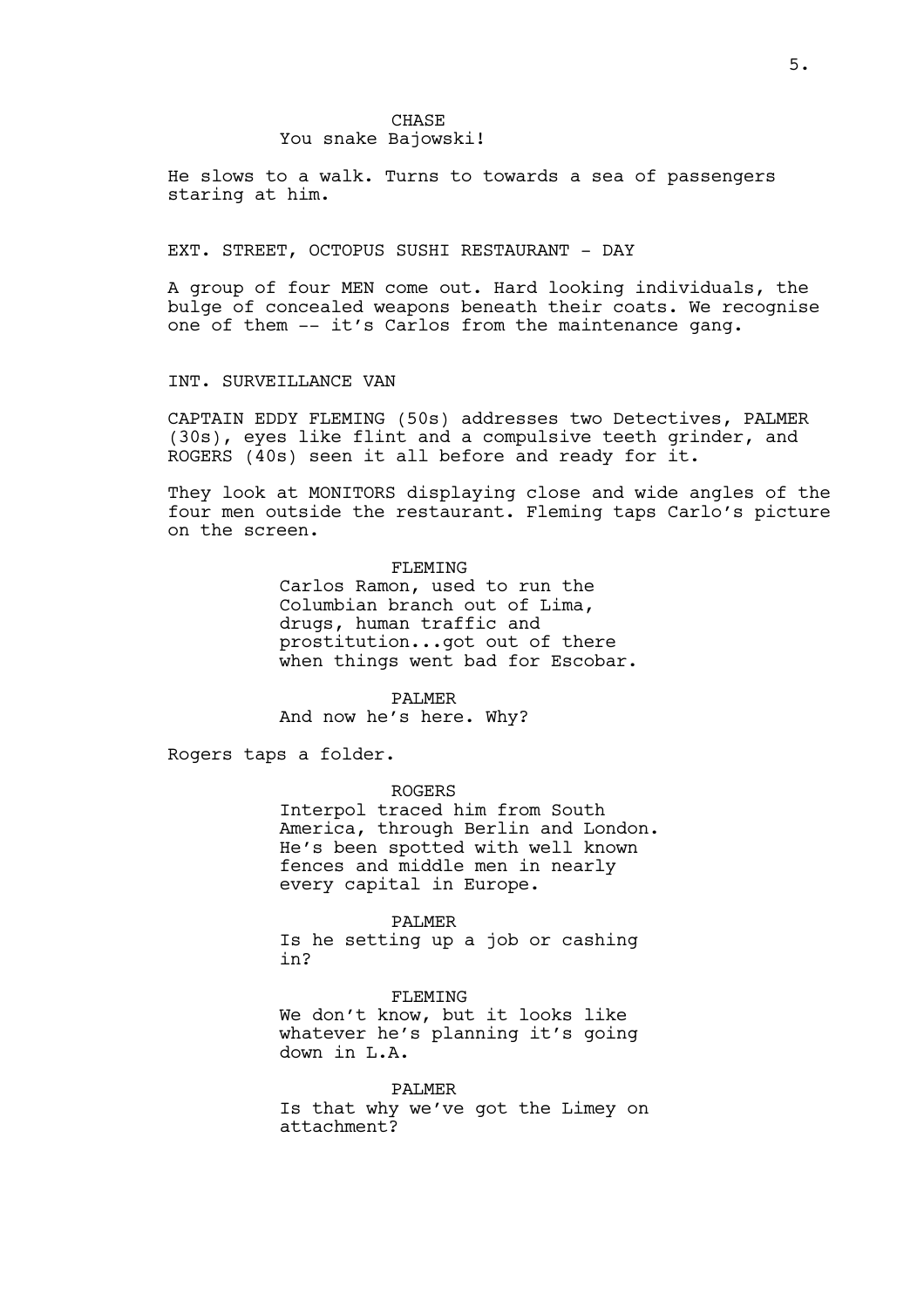FLEMING Yeah, she's had dealings with Carlos before.

ROGERS I heard she was a loose canon.

FLEMING They do things a little different is all.

A W/T crackles. An English accent punches into the van.

TYLER (V.O.) You getting this?

Fleming snatches up the handset.

FLEMING Stand by Tyler, we're setting up a perimeter.

EXT. WEST 7TH STREET - HOT DOG STAND - DAY

JANE TYLER (20s) speaks into a concealed mic -- an earphone snaking into her ear.

Her shapeless BEENY hat and rough jacket do nothing to hide her beauty or the sensitive grey eyes that miss nothing.

> TYLER A perimeter? Yes, that's what we really need, a perimeter. This charmer's planning to fence close to a billion dollars and we're setting up a perimeter, how about a plan?

INT. SURVEILLANCE VAN - DAY

Fleming looks at Rogers and Palmer.

FLEMING They have no idea of protocol.

He keys the mic.

FLEMING (CONT'D) We're on it Tyler, just keep Carlos in view.

EXT. WEST 7TH STREET - HOT DOG STAND - DAY

Tyler has Carlos in view -- not difficult because he's headed straight towards her.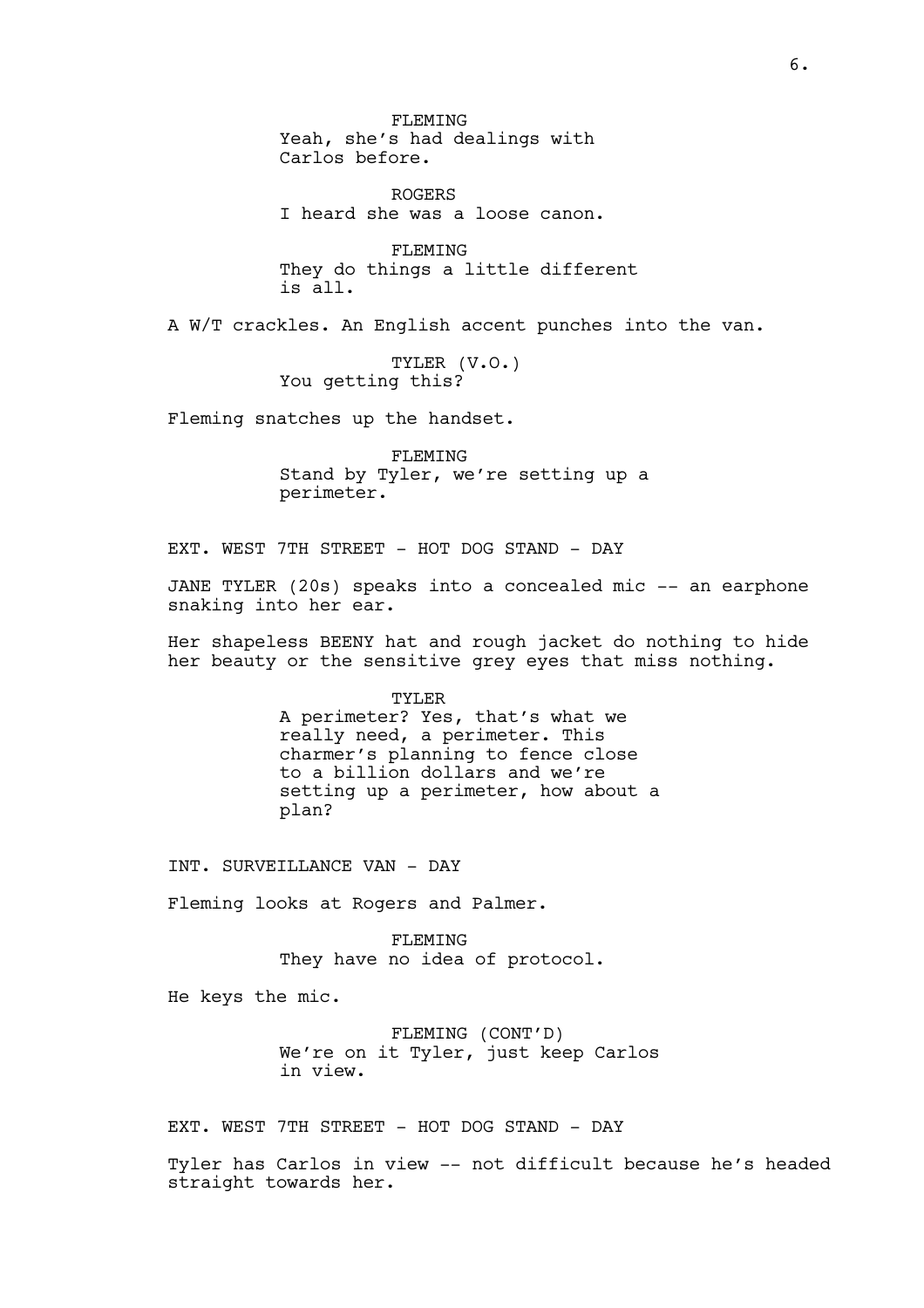TYLER Not a problem.

She rips the ear piece out and dumps the receiver into the trash can behind her stand. She doesn't see the earpiece pull free from the handset.

Carlos comes over. When he smiles he looks charming -- the smile doesn't reach his eyes though.

> CARLOS Hi. Sushi huh, it's the new Chinese, you always need a little more. What you got?

> > TYLER

Er, sausages?

CARLOS English right?

TYLER

No, I think they're American.

Carlos shakes his head. His smile vanishes as he whips his gun out.

> CARLOS Cut the crap sister. What are you doing here?

Tyler holds up a limp sausage.

TYLER Just trying to help.

Fleming's voice squawks out of the W/T handset.

FLEMING (V.O.) Get outta' there Tyler!

TYLER

Ooops.

Carlos swings his gun up -- Tyler zaps him in the eye with a squirt of mustard -- he scrabbles at his eyes, runs off. Tyler snatches up the handset.

> TYLER (CONT'D) Officer in pursuit!

Carlos runs up the street -- police cars screech to halt in front of him, more from the other side -- he's blocked in.

He looks around, the subway entrance is fifty yards away. He looses off a volley of shots. Bullets peppering the police cars. Tyler sprints towards him.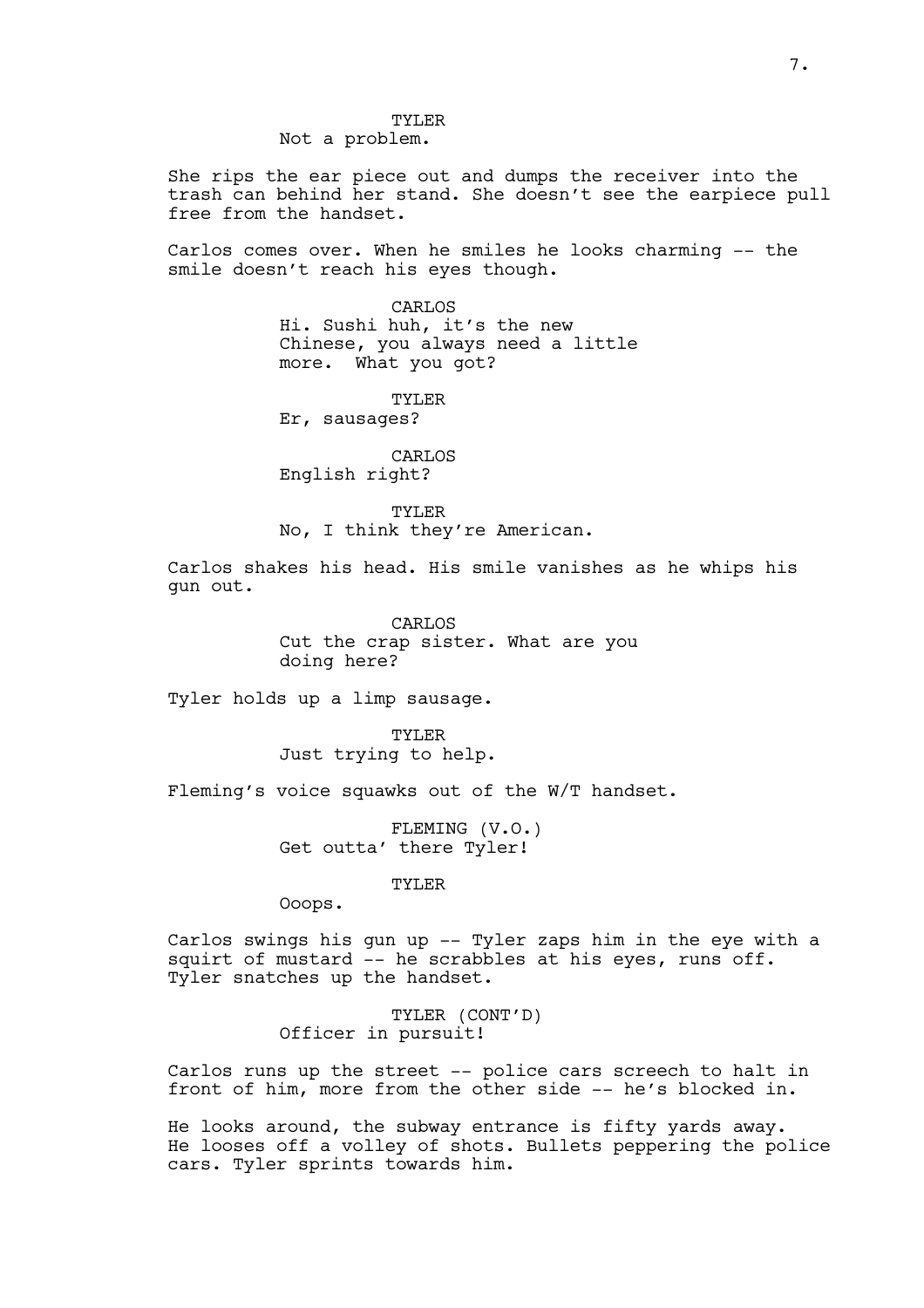Palmer and Rogers burst out of the surveillance van and race after Tyler.

INT. 7TH STREET METRO - STAIRS

Carlos battles past people -- smashing them out of the way - he fires into the ceiling, people hit the deck or throw themselves clear.

TYLER

Moving like the wind, legs pumping, hair flying, Beeny long gone -- rips her jacket off, dumps it. Whatever she excels in, running is high on that list, she's phenomenal.

Obstacles are swerved, ducked or just leapt over without a moment's hesitation -- she soon has Carlos in her sights.

She draws her gun  $-$  and then it all goes wrong  $-$  she fires round after round at Carlos's fleeing figure. They miss him by a mile. Lights explode, tiles shatter and people scream.

Behind her Palmer and Rogers are flagging, no way can they catch up.

PALMER

Shouts into his mic.

PALMER Tyler's up ahead, taking fire, we can't catch her, it's like trying to keep up with Seabiscuit!

They race along the passageways -- passing scenes of devastation, people hobble, others clutch flesh wounds.

TYLER

Fifty feet from Carlos and reloading in mid-air as she clears a mother and pram without breaking stride.

CARLOS

Drenched with sweat -- eyes weeping with mustard burns, jacket soaked with perspiration, he's nearly spent. A hundred feet away a train sits in the platform -- Carlos looks behind him.

BANG! A bullet whistles past his head -- takes out an overhead sign -- debris splatters him, he keeps going.

Fifty-feet and it looks like he might make it when:

CHASE steps into his path. Tyler fires her gun -- CLICK, empty. She sees Chase, takes in the cap, jacket, gun belt...shorts.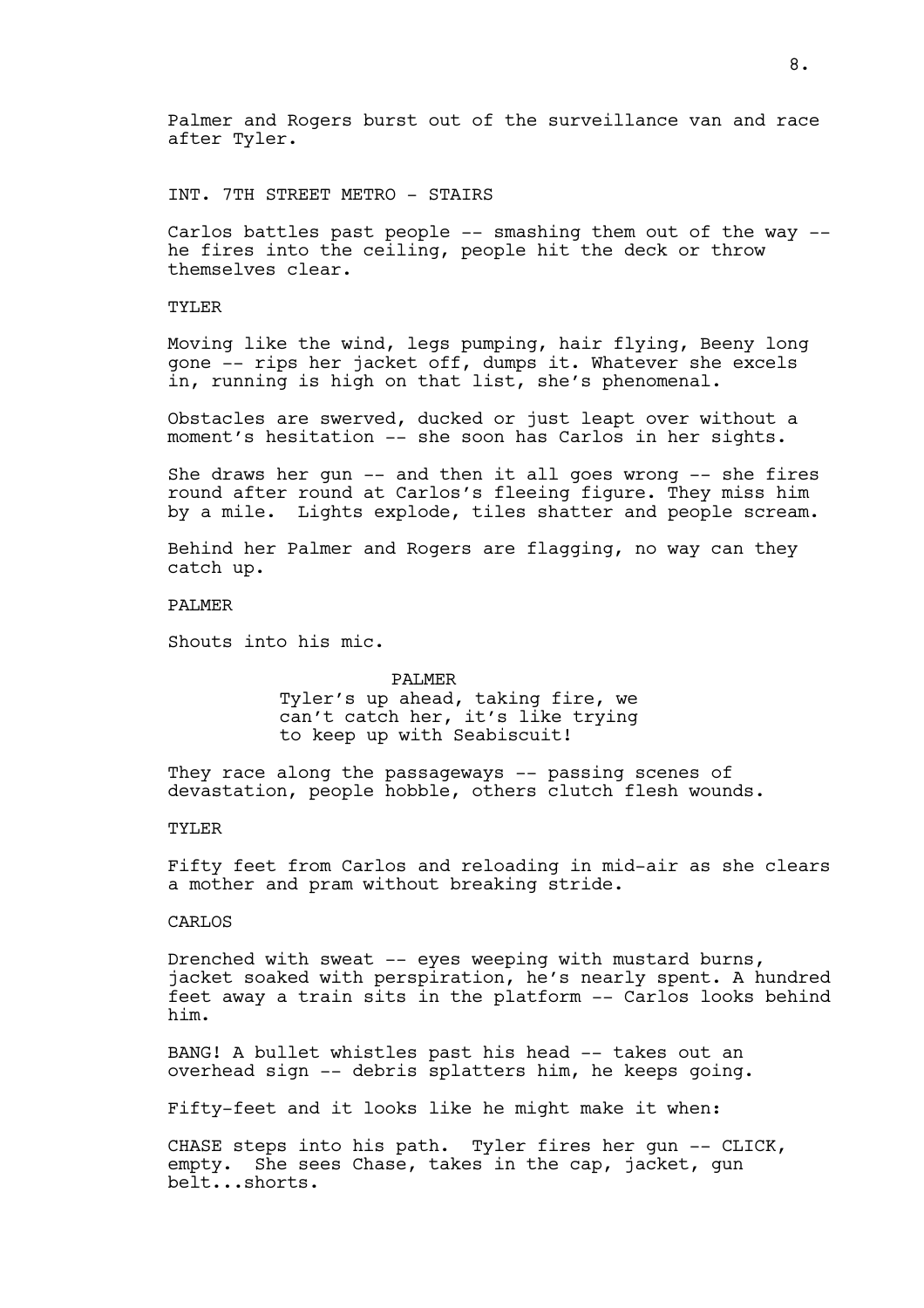#### TYLER

Stop him!

Chase freezes. Carlos smashes into him, knocks him to the ground, stumbles, struggles to pick himself up.

The doors on the train are...CLOSING.

Carlos lurches towards them -- but Chase is up, he hurls his gun at Carlos. BLAM! The butt hits Carlos on the back of the head -- cold cocks him in mid-air. He hits the deck.

ANGLE ON

The gun as it skids across the platform -- the chamber flips open -- it's EMPTY.

TYLER

Bursts on to the platform -- sees the gun. Chase scoops it up -- holsters it.

INT. 7TH STREET, PLATFORM - DAY

It's a zoo. Para-medics and police swarm the area. C.S.I take photos and ask questions. People are carted off on stretchers statements are taken.

Carlos goes by in handcuffs, his head bandaged. He gives Chase and Tyler a look. He won't forget them.

Captain Fleming looks around him in disbelief. Tyler and Chase sit on a bench -- Chase wears a pair of hi-viz pants.

Fleming gestures with a hand to the platform. Bends down, gets in Tyler's face.

> FLEMING This is why we have perimeters, protocol, chain of command, backup. (beat) Do they even have those words where you come from?

An OFFICER hands him a sheet of paper. He looks at it, snorts.

> FLEMING (CONT'D) Jesus! Twenty-five gunshot wounds, what do you have there? A shotgun. You're lucky no one was killed.

Tyler mumbles something.

FLEMING (CONT'D)

What?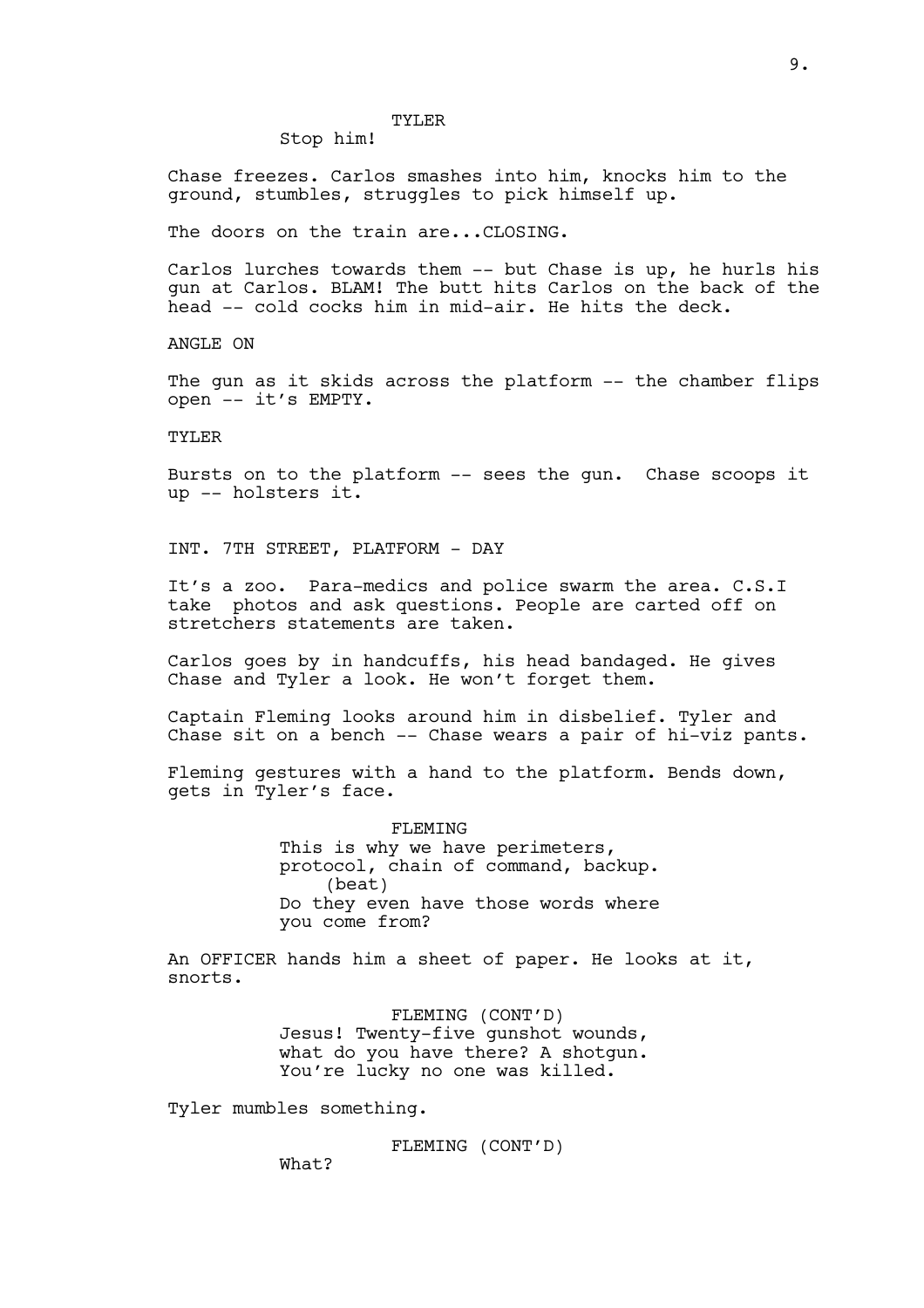Fleming shakes his head.

FLEMING Really? You think killing Carlos would've helped our case?

Tyler shrugs.

FLEMING (CONT'D) Officer of the law...the clue's in the title. I know what sort of scumbag Carlos is, but that's no excuse for going off half-cocked.

He rubs his head, looks at the destruction -- waves a hand.

FLEMING (CONT'D) I mean this guy doesn't have any pants on for Chrissake...yet he managed to bring Carlos down without shooting anybody.

Chase looks up.

CHASE It was no pants day, the passengers...they was persistent.

FLEMING Hey kid, don't sweat it, you done good...but you...

He shakes his head at Tyler.

FLEMING (CONT'D) You done bad.

TYLER Done bad? What is with you people, that you have to beat up the English language like you're trying for a confession.

FLEMING Jeez you got some mouth on you. Report to the station nine a.m. tomorrow, we got some changes to make...Chase, you come with me.

INT. TRAIN CONTROL ROOM - DAY

Men hunch over screens and keyboards -- a large display shows the progress of the trains on the various lines. Fleming leads Chase into a glass office within the main space.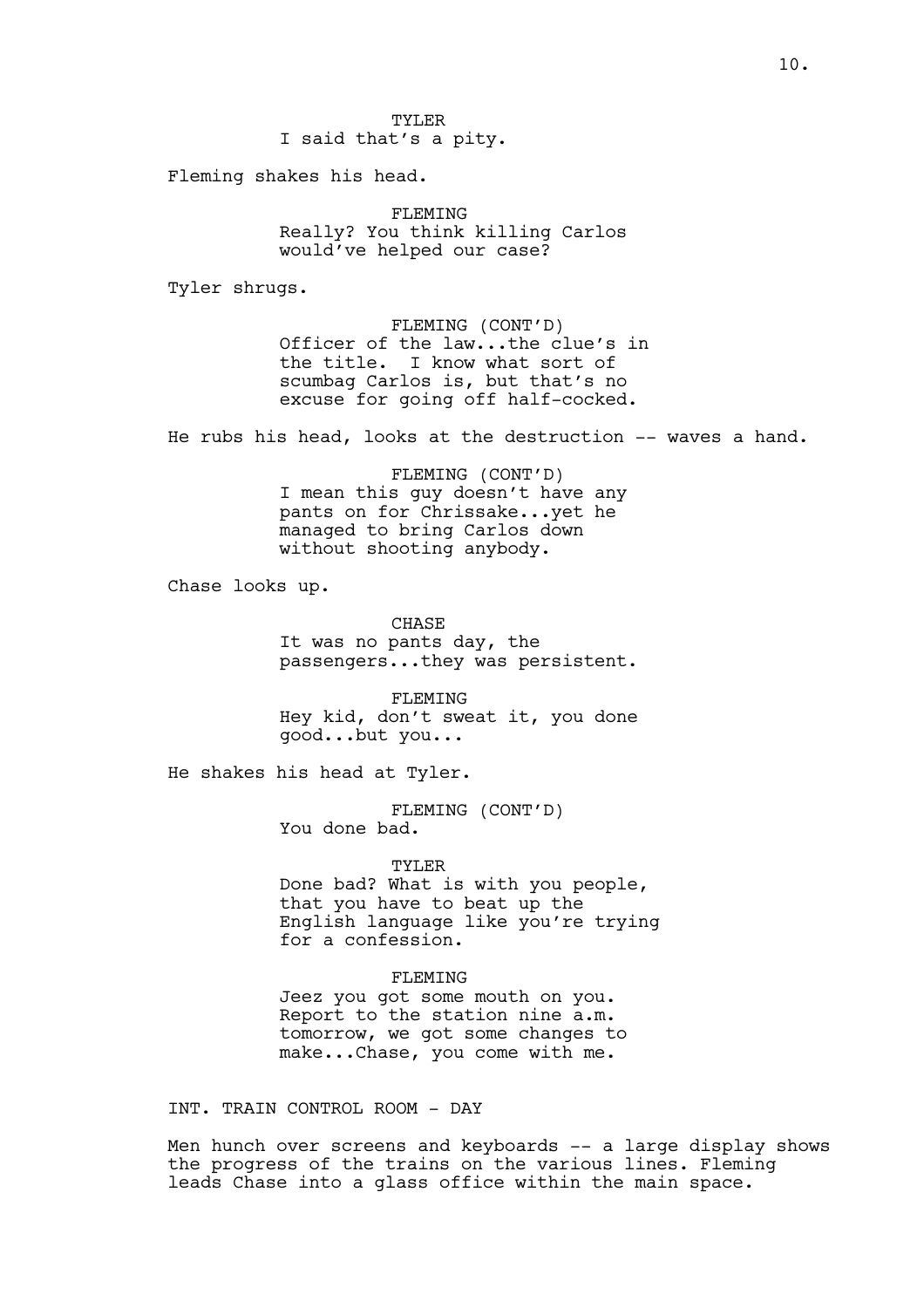#### OFFICE

A view out into the main office and a desk, behind which sits supervisor DJANGO MALAWITZ (50s), a white haired bulldog of a man. He gets up to greet Fleming. They hug, old friends.

> DJANGO Eddy, long time.

FLEMING Too long, how's your wife?

DJANGO She's great, you should come round for dinner.

FLEMING She still cook those great roasts?

DJANGO Oh yeah, order yourself a new pair of pants already.

He looks over at Chase.

DJANGO (CONT'D) How's my little hero?

He flicks up a picture on the monitor screen -- Chase minus his pants throwing his gun at Carlos.

> DJANGO (CONT'D) That'll make a great front page, hell I might even make it into a Christmas card.

FLEMING Yeah, takes quick thinking to avoid shooting any passengers when they're in the line of fire.

DJANGO He's quick alright, and when he's not taking his pants off he's studying...ain't that right Chase?

Chase shift uncomfortably.

CHASE

Sir.

FLEMING You wanna' fill me in about your guy?

Django nods.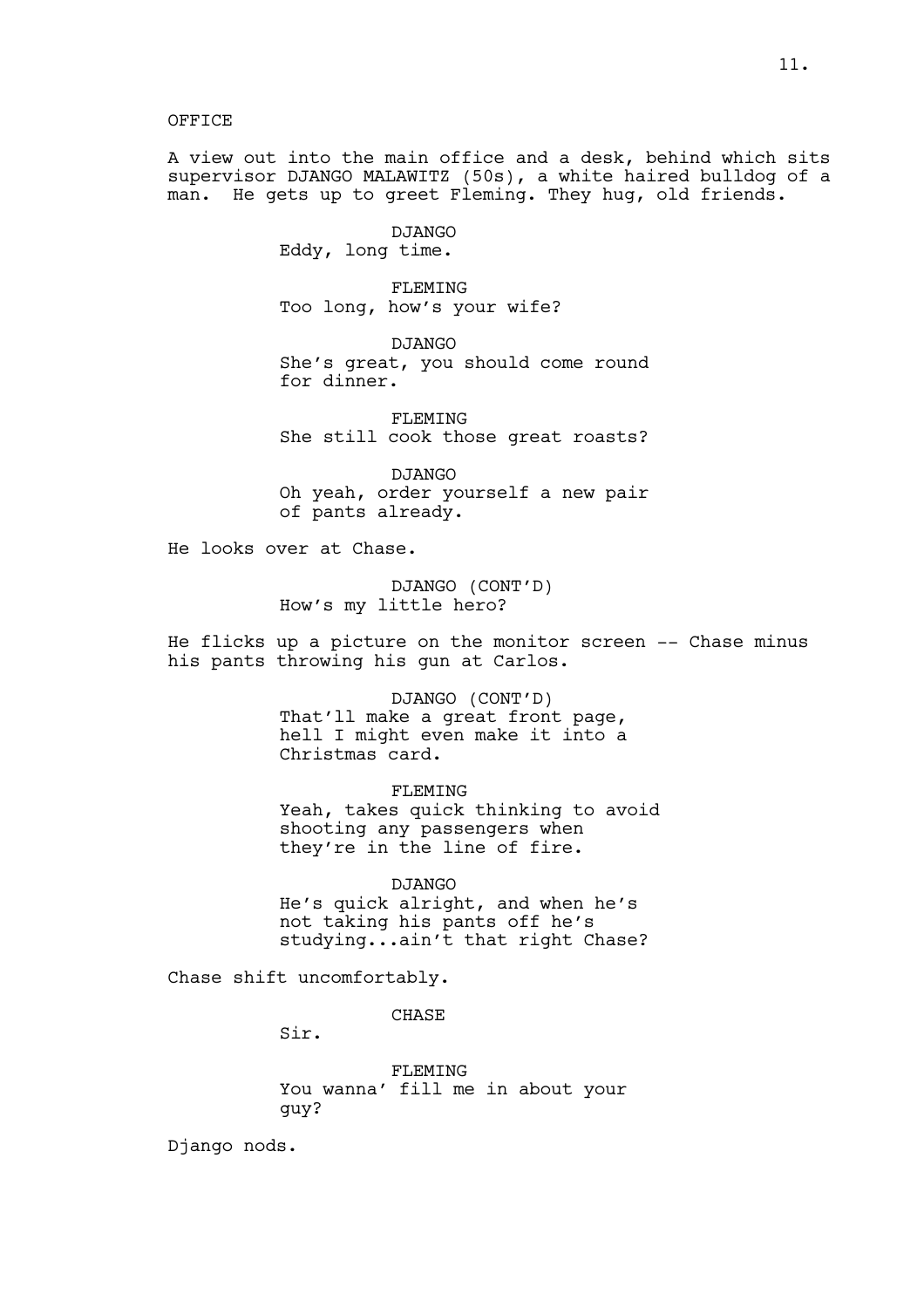# DJANGO

Sure.

He pulls out an employees information sheet -- hands it to Fleming, who studies it.

> FLEMING And you don't know what he was doing there?

DJANGO Naa, he was just doing general inspection duty. I guess he coulda' slipped, knocked himself out and blammo...next train along and he's jello.

Fleming pockets the report.

FLEMING I'll look into it. (beat) So here's the thing, I'm wondering if we can give Chase here a little bit of a lateral transfer opportunity...

Django sucks in his cheeks.

DJANGO

I dunno' Eddy, I'm kinda' stretched here...

FLEMING

It'll only be for a few weeks, it's just I need to get this Limey broad off the chief's radar till things calm down. Chase will appreciate the experience and maybe she'll straighten herself out.

Django shrugs.

DJANGO Ah, what the hell, I owe you one.

FLEMING The hell you do, it's not like a took a bullet in the head for you.

He punches him in the gut -- Django mimes pain.

DJANGO You still got it Eddy.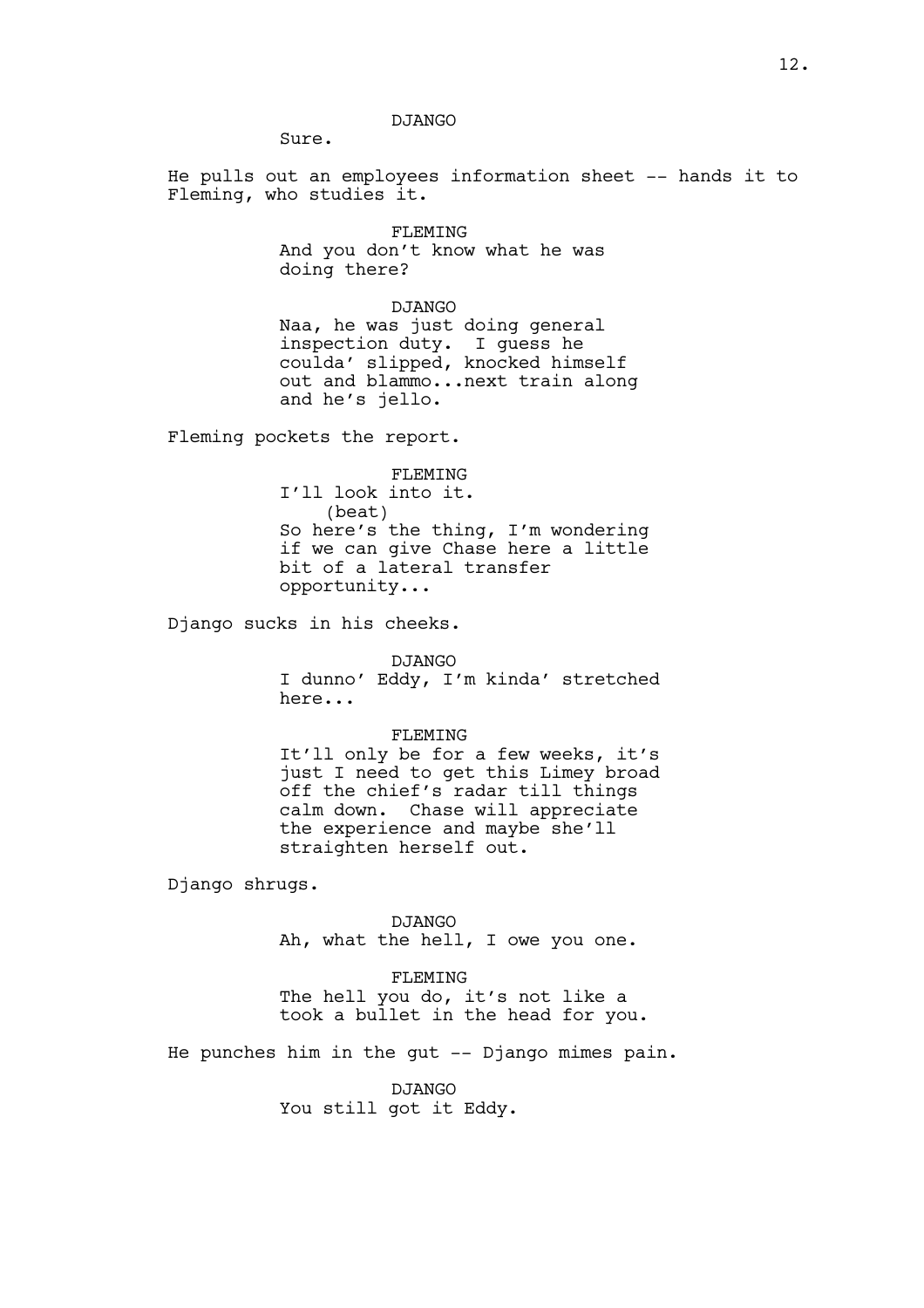FLEMING Yeah I do, I just have trouble remembering where I left it these days.

He looks at Chase.

FLEMING (CONT'D) Okay, Chase, pick up some pants and lets go get your paperwork sorted.

INT. PATROL CAR - DAY

Tyler sits behind the wheel. She fiddles with the seat adjustment, forwards backwards, up down -- nothing quite right. She starts the engine up, revs it -- sighs, gets out.

# EXT. POLICE UNDERGROUND CAR PARK

She goes round to the hood -- opens it, fiddles inside, yanks on the accelerator cable, adjusts something, slams the hood shut and gets back into the car.

Chase trots like an excited puppy towards the car. It accelerates past him, leaving a cloud of smoke. Rockets to the end of the garage -- spins on it's own axis and hurtles back.

Screeches to a halt next to Chase. Tyler looks across at him.

TYLER

Get in.

Chase climbs in.

# CHASE

Everything Okay?

Tyler gives him a look -- grey eyes like lasers.

TYLER

Mixture's a little rich, one of the cams is worn, left brake pad's on the way out and the shocks are softer than a jelly doughnut, other than that we're fine.

# **CHASE**

I meant with you.

#### TYLER

Oh, sweet. I've been demoted down to a patrol car, and teamed up with a man who throws guns at criminals without any pants on. Other than that I'm fine.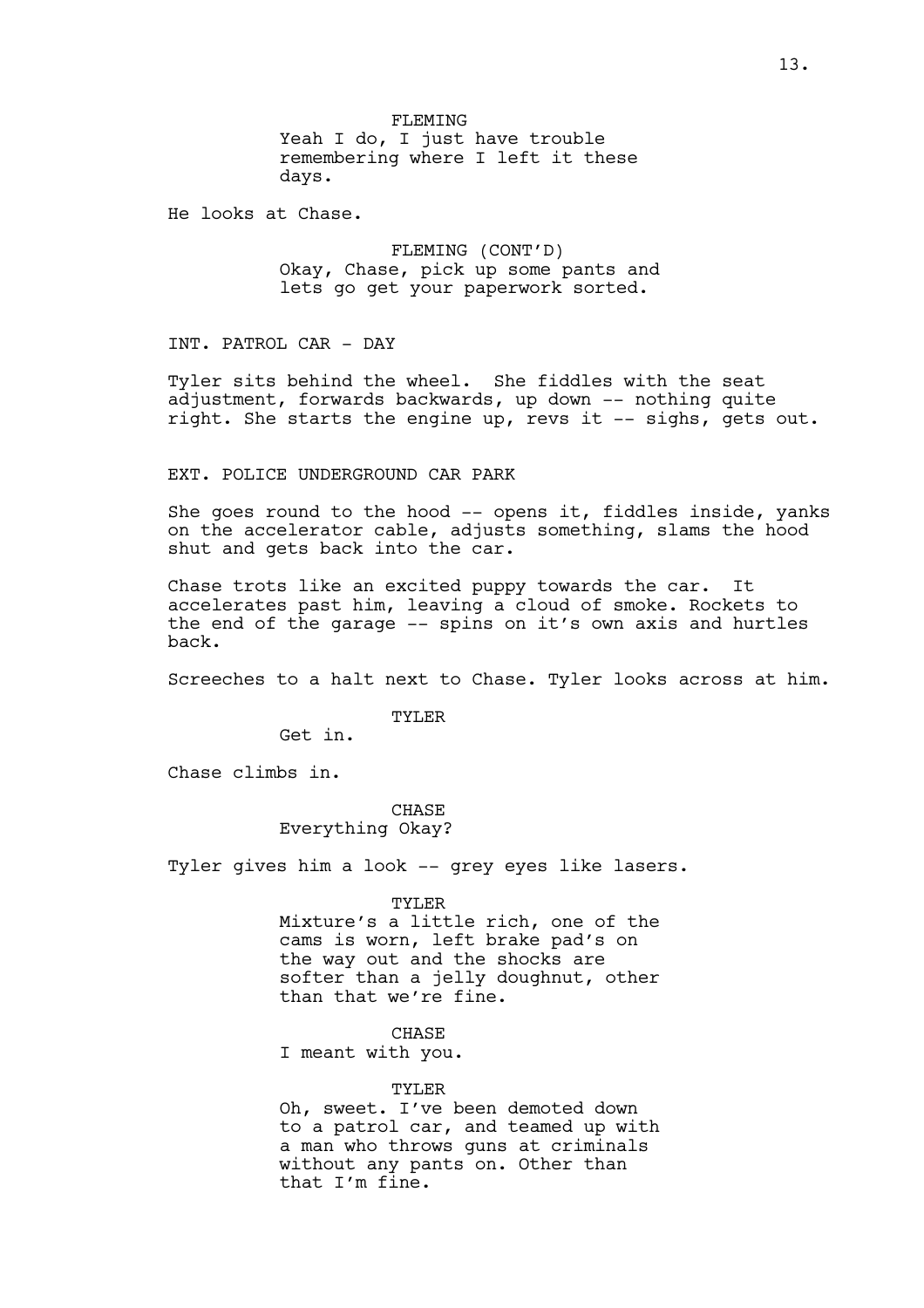I don't only throw guns at criminals without any pants on...i'd do the same if they were wearing pants.

Tyler gives him that look.

TYLER Don't try and get grammatical with me, or I will hurt you in many interesting and painful ways.

She hits the gas and they rocket out of the garage into the...

EXT. STREET - DAY

Chase and Tyler in the patrol car, cruising through downtown Hollywood -- past a few tourists, some bums and a bench full of singing winos.

INT. PATROL CAR - DAY

Chase is like a kid in a candy shop. He's fiddling with the computer and comms systems.

> CHASE This is so cool. They got internet and shit, wonder if they have Tetris?

Tyler looks at him. He fiddles with the radio, a old Bee Gees track comes on "Jive Talking" Chase move with it.

> CHASE (CONT'D) I love this one.

TYLER Oh God, please don't tell me you ever styled your hair like Tony Manero.

Chase does the Travolta schtick.

CHASE Hey, don't mess with the hair, I spend a lotta time with the hair...

TYLER This is going to be a long shift, in fact I think I should kill you now before you start singing...

Which is when Chase joins in the high pitched chorus.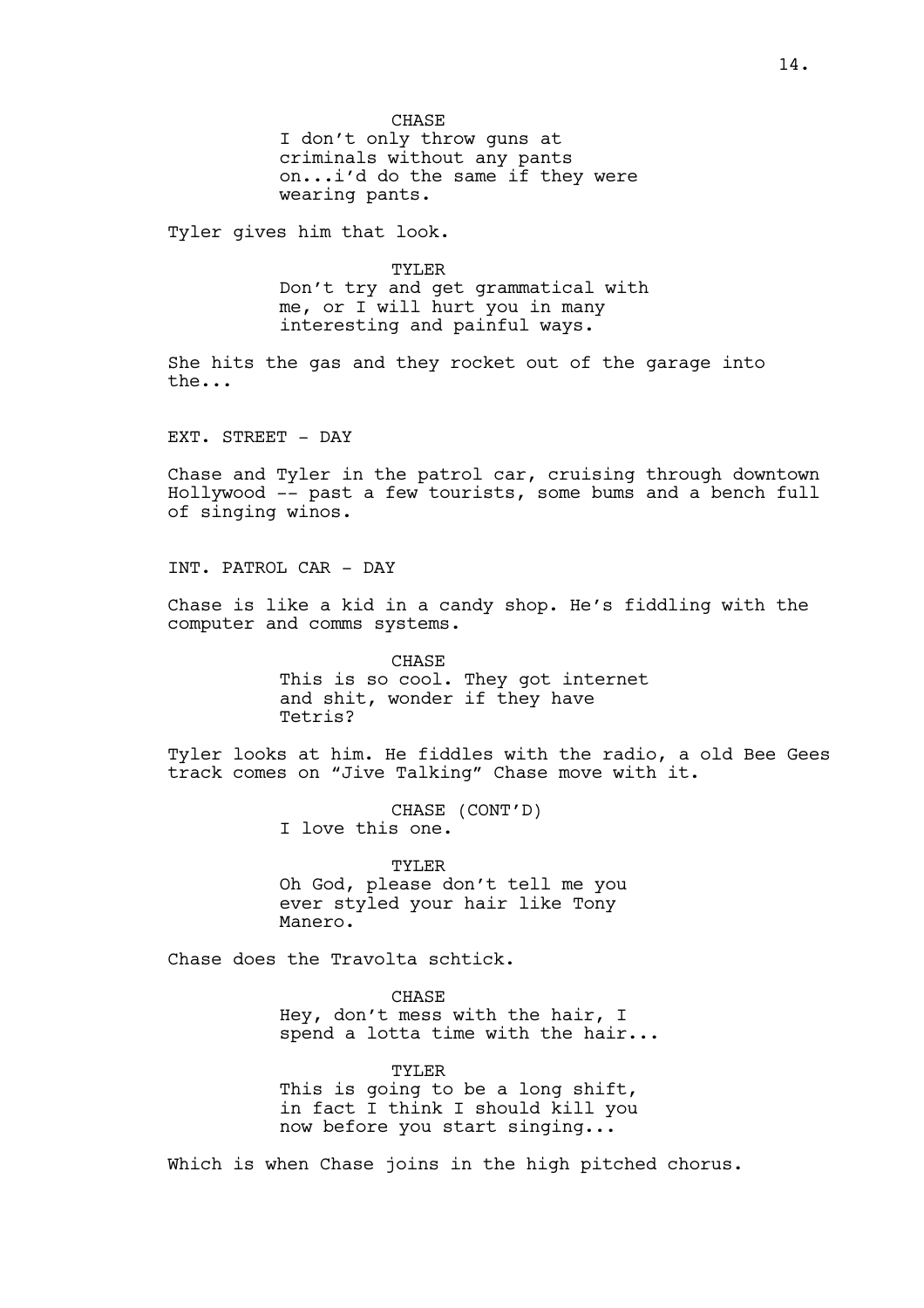CHASE Jive talking...

CLICK. Tyler turns it off.

TYLER

Please, have some sensitivity here, we might miss a despatch.

CHASE

You wanna know how they came to do Jive Talking?

TYLER You're going to tell me anyway aren't you.

Chase launches in.

CHASE

The Bee Gees were crossing the bridge from Biscayne Bay into Miami and the car's tires hitting the seams on the road made a sorta' "Chicka, Chicka, Chicka," sound, which they used for the intro...

He looks at her, no reaction.

CHASE (CONT'D) Chicka, Chicka, Chicka, Jive Talkin' you're telling me lies...

TYLER

That's great, I'll buy you a pot of paint and you can do the Travolta walk. Don't you miss anything about the metro?

**CHASE** 

The passengers, it was like reality TV but with smellovision.

He swallows a couple of pills.

TYLER You got an allergy?

CHASE Some sort of inner ear thing, I get motion sickness. These help keep it under control.

TYLER So why'd you pick the metro?

Chase hesitates before answering.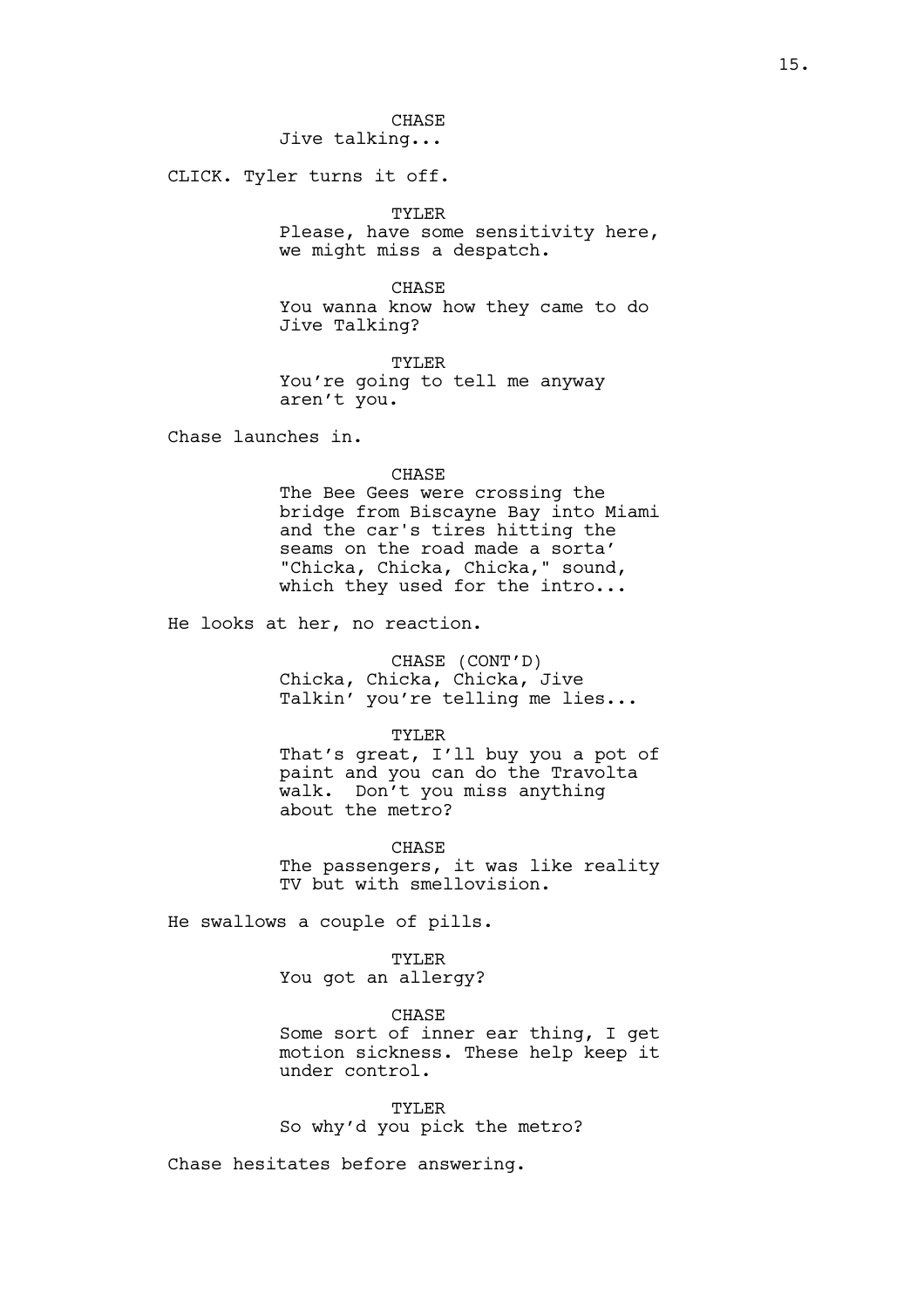CHASE Stupid huh?

TYLER No, a job on the big dipper would have been dumber.

The dispatch radio SQUAWKS. Tyler reaches out and turns it down.

> CHASE Isn't that how they let us know when a crime's going down?

TYLER Yes, but it's so annoying, I can't concentrate.

Chase shrugs -- hears something, reaches forwards and eases it back up a notch.

> DISPACHER (V.O.) All units in the vicinity, assault in progress at Hollywood and Vine...

CHASE That's us!

TYLER I didn't hear our number.

CHASE It's just round the corner...

Tyler sighs.

TYLER Take another pill.

CHASE

Why?

The car rockets forwards -- pining Chase back into the seat with the acceleration -- he scrabbles for his pills.

EXT. STREET - HOLLYWOOD AND VINE - DAY

THREE thugs are laying into a homeless MAN next to a bench. He's putting up a fight, but the baseball bats are connecting.

Tyler's patrol car comes round the corner -- it's sideways - smoke pouring from it's tires.

The thugs turn towards the SOUND -- the car's not stopping.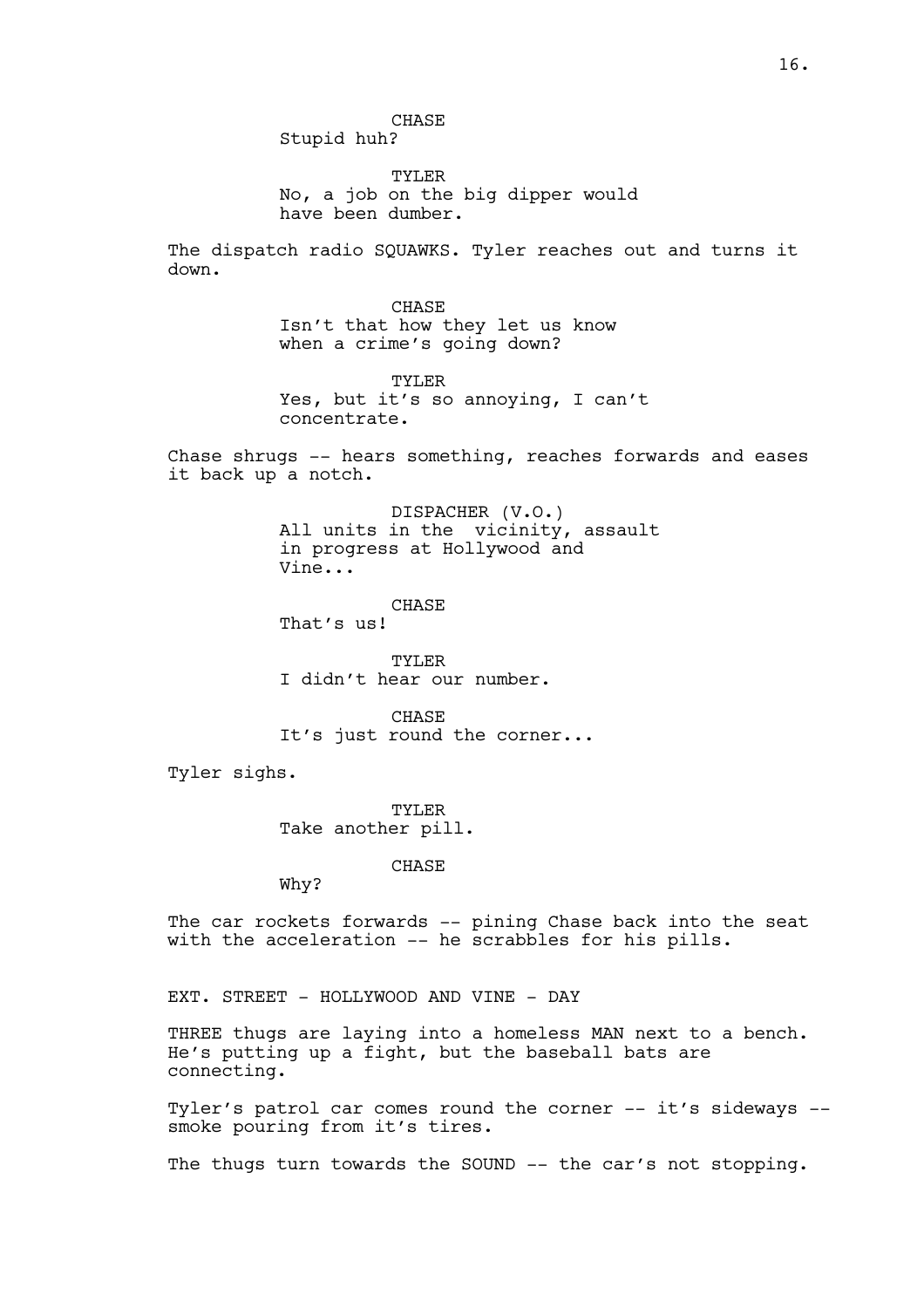They turn to run, the car slams into one of them, sends him spinning into a wall -- the other one hangs onto the hood, slides off and hits the ground moaning.

Chase forces the door open -- smacks the remaining thug in the guts. He gets out -- sways, struggles to focus.

Tyler gets out of the other side and comes round. The three thugs drag themselves upright.

> TYLER I'm sorry I didn't see you there. Brakes are a little spongy.

The thugs react to her accent -- the taller one smiles.

THUG Hey, we got a tourist.

He moves towards her -- swings the bat menacingly. The other two look at each other.

THUG 2

They're cops.

TYLER Oh gosh, you must be the leader. What was it that gave us away? Was it the uniforms, the car or...the taser.

THUG 2

What tas...

And in a blur of speed her foot swings up in an arc, smacks him in the crutch -- he grunts and collapses to the floor, eyes bugging, face as red as a prawn in a marathon.

> TYLER Shocking isn't it.

She nods at Chase.

TYLER (CONT'D) Join in if you like.

Chase holds his hands up.

CHASE I think you've got it under control.

The remaining two thugs rush Tyler -- bats swinging -- slam her against the side of the car.

Chase pivots -- drives the side of his foot into the nearest thug's ribs -- there's a sharp pop, as a bone cracks, the thug drops his bat -- limps away.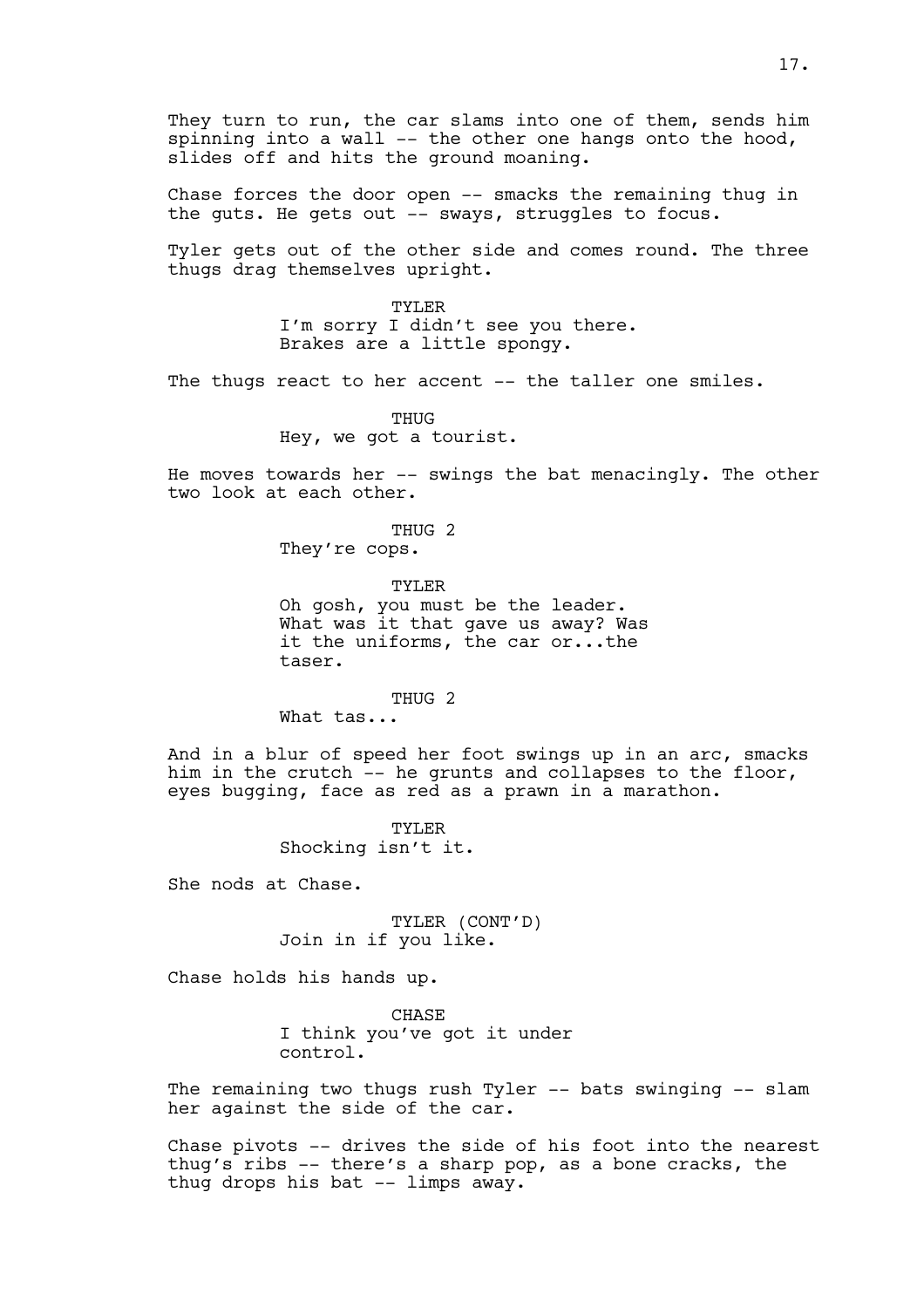Chase snatches the bat up and slams it into the side of the remaining thug's head -- he drops like a sack of potatoes.

TYLER

You play ball?

CHASE

Not as hard as you. That guy's gonna' be signing up for the choir.

There's a moan -- a face comes up from behind the bench. It's Burns. Chase helps him on to the bench.

> CHASE (CONT'D) Jeez Burns, whaddaya doing out here?

Burns wheezes, clutches his ribs.

BURNS

New guy on the train 'ain't as soft as you...he booted me out soon as I showed up. And no hand outs neither.

Tyler handcuffs the two thugs on the ground -- looks around, sees the final thug limping away, he's about a hundred feet away.

She picks up two of the baseball bats -- juggles with them, puts one down.

> TYLER A little top heavy...

She whirls the bat over her head, takes a hop skip and a jump. Sends it spinning towards the limping thug -- it smashes into the back of his working knee.

THUD!

He buckles, hit's the ground screaming.

BURNS Who's the cheerleader?

**CHASE** My new partner, she has low self esteem.

Tyler comes over -- produces a flashlight, shines it into Burn's eyes -- checks for reflex.

> TYLER How are you feeling?

BURNS On a scale of one to ten?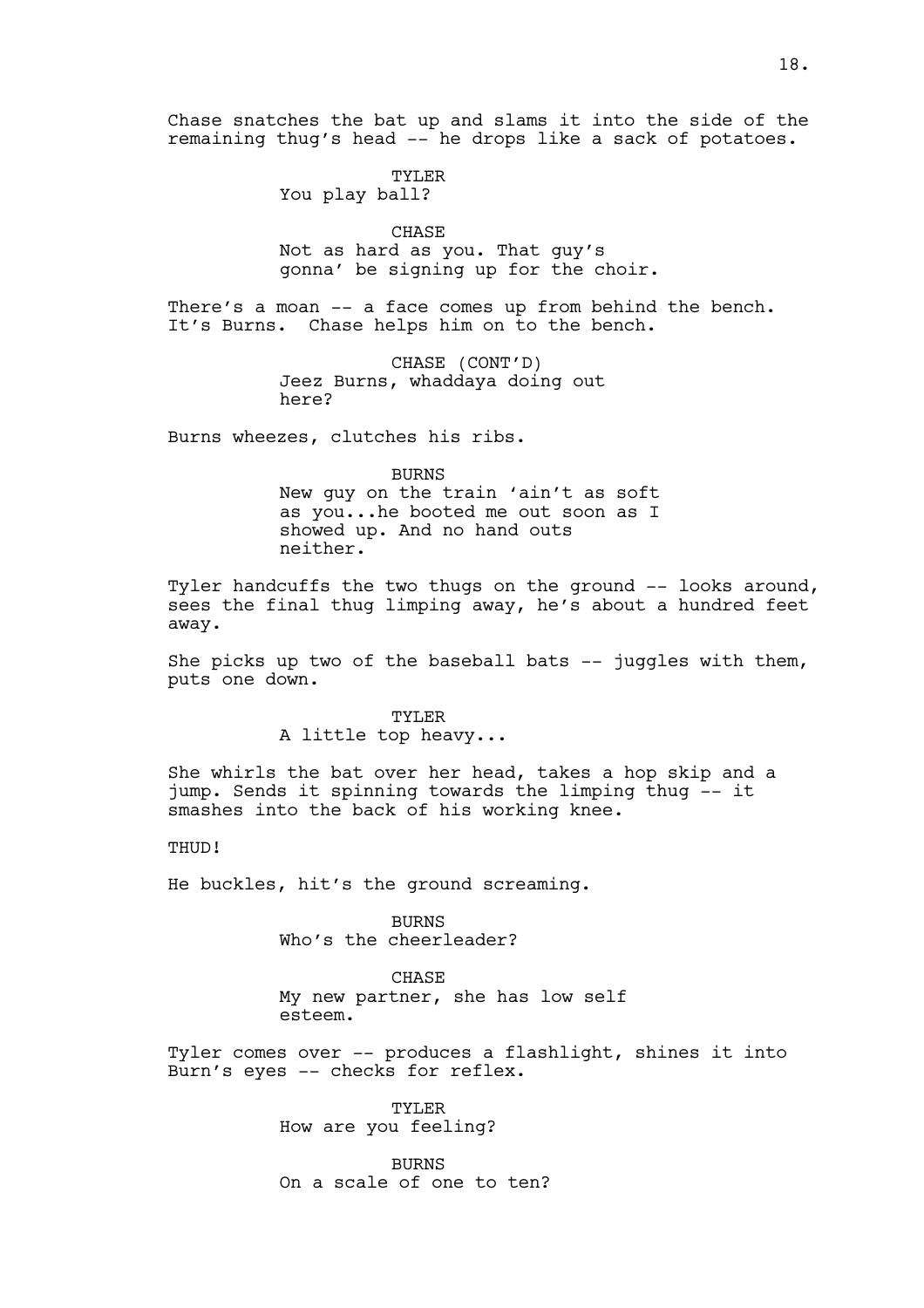TYLER If you like.

BURNS I haven't had a drink since this morning so take a wild guess.

Tyler presses his side, burns winces.

#### TYLER

You may have a cracked rib or two, we need to get you to hospital.

BURNS I don't have no medicare, work's been a little slow recently.

TYLER I have a friend over here, he's a doctor, he'll fix you up.

Burns looks to Chase.

BURNS You got a keeper here bud.

CHASE Oh no, we're partners not "partners".

BURNS

Whatever.

CHASE Why were they beating on you?

BURNS No idea, I was just sitting here and they started into me.

TYLER Do you think it was a mugging?

They both look at her.

BURNS Oh sure, they got my Rolex. You want I should fill in a crime report?

TYLER I'm sorry, I was misinformed, you do get irony. C'mon, let's get you fixed up.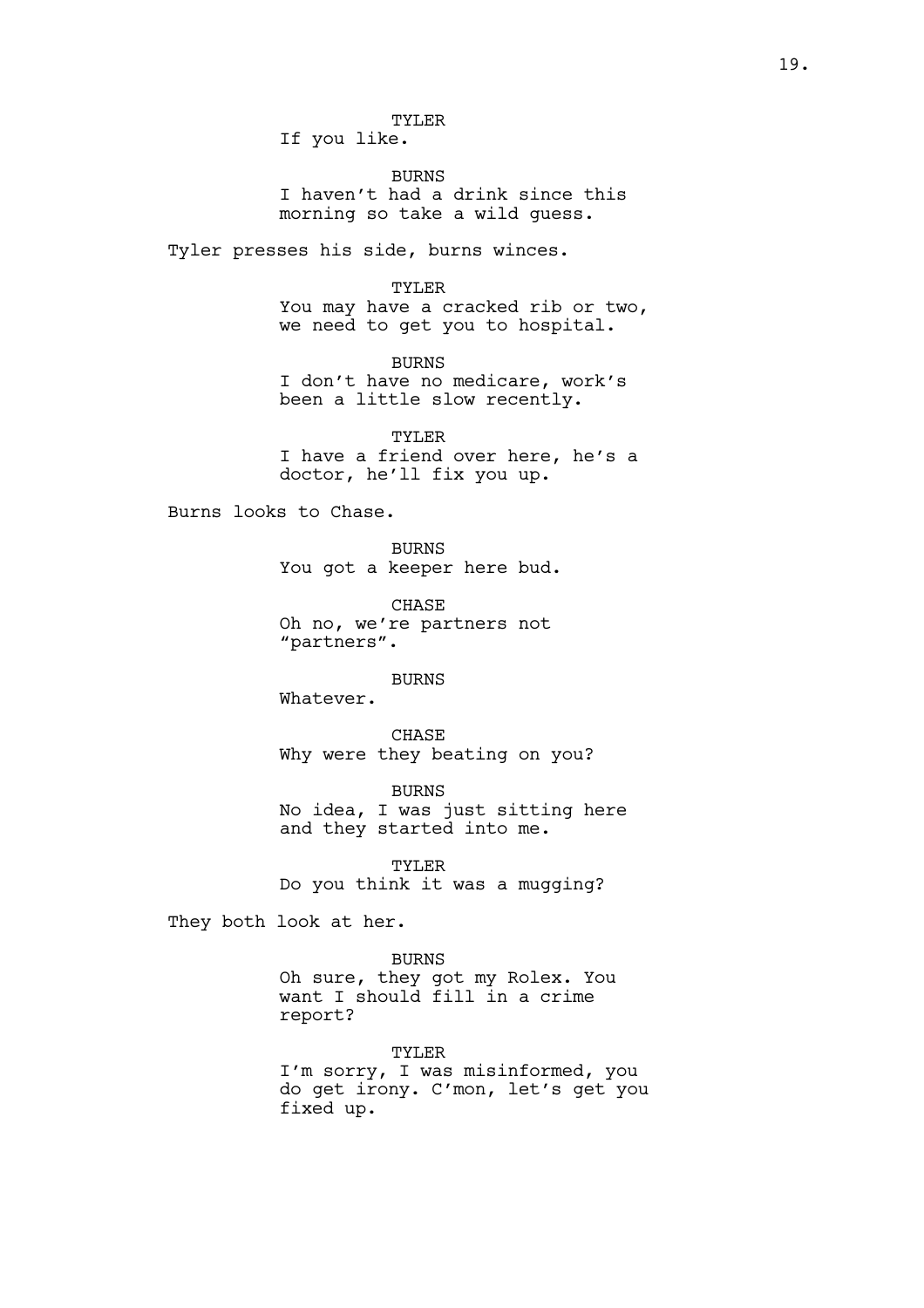Burns sits in a chair. He's been cleaned up, and his ribs have been strapped with bandages. A young Doctor is checking him over, clean shaven, brown eyes sharp and intense, this is MATT JONES, (20s)

He looks at some heavy scarring on Burn's shoulders -- nods to the Fire Dept Badge pinned to the coat on the chair. Like Tyler he has an English accent.

> MATT Four eight three, you in the towers?

Burns looks at him, pain and something else behind his rheumy eyes.

BURNS

Below them.

MATT You're the one.

BURNS

No I'm not.

Matt looks at him.

MATT You lost all of your crew...

Burns looks at him -- eyes black holes, a man who's been to hell and probably won't be coming back.

> BURNS I lost more than that.

INT. HOSPITAL - CORRIDOR

Matt walks down towards a drinks machine where Tyler and Chase sip bad coffee from thin plastic cups.

CHASE

How is he?

Matt looks at their cups -- pulls a face.

**MATT** You should have your stomachs pumped as soon as possible.

TYLER Where is he now?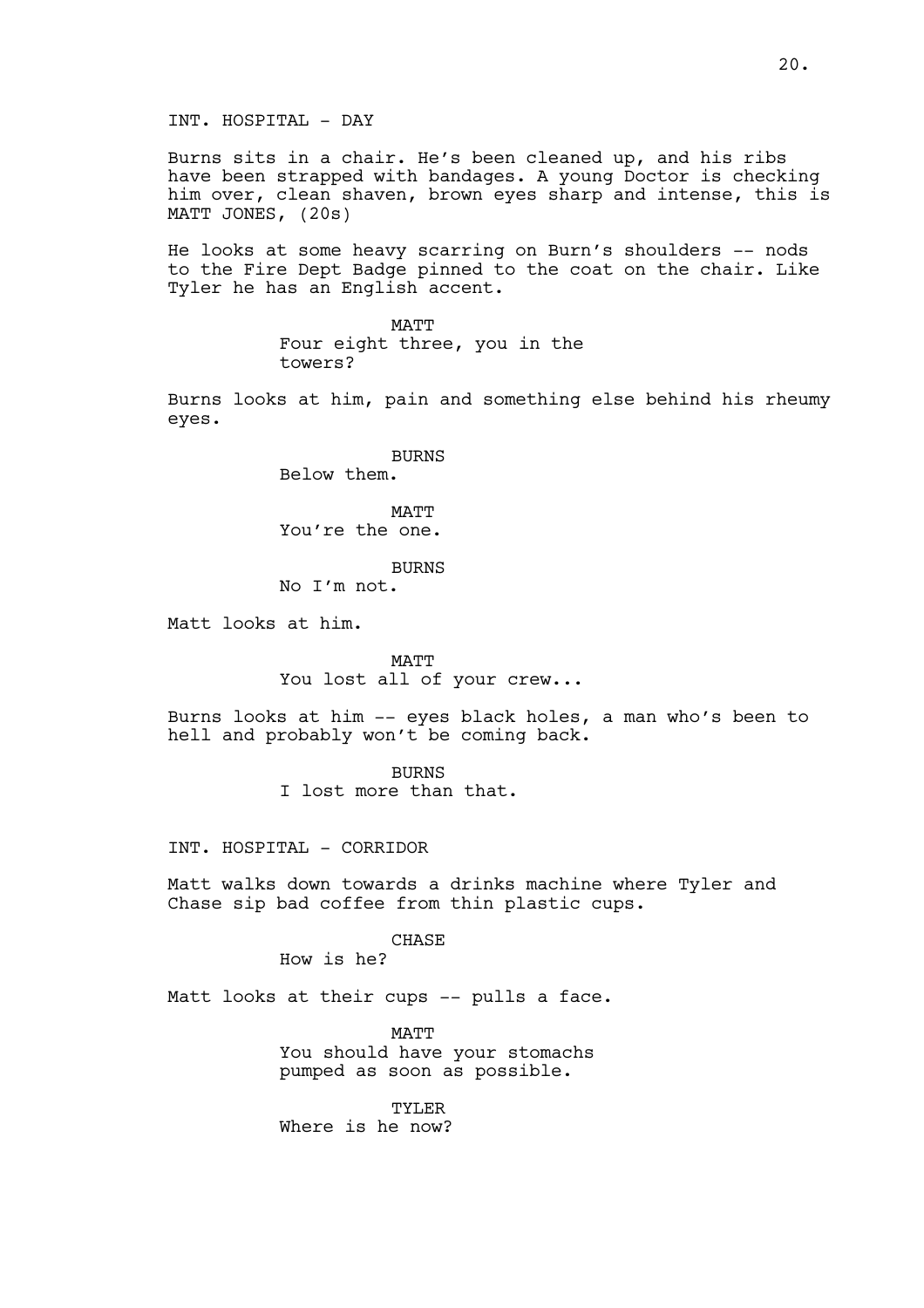MATT He's gone...I taped his ribs, gave him a shot for the pain and some Ketamin, which he'll probably sell, that's it. TYLER I don't understand. MATT He's Burns... CHASE I know. MATT No you don't. (beat) When the towers got hit, a lot of firemen were trying to evacuate the lower levels when building four came down. TYLER I remember that. CHASE They lost a lot of men. MATT He was Captain of four eight three. Tyler and Chase wait. MATT (CONT'D) It didn't get any coverage at the time...too sensitive. TYLER Sensitive, what could be more sensitive than the deaths of three thousand people? MATT After nine eleven a lot of conspiracy theories started flying around...ten years down the line most of them have gone away.

# **CHASE**

Except?

#### **MATT**

Four floors beneath tower four was where they stored the gold bullion, silver and platinum...we're talking upwards of one billion dollars.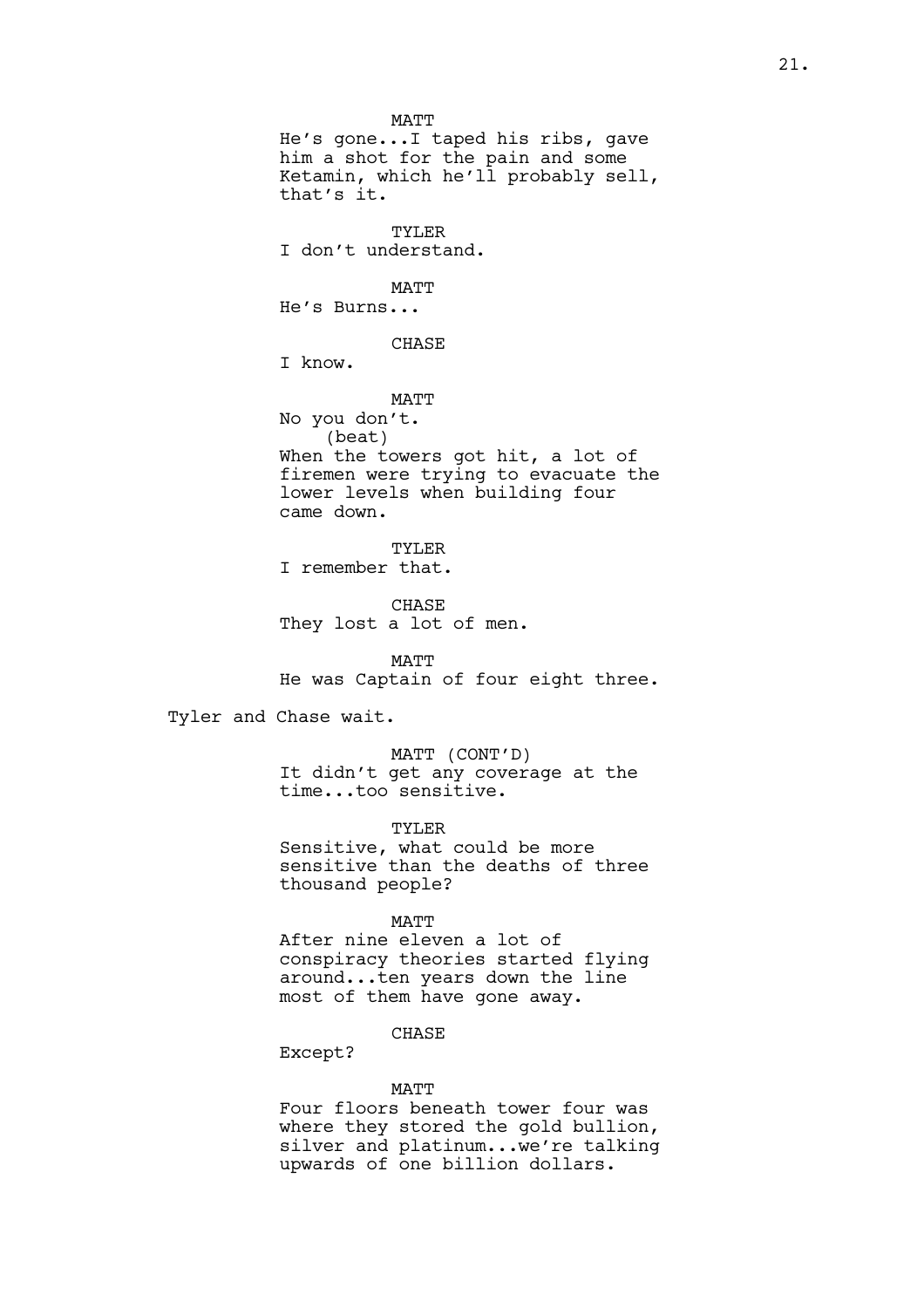Now he really has their attention.

MATT (CONT'D) A lot of it was never recovered.

INT. PATROL CAR - NIGHT

Parked up outside the hospital. Tyler and Chase eat noodles out of cardboard boxes.

> TYLER This is good.

CHASE Mmm, second that.

Tyler takes a slug of coffee.

TYLER Burns never mentioned anything? All that time he was riding the

subways. CHASE

He was pretty gone most of the time.

TYLER You think those men we're trying to kill him...or find something out?

CHASE I don't know. But there was another thing.

TYLER

What?

CHASE It may not be connected.

TYLER

A butterfly flaps it's wing in Japan and it's connected, whatever you've got, spit it out.

**CHASE** 

Last week one of the safety engineers on night shift was killed by a train.

TYLER Now that's ironic.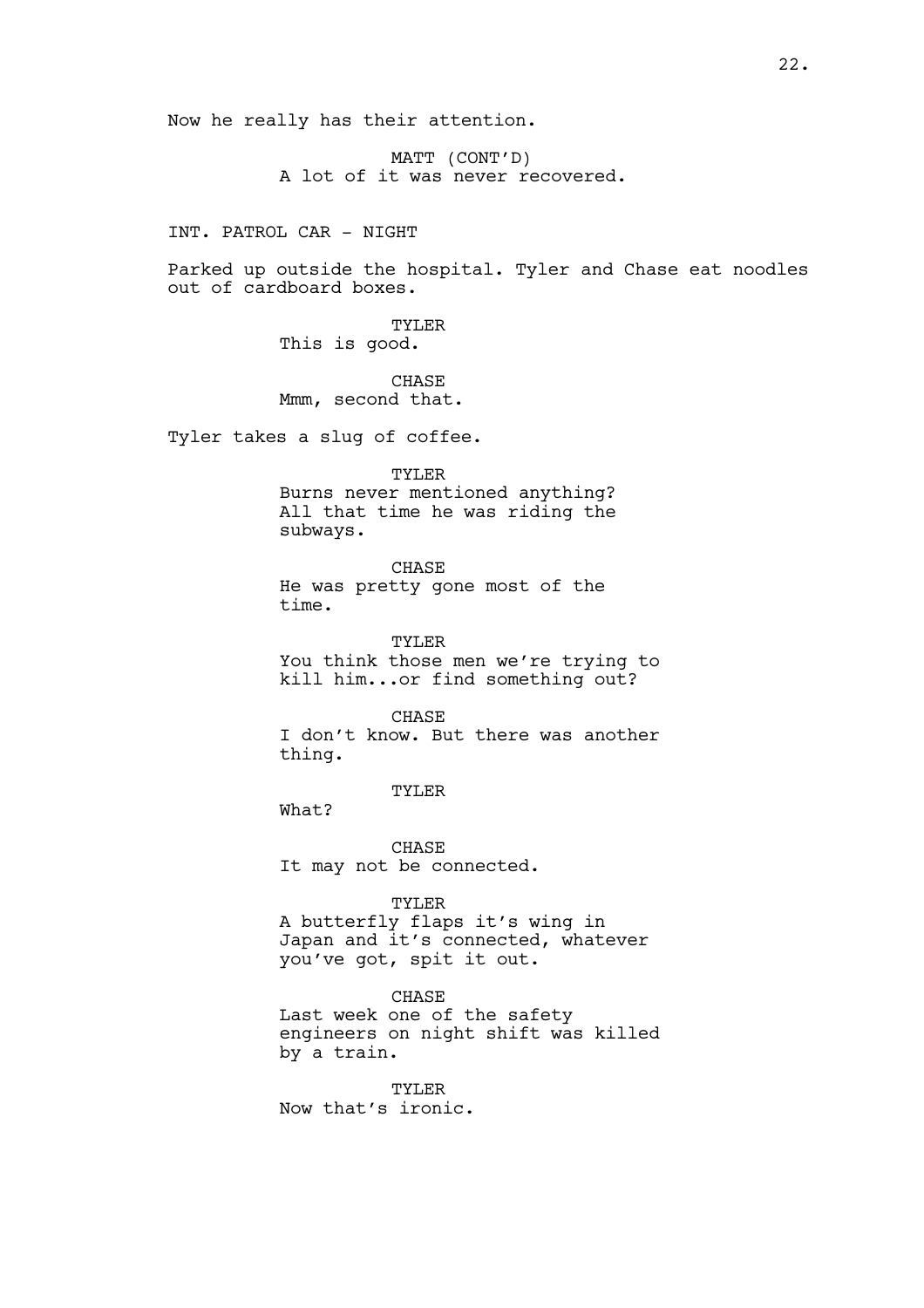CHASE

Yes. And also pretty unusual. Fleming told my boss that he would look into it. There's been radio silence ever since

TYLER You think it smells?

CHASE

On the subway, a lot of things smell.

EXT. HOSPITAL - NIGHT

Nurses and doctors come and go. Ambulances swoop in and out. Nothing out of the ordinary except for one MAN, a man who walks like someone balancing the weight of a concealed weapon beneath his coat.

INSERT IN A QUICK FLASHBACK

Outside the Octopus restaurant A group of four men come out. Hard looking individuals -- one of them is our MAN.

INT. PATROL CAR - VIEW THROUGH SIDE WINDOW - NIGHT

Tyler looks over at the hospital entrance -- catches a glimpse of the MAN -- tries to place him.

> TYLER (V.O.) Why are we here?

CHASE

CHASE

When Burns has sold the drugs Matt gave him and his ribs start kicking off, I'm guessing he might just be stupid enough to come back here.

Tyler starts. Spills her coffee. Recognises the MAN.

TYLER

Shit!

CHASE

What?

TYLER One of the men from the restaurant with Carlos...he just went into the hospital.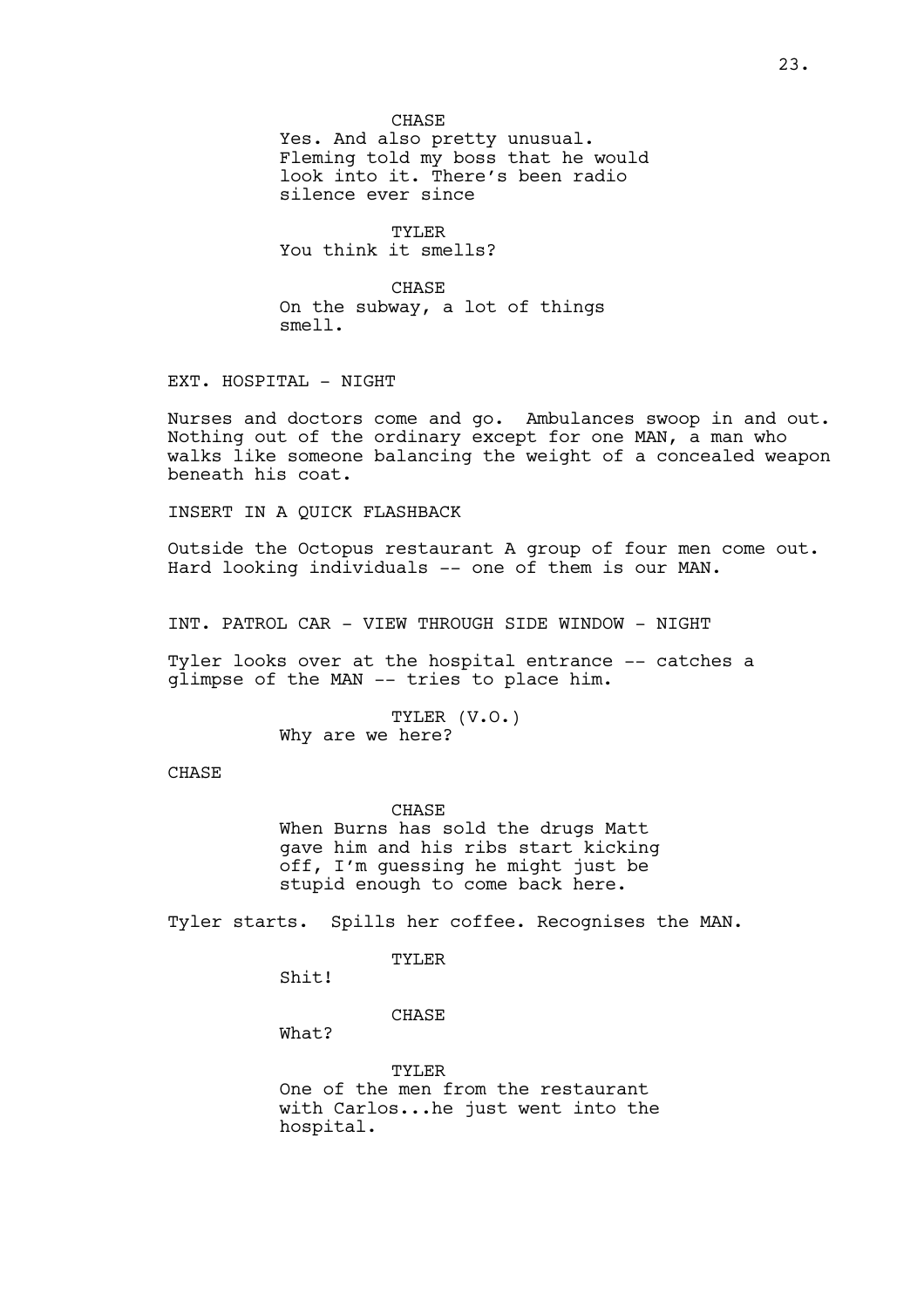She reaches for the door handle -- as the street is suddenly awash with the noise of sirens as Black and Whites converge on the hospital bubble lights flashing.

INT. HOSPITAL - TRAUMA UNIT - NIGHT

Tyler and Chase sit outside an operating theatre. A DOCTOR comes out -- heads towards them. We don't hear what he says.

TYLER

Shock and hurt in every fibre of her being -- her shoulders slump. Chase puts an arm round her -- she leans into him.

EXT. L.A RIVER - DAWN

Tyler and Chase hold each other as they watch the sun rise over the river -- warming their hands around a cup of steaming coffee.

> TYLER We were at the same university, we always joked about how I'd be shooting them and he'd be sticking them back together.

> > **CHASE**

He knew you well.

Tyler gives a tired smile.

TYLER

Better than that. And I just let that man walk in and...

CHASE

You couldn't have known. Only three people knew Burns spoke to Matt, and two of them are in this car.

TYLER What could Matt possibly know that would make him a target?

**CHASE** 

Carlos...Carlos is the key to all of this, whatever secret they think Burns told your friend that's the reason that Carlos is here, and your friend is dead.

TYLER What about Burns?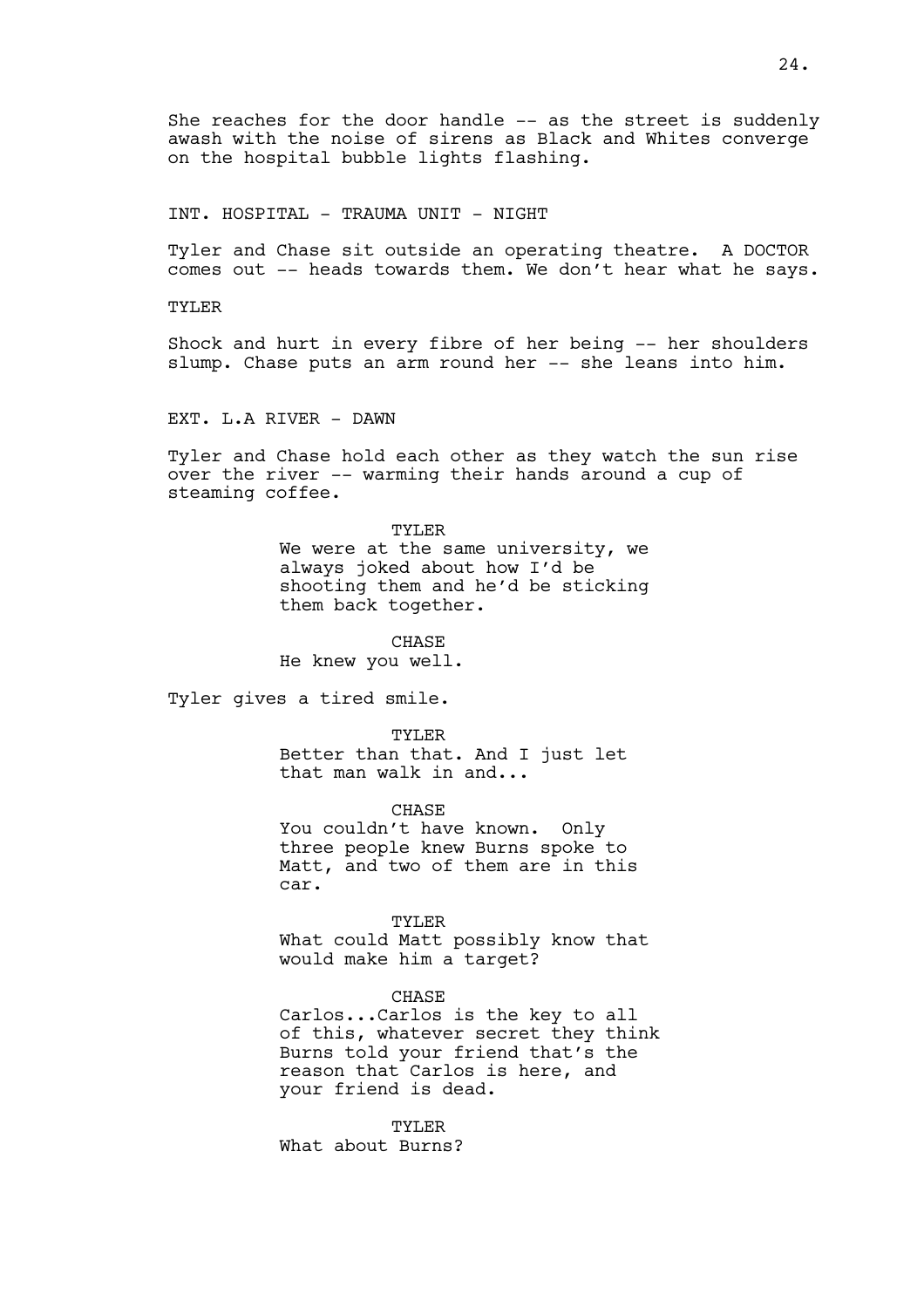CHASE Burns will disappear, you'll only find him when he wants to be found.

TYLER Then we go see Carlos.

A Black and White slows behind them. The window slides down. An OFFICER looks out.

> OFFICER Tyler, the Captain wants you in his office nine o' clock sharp, you too Chase.

Chase looks up.

**CHASE** You know what it's about?

The officer shrugs.

OFFICER Could be something to do with dispatch not being able to raise you on the radio...but whadda' I know.

He smirks and accelerates off.

INT. CAPTAIN FLEMING'S OFFICE - DAY

Chase and Tyler sit opposite Captain Fleming -- he's pacing around the office, they start to follow him with their necks but give up.

> FLEMING You ignore despatch, and sit outside a hospital, at exactly the same time as one of the Doctors is murdered by a suspect you already let escape during a stakeout...

TYLER It wasn't just me...

Fleming halts, glares at her.

FLEMING Well if you'd stuck to procedure Miss Oakley...

Tyler nods.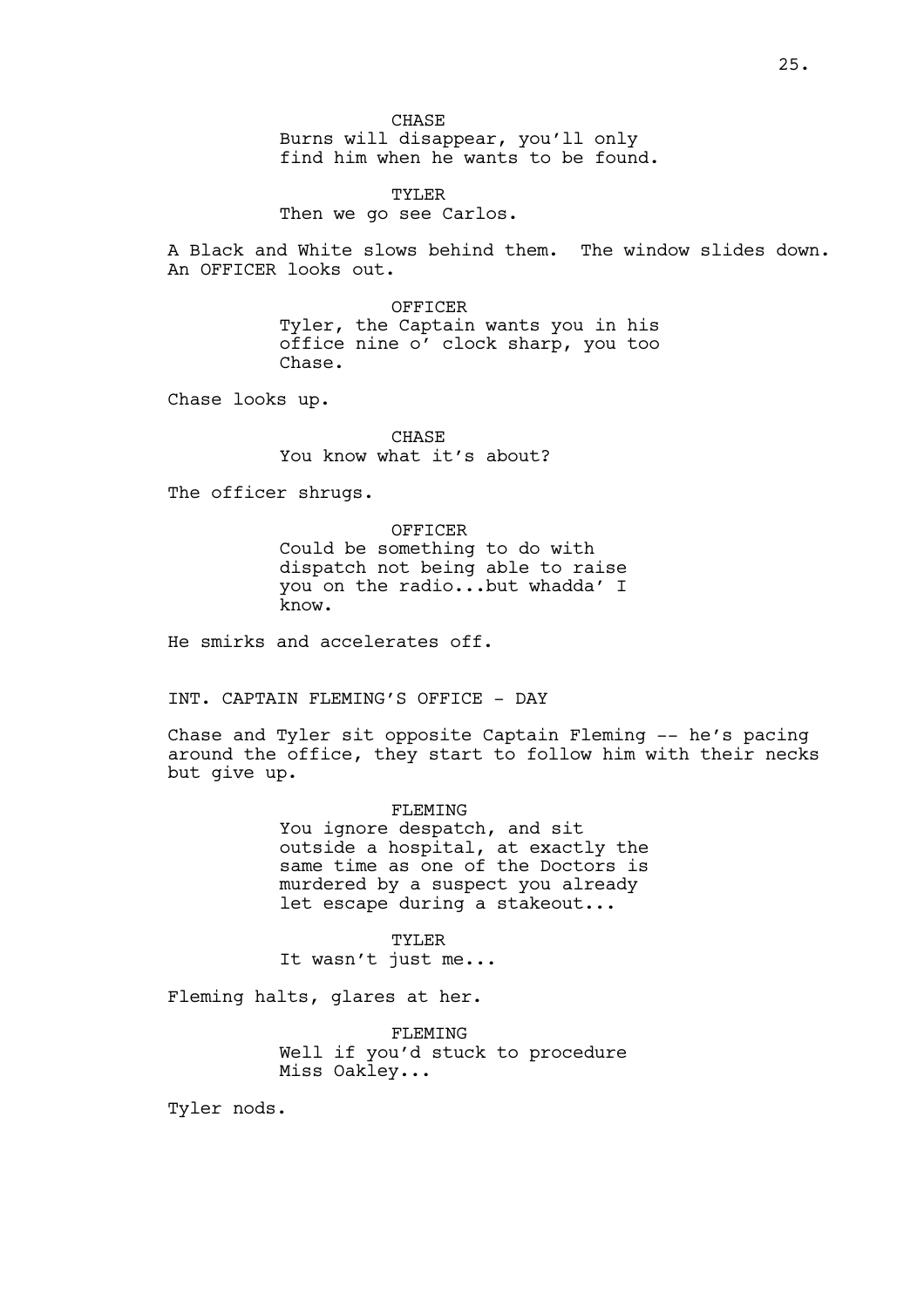#### TYLER

Very funny, the whole Annie get your gun thing, but I would never wear suede...it goes against my whole aesthetic, and also...

#### FLEMING

Shut up...you two were put together in the hope, that like a class full of wise asses and dumb asses you'd balance each other out, produce at worst some kind of useful team.

#### TYLER

How did you know where we are?

#### FLEMING

We have Lojack on all our vehicles, we know where you are twenty four seven.

#### TYLER

That's good, so you weren't really worried about us...

#### FLEMING

I was worried that you were wasting police time on a case you aren't involved in.

#### CHASE

We think there's a connection, between Carlos's operation and Burns.

## FLEMING

Burns, the bum that was attacked yesterday?

#### TYLER

I think they're called homeless Captain.

#### FLEMING

Whatever. What has Carlos got to do with this...Homeless bum?

#### TYLER

The people Carlos has been meeting with specialize in fencing precious metals...

#### **CHASE**

Burns was in 401 brigade, he was at world trade building four on September eleventh.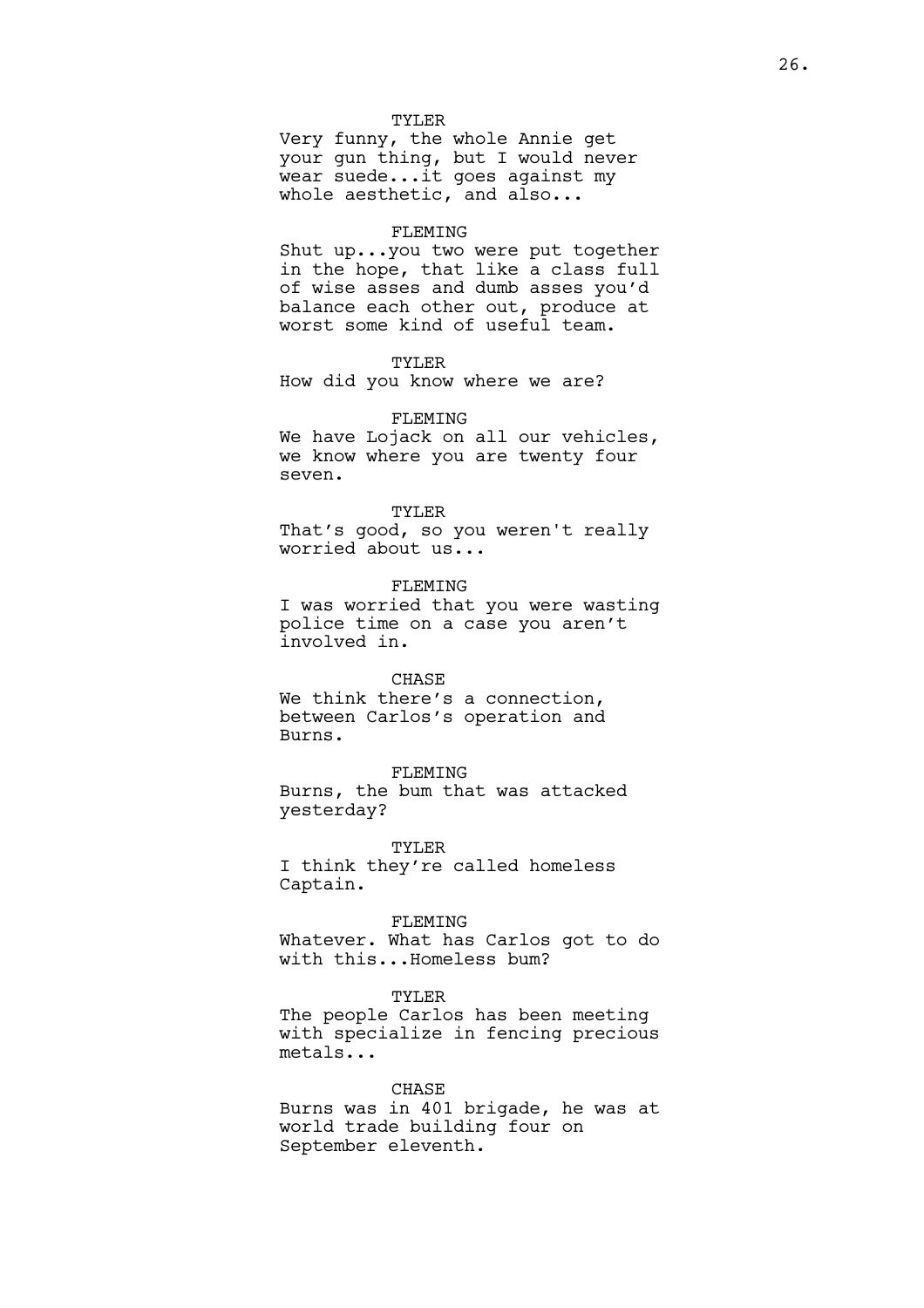# FLEMING

If this is another one of those cockamamie conspiracy theories leave me out of it.

# TYLER

Burns was in the basement where they stored the bullion...he was the only survivor in his unit.

# FLEMING

Oh, now I see. He has all this gold stashed so instead of living life on the hog, he'd rather travel the subways disguised as a, (he does airquotes)

"*Homeless Person"*, drinking himself stupid out of a brown paper bag.

#### CHASE

It does sound a little flaky.

FLEMING

Flaky? Is that what you think?

TYLER

If we could just have a few moments with Carlos...

#### FLEMING

Oh really. Well if you were part of the case that would be no problem, but you aren't and you 'ain't...

#### TYLER

Do you know how much that hurts me to hear you say that?

FLEMING

Oh I'm sorry, but it's not your case anymore.

#### TYLER

I was talking about the whole 'ain't thing, it's just so not fair that you don't use isn't...ain't is just so...

#### FLEMING

Shut up! Carlos is being moved to a high security prison in the next half hour where we will be conducting interviews with him.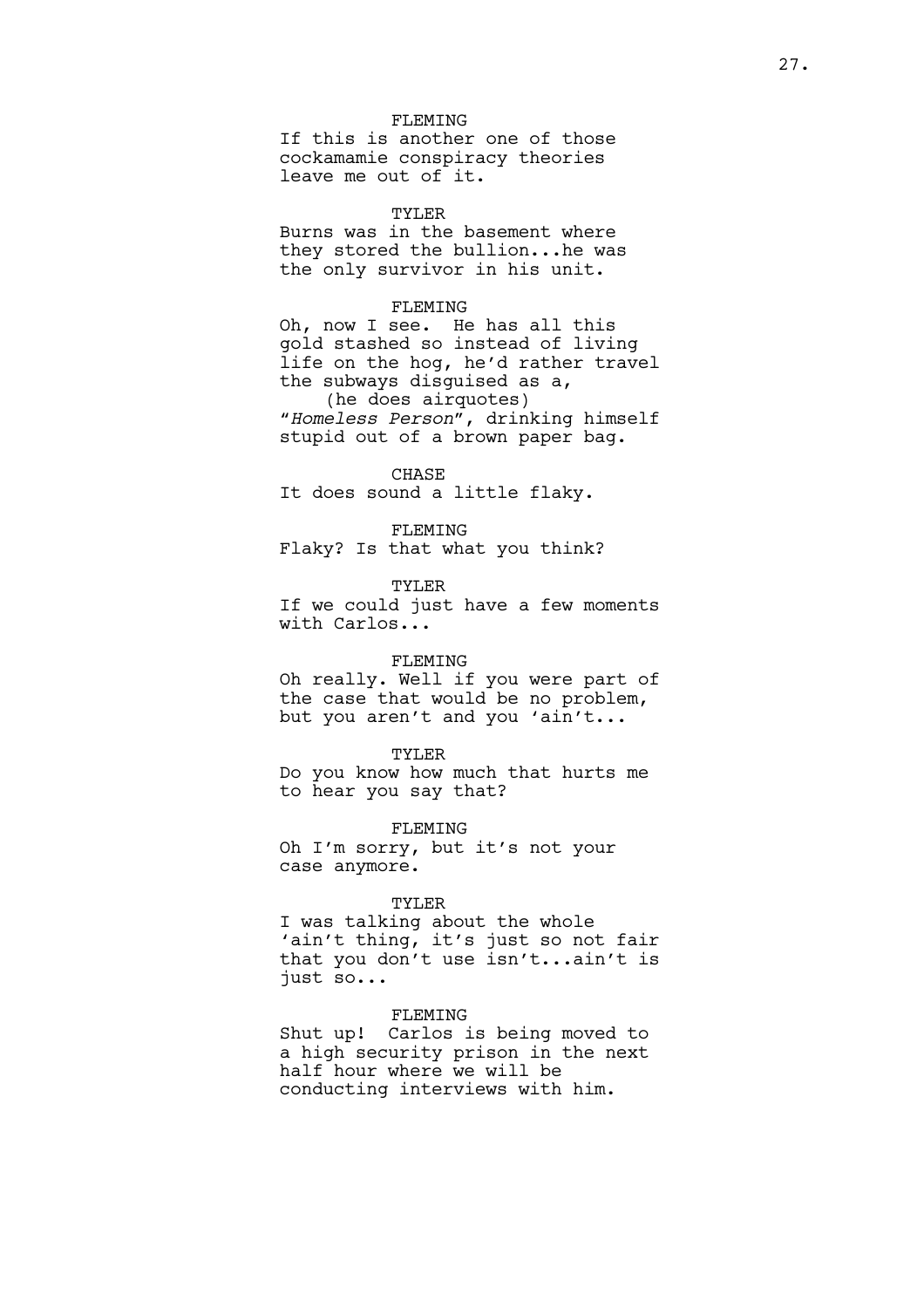#### TYLER

Interviews! That reptile's a murderer. Personally responsible for the death of thousands of drug users, trafficking and organized crime worldwide, and you're going to "interview" him?

#### CHASE

She's right, you need to let us speak to him, there's something big going down here and Carlos is at the bottom of it...

#### FLEMING

Oh right, the millions of dollars worth of gold that your friend has stashed in his shopping cart.

TYLER We're only asking for a few minutes, what harm could it do?

EXT. BRIDGE - DAY

A homeless guy wearing a hoodie, wheels a shopping cart piled high with rubbish to the edge of the bridge. Something crackles from the cart.

ANGLE ON

A police SCANNER.

HOMELESS MAN

Tunes the scanner.

SCANNER (V.O.) Eagle one headed east down sixth street, all clear.

The man produces a brown paper bag from the cart -- tips it over the edge of the bridge. Breadcrumbs scatter onto the road beneath him. Pigeons swoop down for a feeding frenzy.

EXT. STREET - DAY

An armored police truck hurtles past. Approaches the bridge.

INT. EAGLE ONE, TRUCK - DAY

Carlos sits handcuffed in the back. Accompanied by two GUARDS.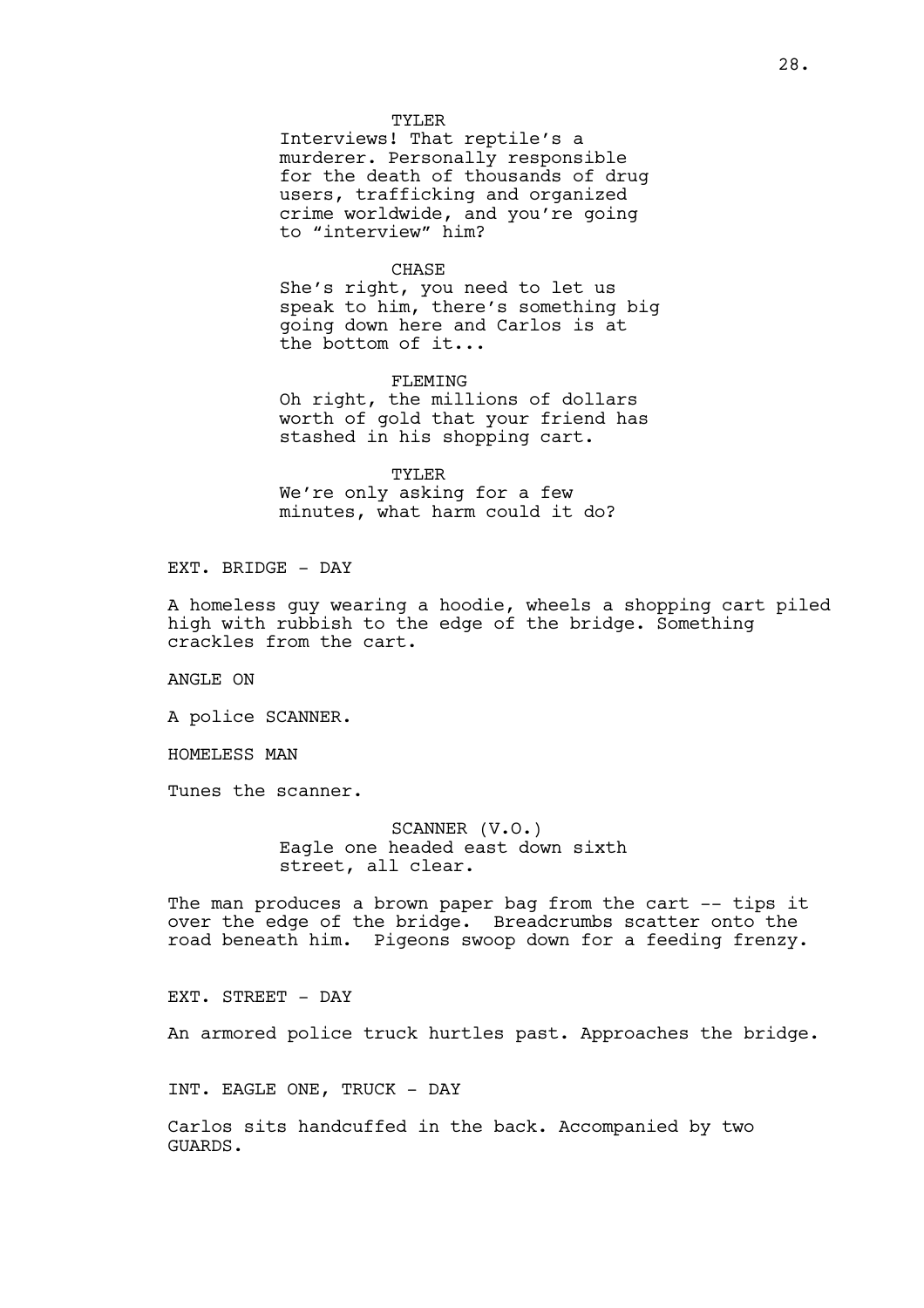CARLOS You wanna' tell the driver to slow down, I'm feelin' kinda' nauseous.

The guards smile.

GUARD Maybe you'd like us to let you out for a bit, stretch your legs?

CARLOS Yeah, I'd appreciate it.

GUARD 2 It ain't happening, you wanna' throw up do it on yourself.

Carlos looks at them, his eyes never wavering.

CARLOS When I am released I will kill you, but first I give you a lot of pain, yes?

The guards share a look. One of them kicks Carlos hard in the shin. Carlos sucks it up, gives no sign of reacting.

> GUARD Pain, like that you mean?

CARLOS Worse than that.

EXT. BRIDGE - DAY

The homeless guy pulls something out of his cart -- a stuffed PIGEON. He produces a sealant gun and fills up the chest cavity with a gungy mixture -- attaches the pigeon to a wire.

STREET

The pigeons are fighting over the crumbs -- a TRUCK rumbles towards them. They explode into the air as the truck approaches.

INT. THROUGH THE WINDSHIELD OF EAGLE ONE, TRUCK - DAY

Pigeons flapping through the air, feathers floating towards them.

EXT. BRIDGE - DAY

The homeless quy drops the pigeon on the wire -- it swings through the air in an arc -- smashes onto the windshield of the truck that passes below.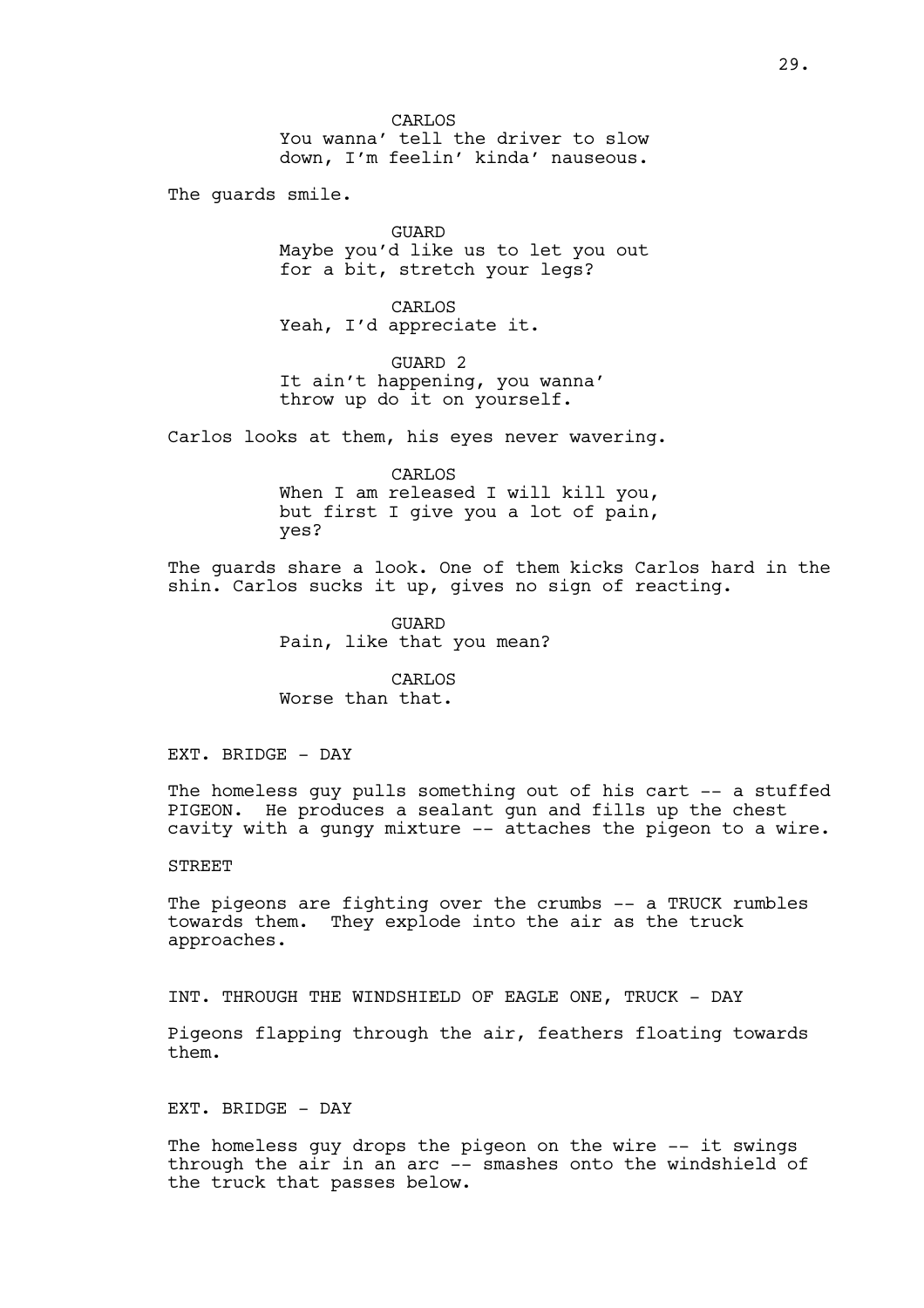THUD! The pigeon explodes over the glass -- blood, guts, goo it all smears the windshield, temporally blinding them. The truck brakes. The guard in the passenger seat looks wary.

# GUARD

Keep going!

The windshield wipers struggle to clear the debris -- the view is obscured. The truck keeps on going.

EXT. BRIDGE - DAY

The homeless quy pulls out a walkie-talkie. Keys send.

HOMELESS GUY Eagle one is headed towards you on schedule.

He watches the truck as it heads up the street, moving slower now -- up ahead the river.

EXT. STREET - MISSION STREET JUNCTION - DAY

The truck slows for the lights. A group of kids on skate boards race along side with buckets and squeegees. The truck halts. The kids swarm around it.

INT. EAGLE ONE, TRUCK - DAY

The kids start to clean the windshield. One of the guards starts to complain. The other guard stops him.

> GUARD Let 'em, we ain't gonna pay them shit, can't open the windows, company policy.

They smile and high five each other smiling. Soap suds cover the windshield -- a scraper wipes it clear revealing:

A TIMER -- suckered to the windshield, counting down from thirty seconds. The kids race off. The guards react.

PANDEMONIUM.

One of the guards hits the intercom.

INT. BACK OF TRUCK

A speaker blares out.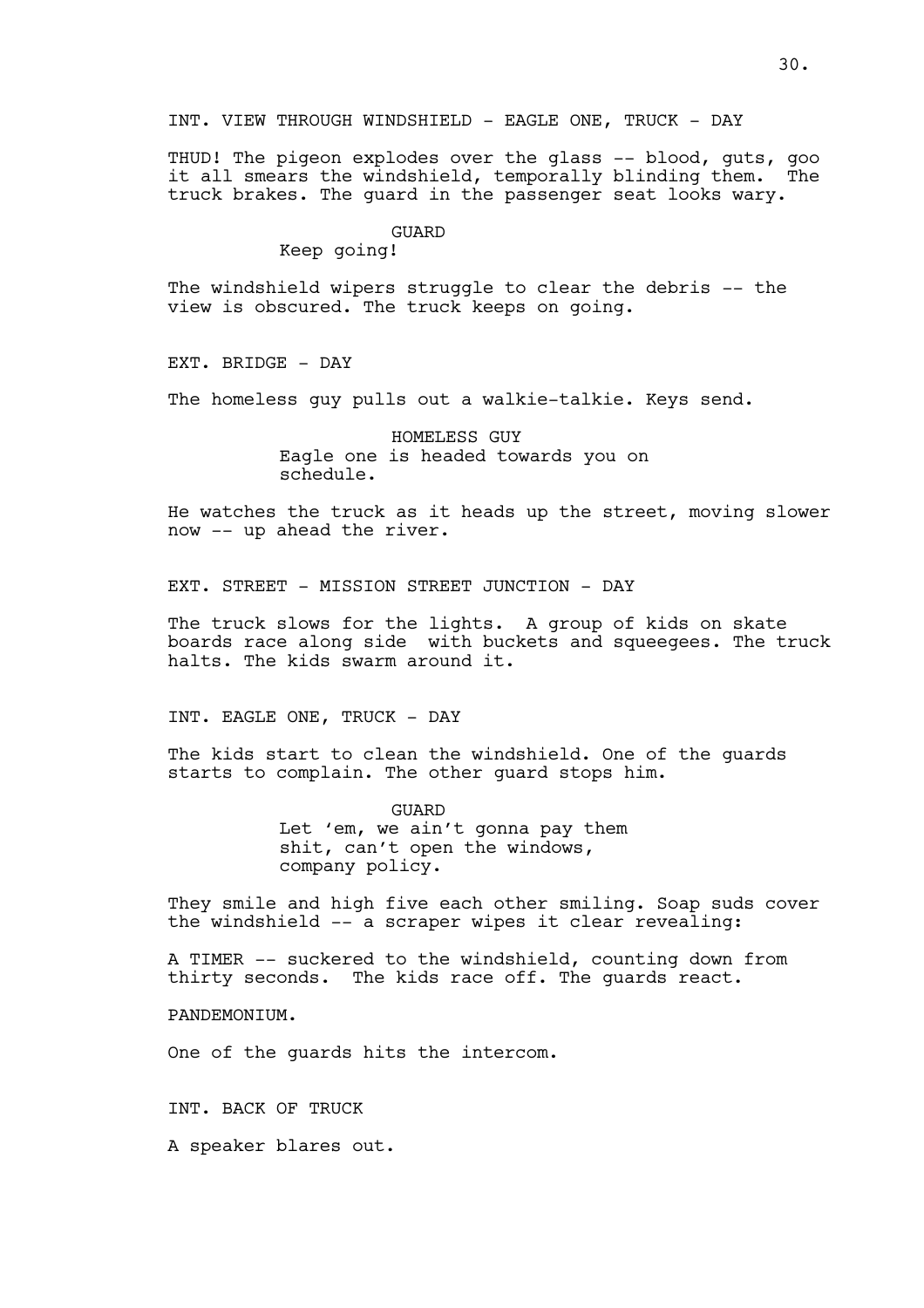# SPEAKER (V.O.) Get out, we have an explosive device attached, twenty seconds!

Guards 1 and 2 race to secure Carlos and open the back door, the seconds tick by. One of the guard 1 unlocks Carlo's handcuffs from a steel bar -- snaps it on his wrist.

# GUARD 1

# C'mon, get out!

He draws his gun, digs it into Carlos and unlocks the door.

INT. PATROL CAR - DAY

The atmosphere is tense.

TYLER I saw your gun...it was empty.

Chase looks at her -- but before he can reply. The radio bursts into life.

> DISPACHER (V.O.) All units, two one one Alpha in progress on prison transport unit at the corner of Caeser and North Main.

Tyler keys the hand mic.

TYLER Seven-eight two-zero en route.

CHASE Prison transport?

Chase shoots her a look.

EXT. BRIDGE - DAY

The guard and Carlos burst out of the back of the truck. The door swings back behind them -- Carlos grabs something magnetically clamped to the back of the truck.

A gun and a Walkie-Talkie.

He shoots quard  $1$  -- he crumples to the ground  $-$  jams his gun into the neck of guard 2 who he's cuffed to.

The quards 3 and 4 appear quns drawn -- see Carlos

# CARLOS

# Drop your guns!

They look at each other -- hesitate. Carlos cocks his gun.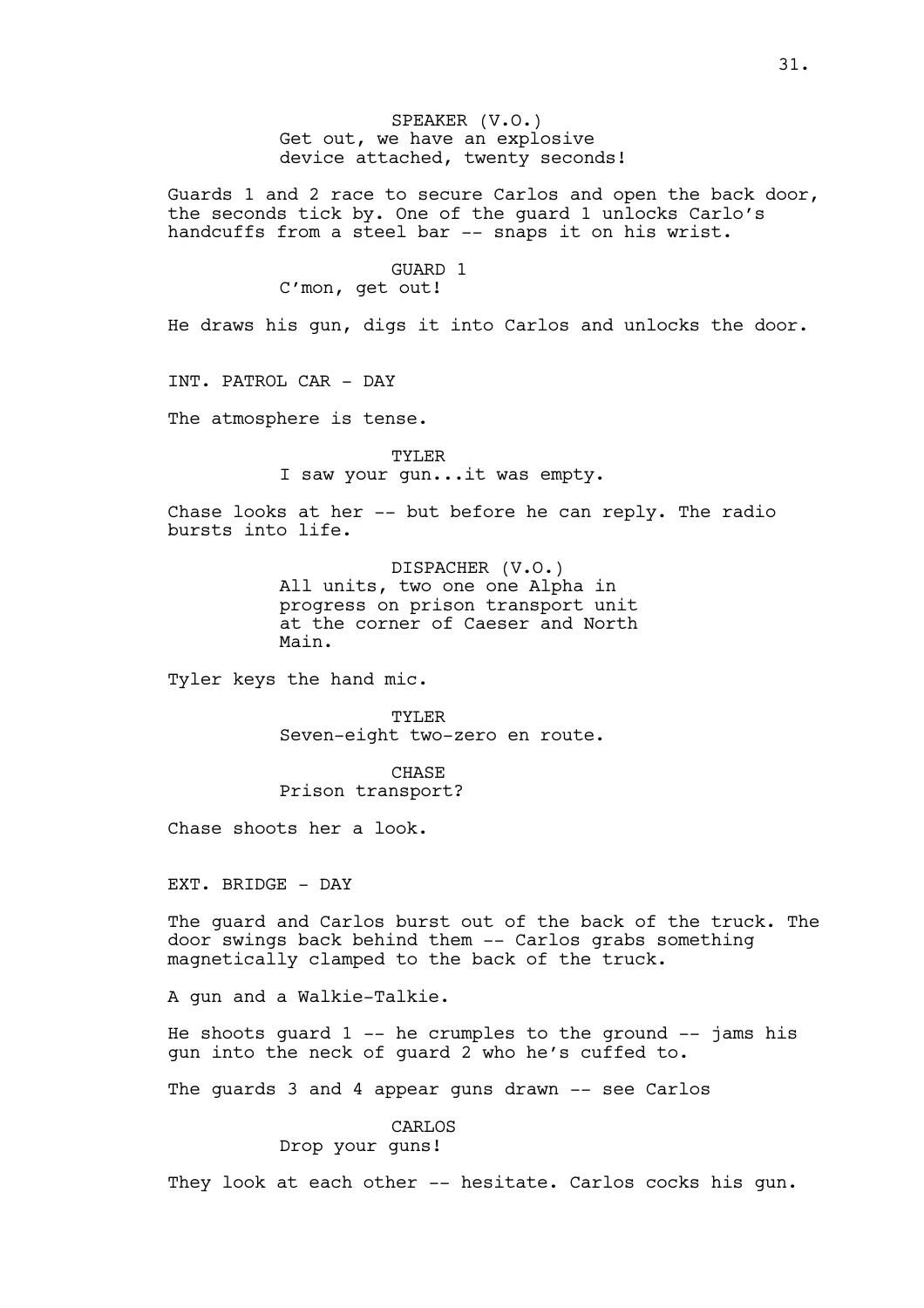Do it!

They lay their guns on the ground.

CARLOS (CONT'D) Kick them over here.

The guards kick them towards him. He nods at the back of the truck.

> CARLOS (CONT'D) Get in the back.

GUARD 3 But the bomb...

CARLOS There is no bomb, it was a trick, now get in.

The guards climb in nervously -- Carlos slams the door shut. Prods the guard with his gun.

CARLOS (CONT'D)

Keys!

The quard reaches into his pocket -- hands them over. Carlos locks the truck door -- throws the keys over the side of the bridge.

Drags the guard away from the truck -- the guard realizing.

GUARD You bastard.

CARLOS What, you never told a little white lie?

WHUMP! The truck explodes -- flips end over end down the road, flames and black smoke belching into the air. Carlos starts to squeeze the trigger.

# GUARD 1

Wait!

The sound of SIRENS approaches.

Carlos thinks. Drags the guard over to the edge of the bridge -- climbs up onto the wall , drags the guard up with him.

Below him a long drop to the railway tracks below.

GUARD 1 (CONT'D) What are you doing?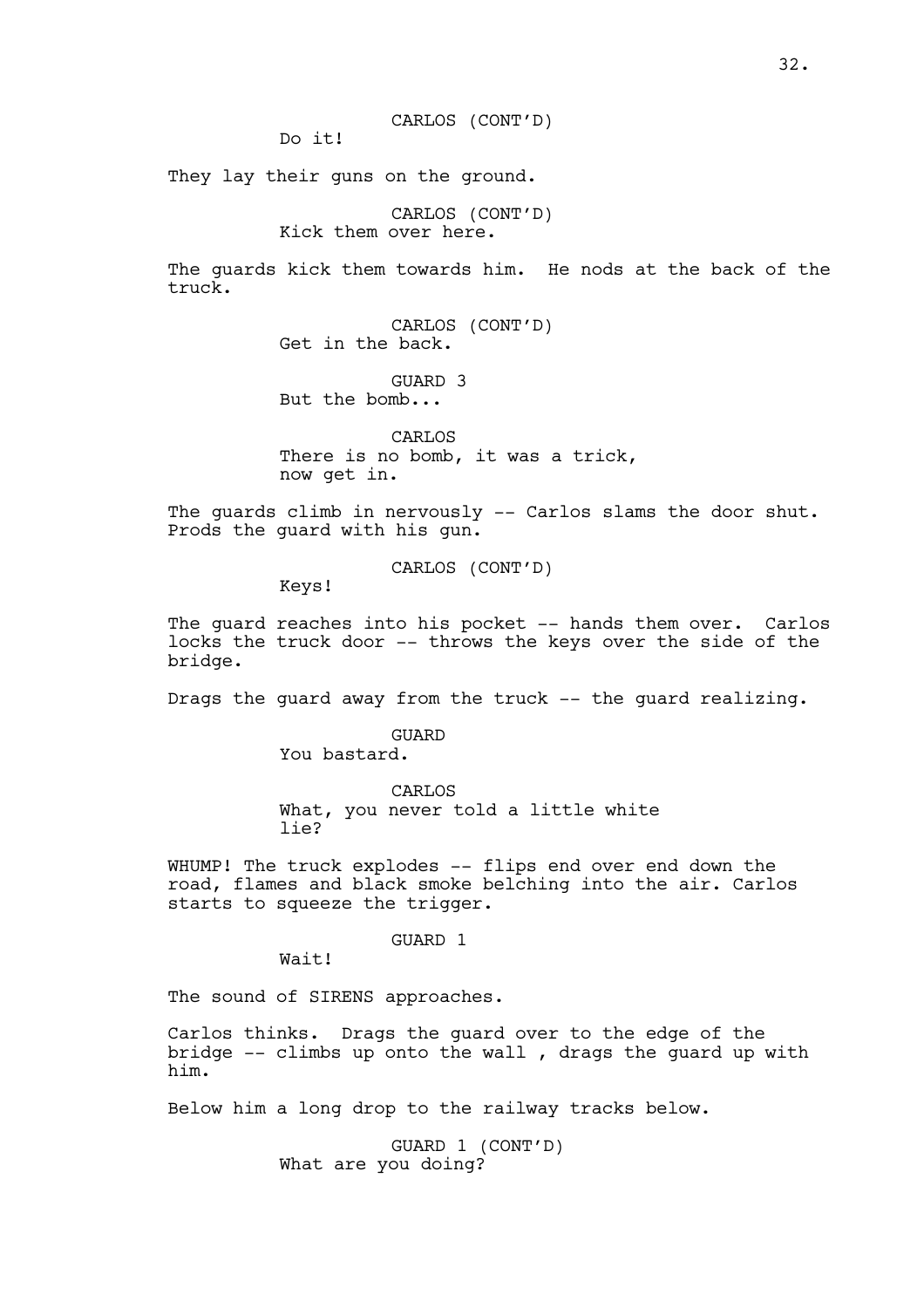INT. PATROL CAR - VIEW THROUGH WINDSHIELD - DAY

Tyler and Chase rocket down the road -- black smoke points the way.

> TYLER We're too late.

CHASE Maybe not...look.

Carlos and the Guard stand on the wall of the bridge.

EXT. BRIDGE - DAY

The patrol car screeches to a halt. Tyler and Chase get out, Tyler draws her gun -- moves towards Carlos -- Chase comes round from the other side of the car, draws his gun.

> TYLER Put the gun down Carlos, there's no where to go.

Carlos laughs.

CARLOS Always so pessimistic.

Tyler cocks her gun -- moves closer.

TYLER Not me, worst case scenario is I only put two bullets in you head before you drop the gun.

Carlos digs the gun into the guards temple, cocks the hammer.

CARLOS That's not going to happen, whatever you do, I'll fall, and he'll come with me.

**CHASE** 

He has a point.

**CARLOS** Just put your guns down, throw me the car keys and I'll let him go.

TYLER How about I shoot your hand off, then put a bullet through your head.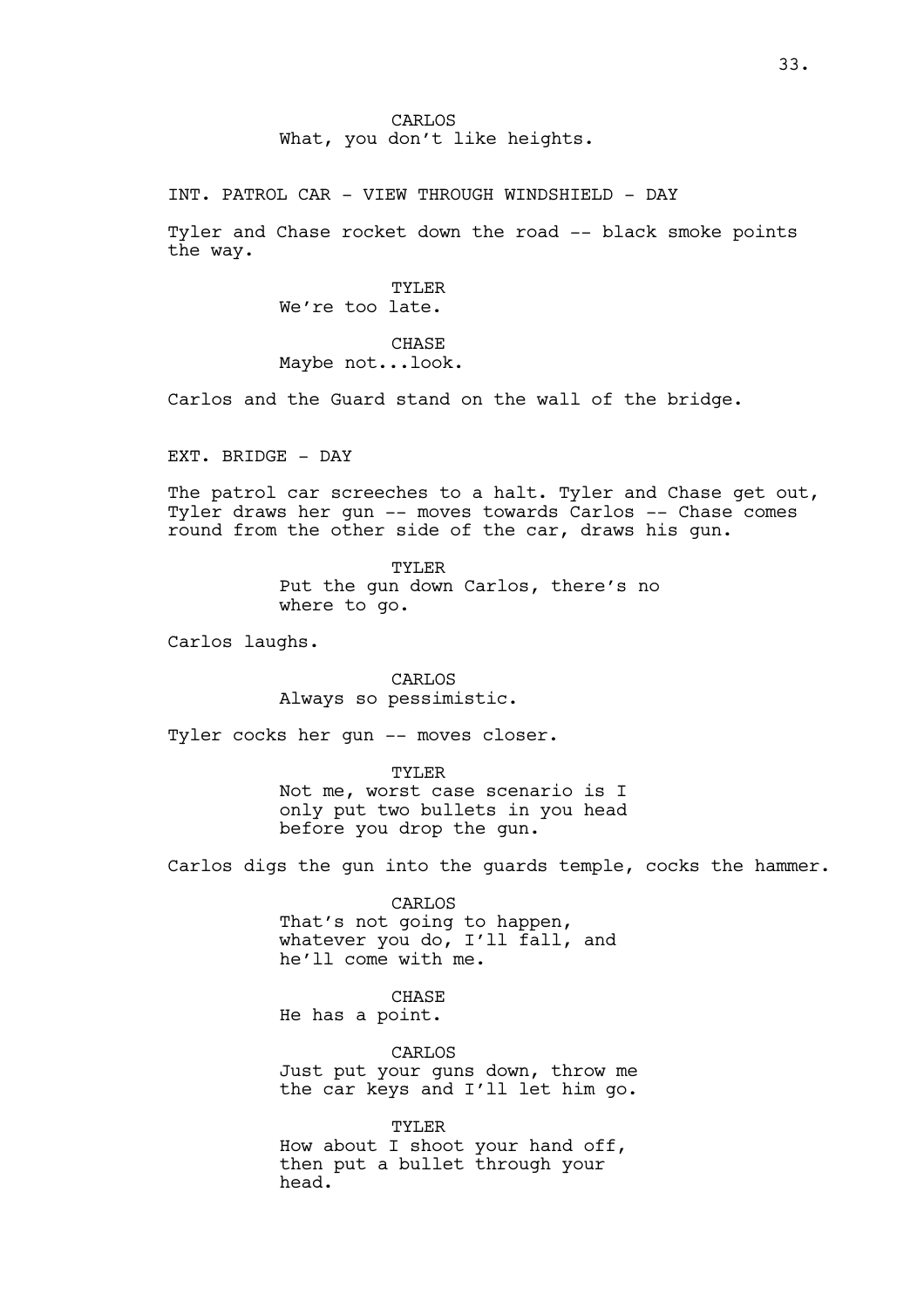Carlos looks worried for a moment, then it's gone.

CARLOS You can't shoot me, it's against the law.

TYLER Self defence, you have a gun and intent.

CARLOS You won't do it, and you wanna' know why?

Chase shakes his head -- sees where things are headed.

CHASE

Oh shit.

# CARLOS

Because you want to shoot me so bad, but everybody knows what happened to your Father, if you kill me they'll know it was revenge, so you can't can you...you just have to live with the memory of what I did, how I let him die...in the car, his flesh going black...the smell...

That's it -- Tyler squeezes the trigger. BLAM! BLAM! BLAM! There's noise and confusion and yelling, and when the smoke clears Carlos and the guard are gone.

The sound of sirens draws closer. Chase looks at Tyler -- her arm is locked out  $-$ - fingers clenched round the gun, shaking, her face staring, reliving the pain.

Chase takes her arm, gently takes the gun from her.

CHASE Okay, calm down, it's over.

Tyler snaps out of it.

TYLER

I'm sorry.

CHASE Yeah, me too, I'm guessing the guard ain't too pleased either.

Tyler looks at him.

TYLER

Isn't...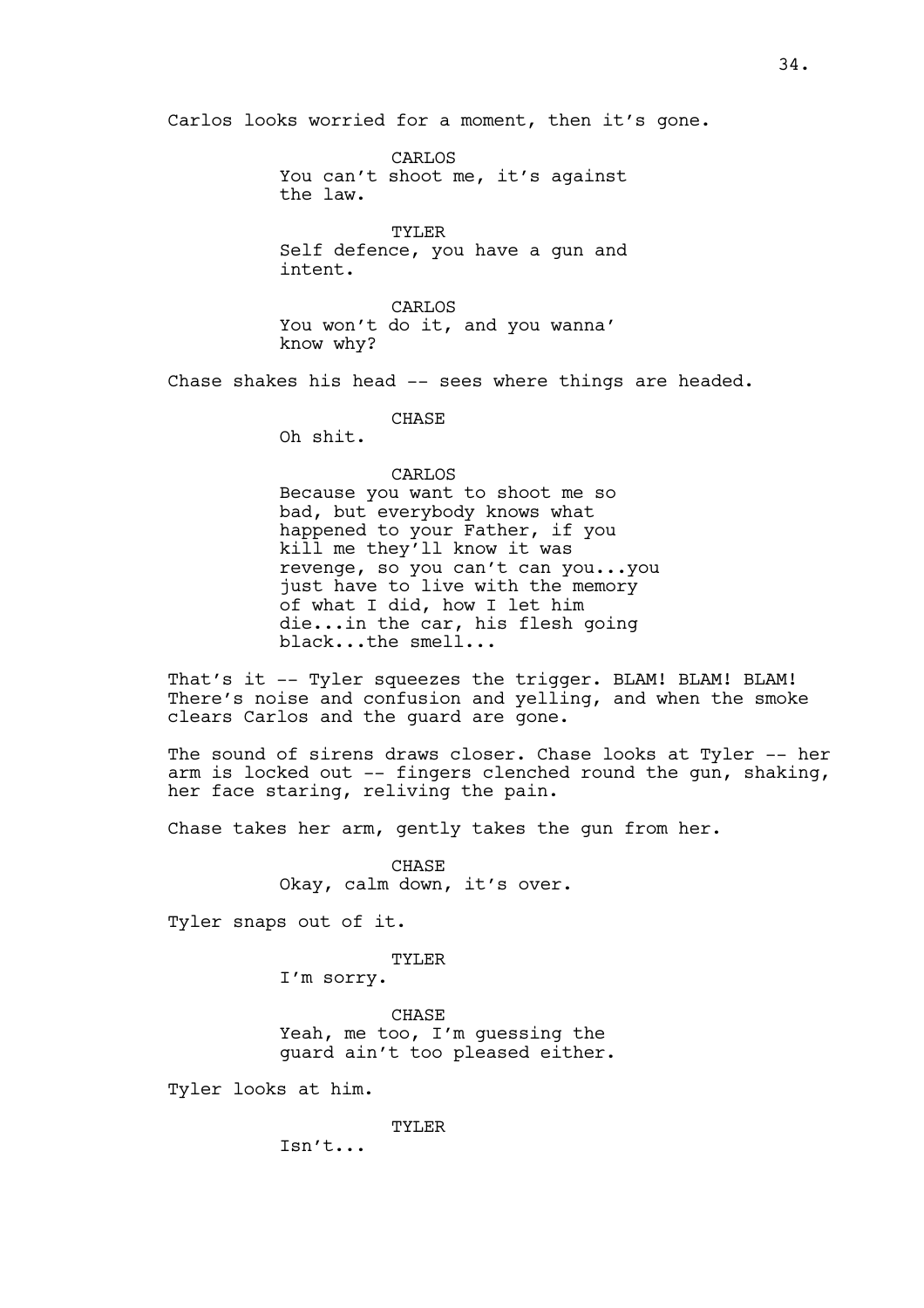CHASE

Sorry?

TYLER Isn't too pleased.

CHASE What! You're giving me an English lesson after you just whacked a coupla' guys...

There's a sound from the edge of the bridge.

GUARD (O.S)

Help!

They run to the edge of the bridge.

THEIR POV

Of the guard hanging by one arm from the metalwork of the bridge while dangling from his other arm is Carlos.

BRIDGE

Chase grabs his arm -- tries to heave him back up, he's too heavy. Tyler comes over, tries to help -- Carlos brings his other arm up -- he's still holding the gun.

#### TYLER

# He's got a gun!

Which is when two things happen. There's an explosion of noise as a TRAIN blasts past under the bridge -- and Carlos lets off a fusillade of bullets right at them.

But he's not aiming at them -- chunks of metal explode into pieces as he shoots at the connecting chain of the handcuffs! He plunges down towards the train rumbling beneath them.

Lands sprawling in a truck of sand -- points his gun at Tyler starts shooting -- bullets sending paint and rust flying.

Tyler shoots back, sending up spurts of sand around Carlos who rolls over and over to avoid the bullets. More PATROL CARS screech to a halt alongside them -- officers pour out.

They lay down a withering hail of lead at the disappearing rail truck as -- a white haired GIANT appears behind Carlos.

Lays down a hail of bullets from the 60mm MACHINE GUN he wields in his huge hands. The bridge beside Tyler and Chase comes apart -- officers throw themselves to the ground.

> TYLER (CONT'D) Where the hell did he come from?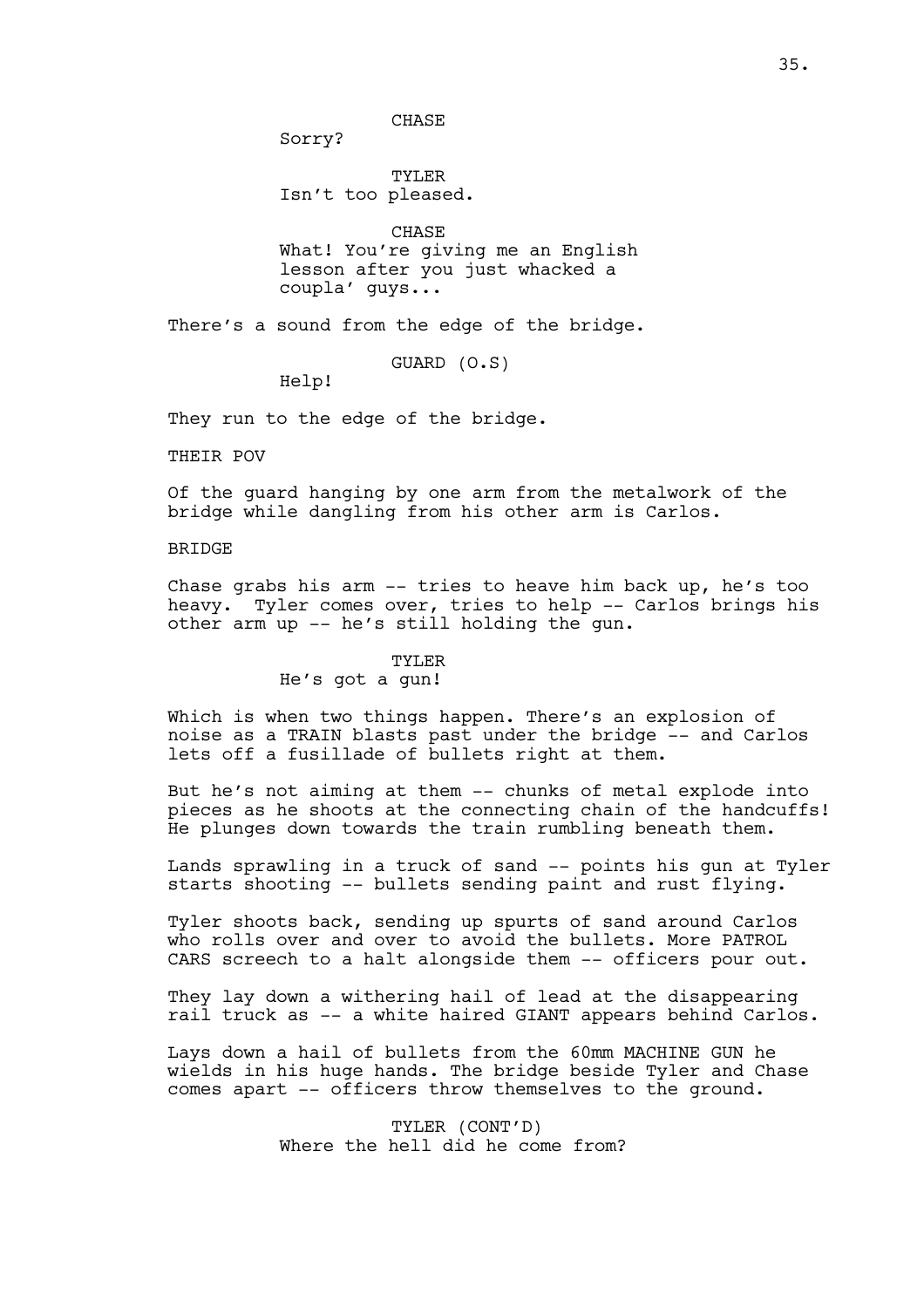They take over behind the wall as the metalwork and bricks are hammered by gunfire.

> CHASE This was all planned, he knew they'd move him to a high security prison...

TYLER How'd you organise a train?

Off Chase.

INT. FLEMING'S OFFICE - DAY

Captain Fleming stands in front of an ANT FARM -- looks like a glass aquarium full of dirt. He drops some flakes of something onto the soil -- he looks at the glass and smiles.

> FLEMING Do you know what this is?

Tyler and Chase look at each other.

TYLER Are you growing some sort of vegetable?

Fleming turns and glares at her.

FLEMING Why would I need anymore vegetables, when I have you two.

He comes over to them.

# FLEMING (CONT'D)

It's an ant farm. You see they are a very unique and highly evolved species, they can carry more than three times their own weight, and are able to work together, an entire colony in complete harmony, each one communicating with each other for the good of their community.

CHASE So if they was the same size as a human...

FLEMING

Yes...

CHASE They could lift tons, they could be really useful as...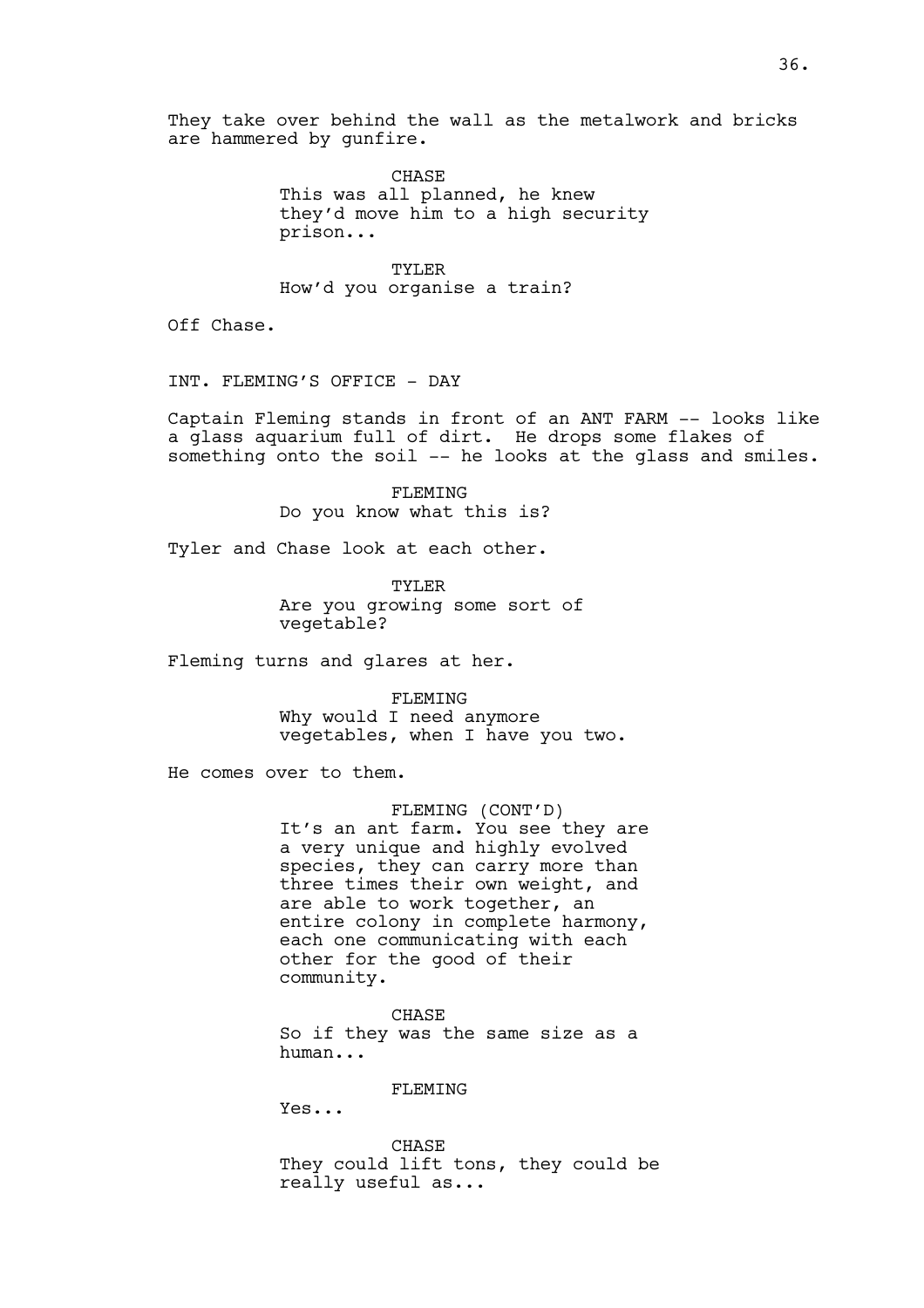TYLER Skycaps, just imagine how many

suitcases they could hold.

FLEMING You're not getting it are you?

CHASE We get it, but we didn't know any

of this was going to happen.

FLEMING Right, you just sit outside a hospital and your Doctor friend is murdered 'cos he speaks to some bum...

Tyler goes to say something.

FLEMING (CONT'D) Don't give me no homeless shit, I ain't...

Tyler mouths the words "I'm not" Fleming glares at her.

FLEMING (CONT'D) I ain't in the mood for it. Then you want to interview this Carlos douchbag and the next thing we know he's sprung and we have three dead guards, a truck blown up and some guy on a train firing a sixtymillimeter machine gun at my men.

TYLER Whatever Carlos is doing in L.A it has something to do with Burns...we need to find him before Carlos

INT. PATROL CAR - NIGHT

does.

Tyler and Chase sip coffee from paper cups.

CHASE They didn't transfer you over here because of Carlos did they?

TYLER What difference does it make?

**CHASE** He's right you know.

TYLER

Who?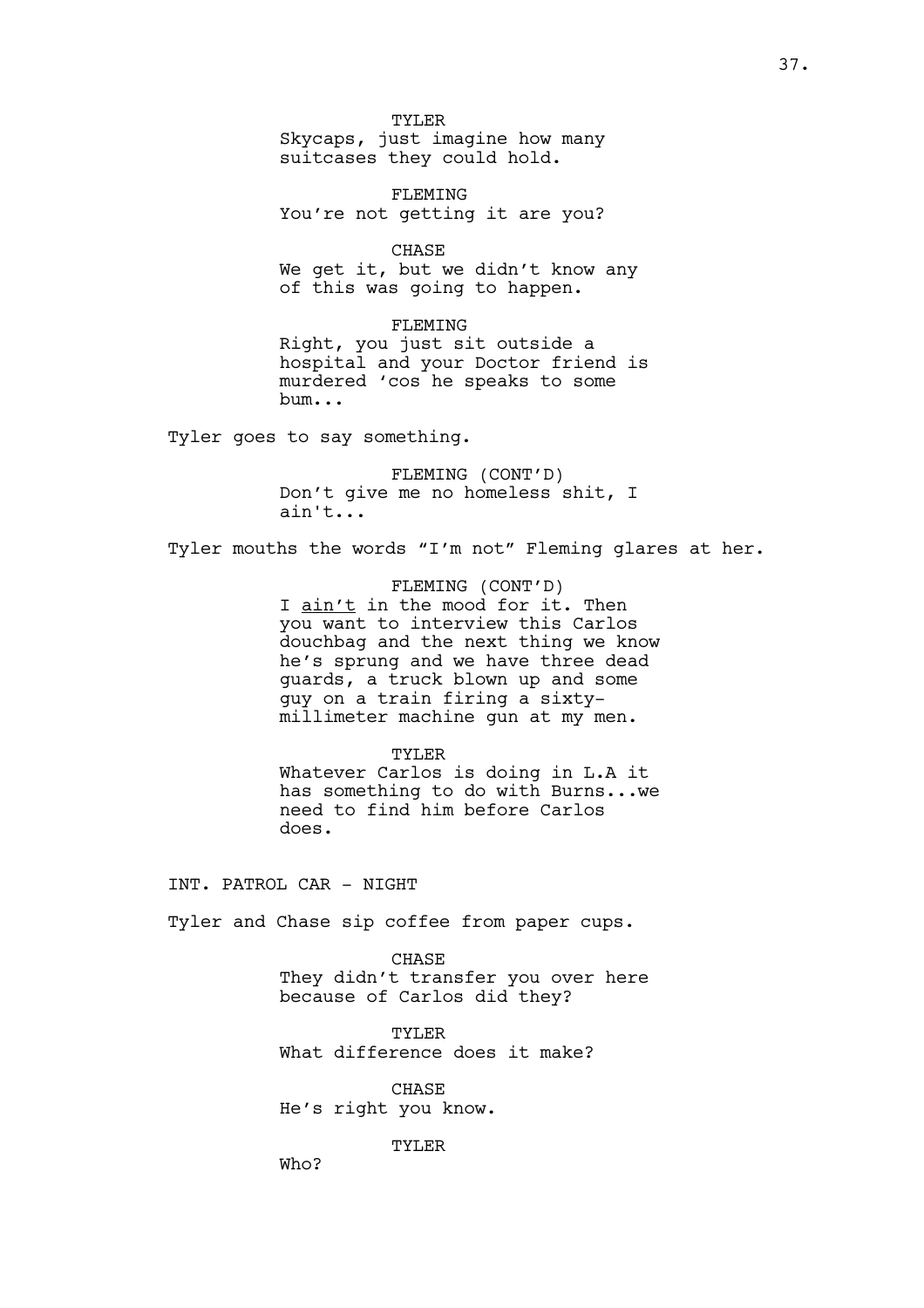CHASE Fleming and his ant shit. We're partners, we should be able to trust each other, work together. TYLER Oh really? So how about you tell me why you carry a gun with no bullets in it? Chase looks like a man with nowhere to go. CHASE My dad was a policeman. One day he left his gun out on the table, I got hold of it... TYLER Who did you kill? CHASE Oh thanks, how did you jump to that conclusion? TYLER Sorry, go on. CHASE The gun went off...bullet went through a wall, hit my dog. (beat) Her name was Rosie. TYLER Oh, that's horrible. CHASE My Dad took her to the vets but it was no good. He never wanted me to join the police, he's sick now...doesn't know I'm a cop. TYLER How did you pass the range test? CHASE I had a little help. Tyler shakes her head. TYLER We make a great team. **CHASE** So? (beat) Partner.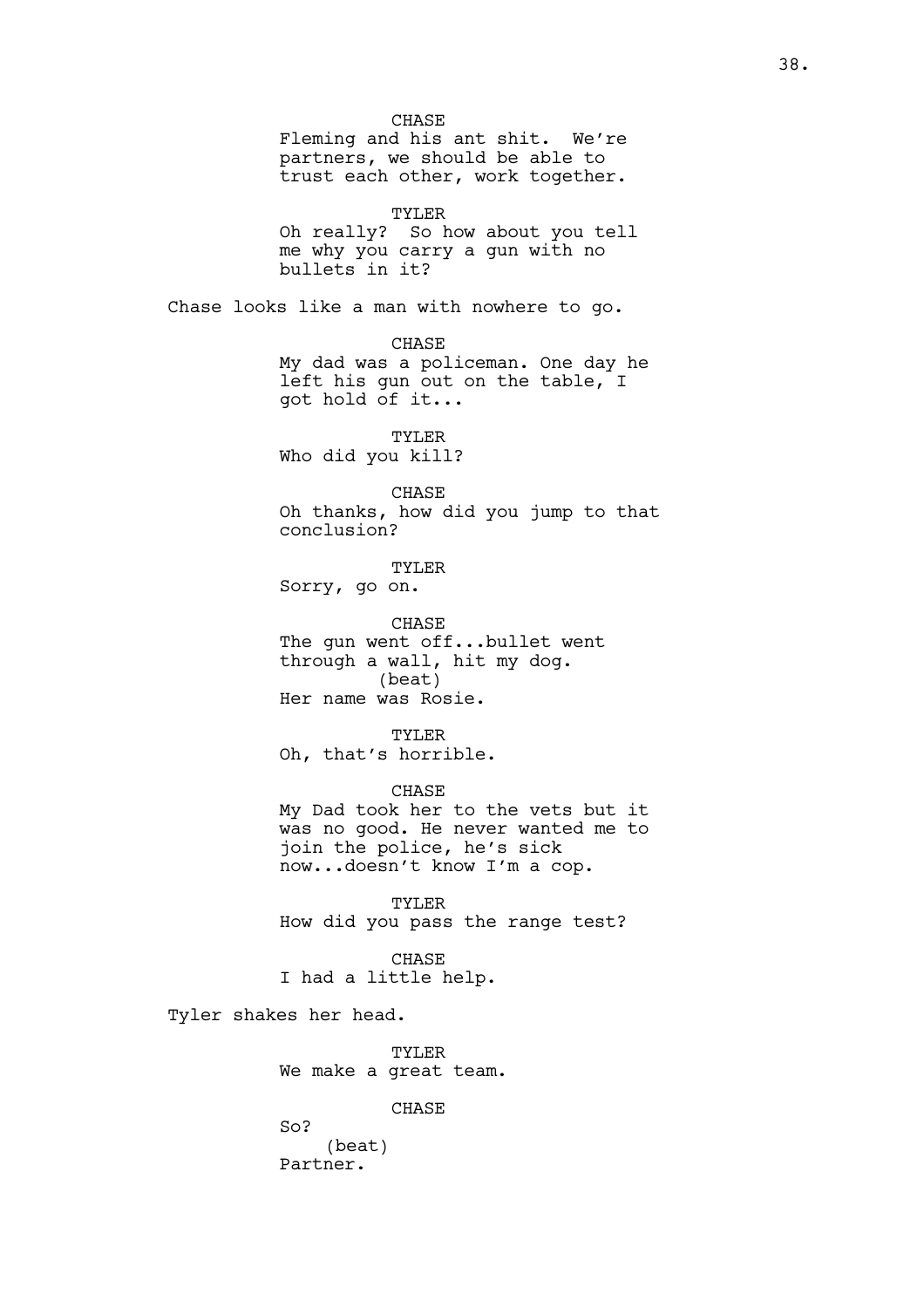TYLER Okay, I made an error of judgement with my boss back home, there were complications...

CHASE Complications of the sleeping kind?

TYLER His wife found out, it became difficult.

CHASE So he agreed to get you an attachment on the Carlos case out here...to get you out of the way.

TYLER

Yes.

CHASE No wonder you wanna' shoot everybody.

TYLER I won't lie, I can get a little moody.

**CHASE** A little moody, Jeez, I'd hate to see you angry.

TYLER What are we going to do?

Chase punches a name into the computer -- information spews out -- BURN'S records fill the screen -- known associates -flash up, most deceased -- one in particular WADE HEMMINGS.

> CHASE Seems Burns didn't have many friends.

> TYLER He lost most of them in nine eleven.

**CHASE** He was picked up for speeding in a rental car headed down the interstate towards Bethlehem two days after nine eleven.

TYLER

That's it?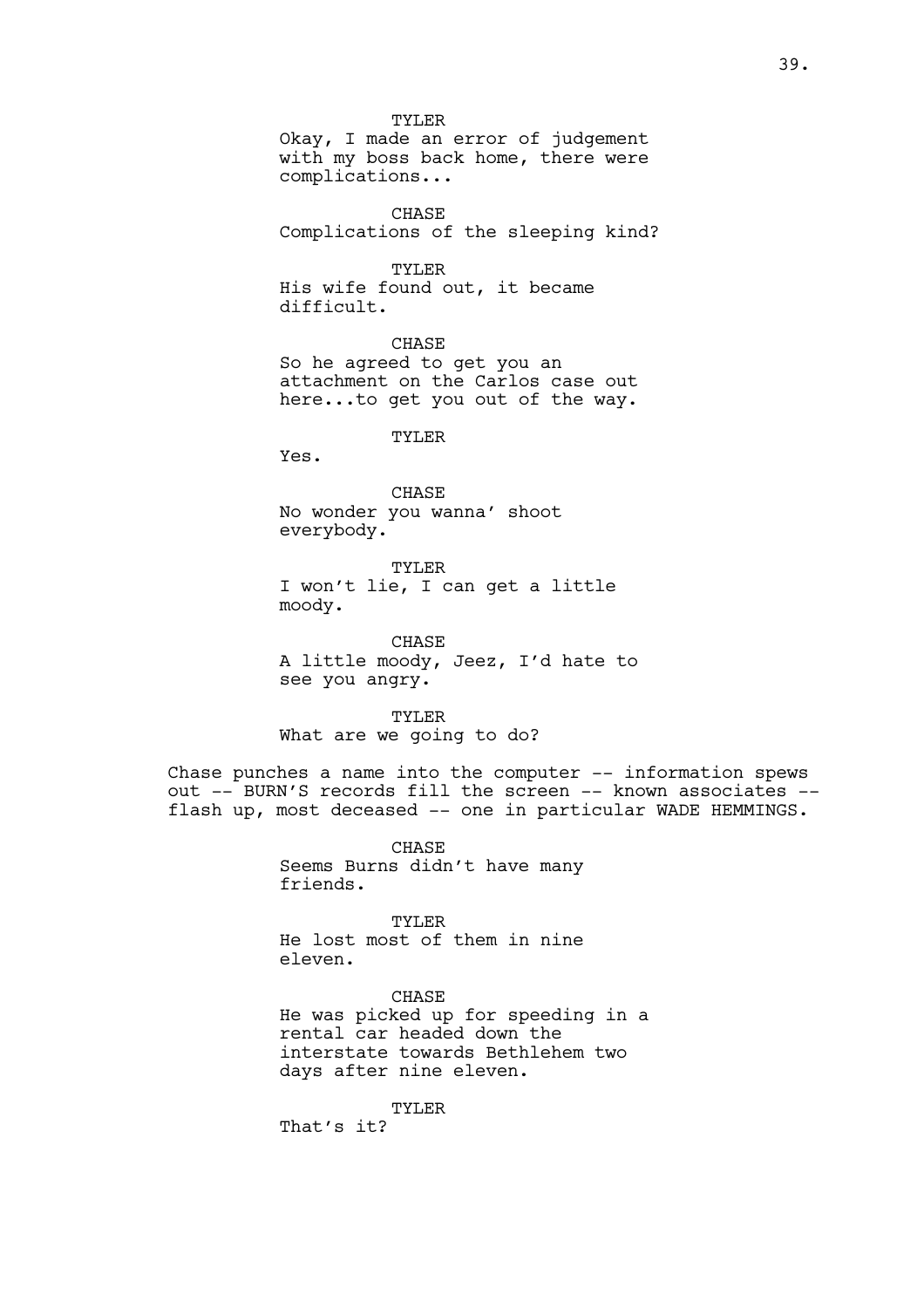#### CHASE

His friend Wade Hemmings worked at the smelting plant of Bethlehem steel...he died of a heart attack on September the 13th.

#### TYLER

So Burns was headed up to see him, but didn't get there in time?

## CHASE

I don't know...it just seems that from then on Burn's life started to unravel, he started drinking, his wife left him and he was unemployed, lived on the streets and ended up travelling the metro.

#### TYLER

We need to find him.

#### CHASE

Have you any idea how many homeless people there are in Hollywood?

TYLER He'll be somewhere he knows.

**CHASE** It used to be the subway when I was there.

Tyler thinks.

TYLER Wait, when we saved him from those thugs, he said something.

# INSERT A QUICK FLASHBACK

Burns at Hollywood and Vine after the attack.

BURNS (V.O.) ...now I'm never gonna' know when Oprah's on when I'm in the tunnel...

ON TYLER

TYLER He mentioned a tunnel.

# **CHASE**

Loads of tunnels all over the city, could be in any of them.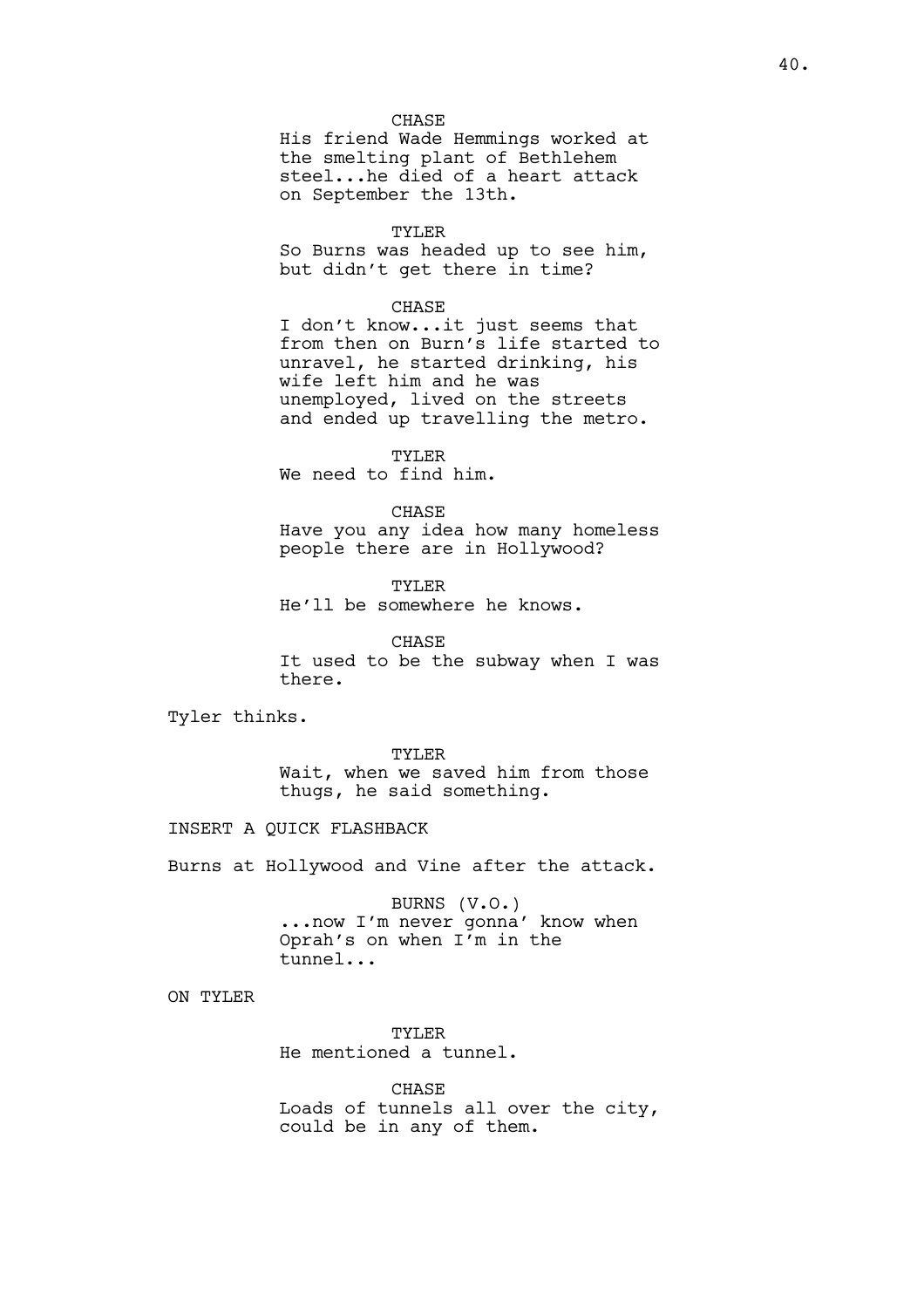TYLER

I heard there's a hundred thousand homeless in California, they must all go somewhere at night...

CHASE

We need to ask around. For him to just call it the tunnel it must be well known to the homeless.

TYLER It's the only thing we know and Carlos doesn't.

She starts the car and drives off.

EXT. I-10 - BALDWIN - UNDERPASS - NIGHT

Tyler and Chase cruise beneath the freeway -- Chase operates a handheld spotlight -- swivels it past and over makeshift tarps draped across shopping carts.

INT. PATROL CAR - NIGHT

Chase plays the spotlight over a hole with a rusty steel plate hanging from it.

> TYLER Where is this?

#### CHASE

They call it "The Cave" it's a void inside, about the size of two school gymnasiums...the city seals it off, but they always find a way back in.

TYLER An invisible city.

#### CHASE

Yeah, for people that want to disappear. They're not gonna' be too happy having us poke around. Cops aren't exactly their favorite people.

# TYLER

Why?

#### **CHASE**

With all the new developments going on most of the derelict buildings they used to live in have been demolished.

(MORE)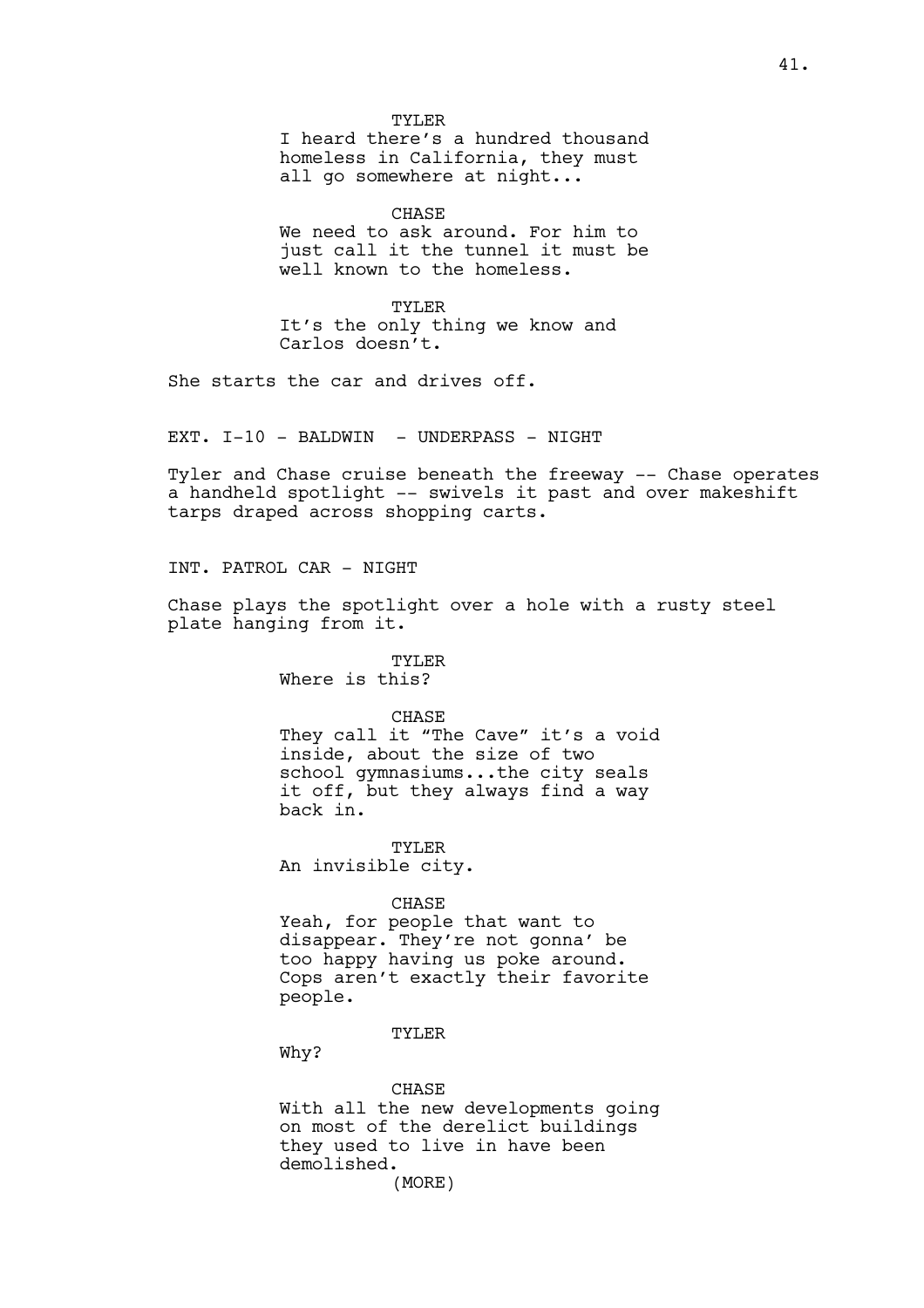The city has had to deal with a lot more of them out and about. The police are at the front of that situation. CHASE (CONT'D)

Something glints in the dark -- a figure slips from the shadows of the hole -- slithers down the concrete support.

> TYLER There's somebody.

They both get out -- head towards the stationary figure.

CHASE

Hey buddy.

The figure becomes a teenager, pale face in the light.

TYLER We're not going to hurt you, we just need to find someone.

The boy moves into the light. Chains dangle from his neck, bracelets clink on his wrists -- let's call him CHAINS (19)

> CHAINS People come here so they can't be found.

TYLER If we don't find who we're looking for he'll be killed.

CHASE You'll be saving his life.

Chains thinks about this.

CHAINS That sounds like it's worth something.

He holds out his hand.

CHASE You're kidding?

**CHAINS** This way you're helping two people.

TYLER

Smart.

Pulls a five dollar bill out of his wallet -- hands it to Chains. He looks at it.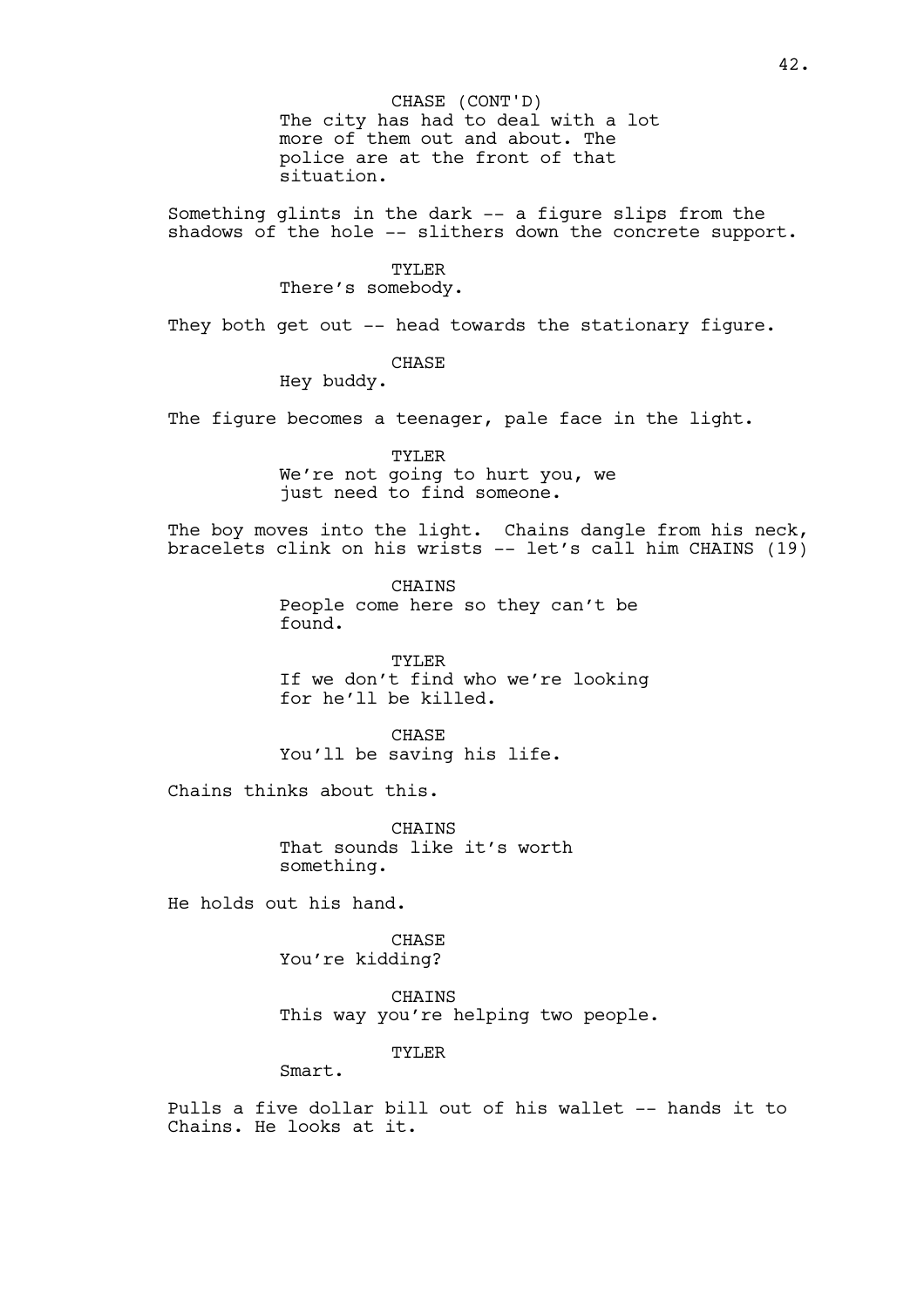CHAINS That what a body's worth, five dollars?

TYLER He's got a point.

Chase shakes his head.

CHASE What! You want I should put him through college?

TYLER

Would you?

## CHASE

Jeez!

He pulls another five dollars out of his wallet. Hands it over to Chains who pockets it.

> CHAINS You want a receipt?

INT. PATROL CAR - NIGHT

Tyler and Chase head through downtown L.A.

CHASE

Ten bucks. Thanks for backing me up there. You know it'll probably go straight to some dealer.

## TYLER

We get to Burns it'll be worth it, where's this place anyway?

**CHASE** 

The Belmont tunnel, it was part of the old south pacific red line which closed in the fifties...

TYLER

Is it still open?

#### **CHASE**

Part of it. In the sixties the part of the tunnel between Flower and Figueroa was filled in when they put the foundations of the Bonaventure Hotel through it. They built some apartments over the old yards and sealed off the second street entrance.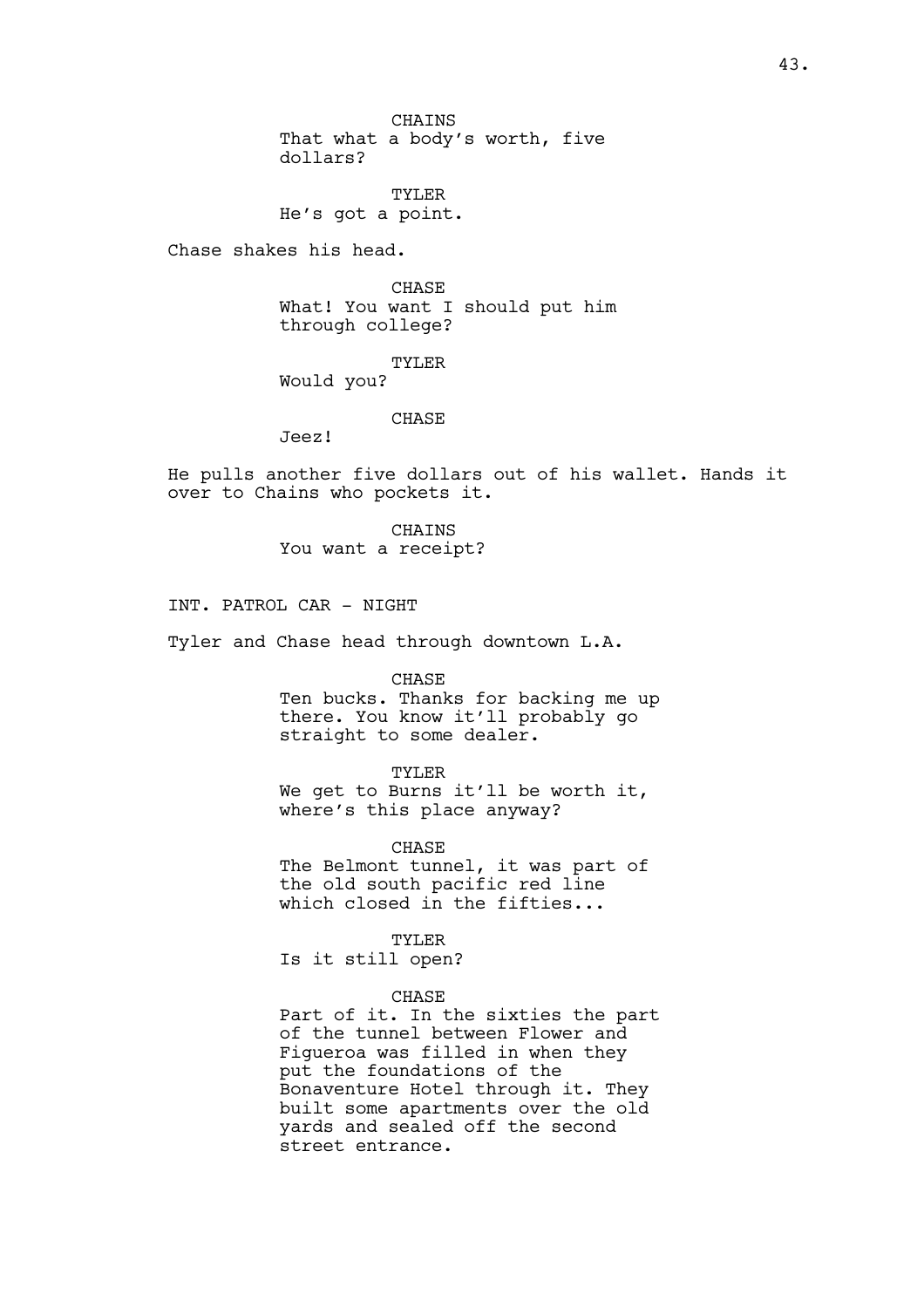TYLER So the other end is still open?

CHASE Yeah, he could be there.

They head towards an intersection -- traffic light turning to yellow -- Tyler starts to accelerate. Chase yanks the handbrake on. The car slides to a halt.

> TYLER What you doing?

CHASE You don't jump lights in this country.

TYLER

Oh, that's what makes it so safe out here then.

#### **CHASE**

We have three more lanes than your country, that means three semi's could just take you out like a bug. When the light goes green then we can go again, that makes it really safe.

Chase turns to look out the passenger window.

INT. PATROL CAR - VIEW THROUGH SIDE WINDOW

A shape hurtles towards them.

BANG!

A GARBAGE TRUCK slams into the side of them.

INT. PATROL CAR - NIGHT

Steel prongs scythe through the passenger door, grazing Chases chest and just missing Tyler's stomach -- the car rockets sideways.

# **CHASE**

What the ?!

TYLER Oh great, really safe.

The car bucks and lurches forwards as the truck floors the pedal and roars down the street wearing the patrol car as a hood ornament.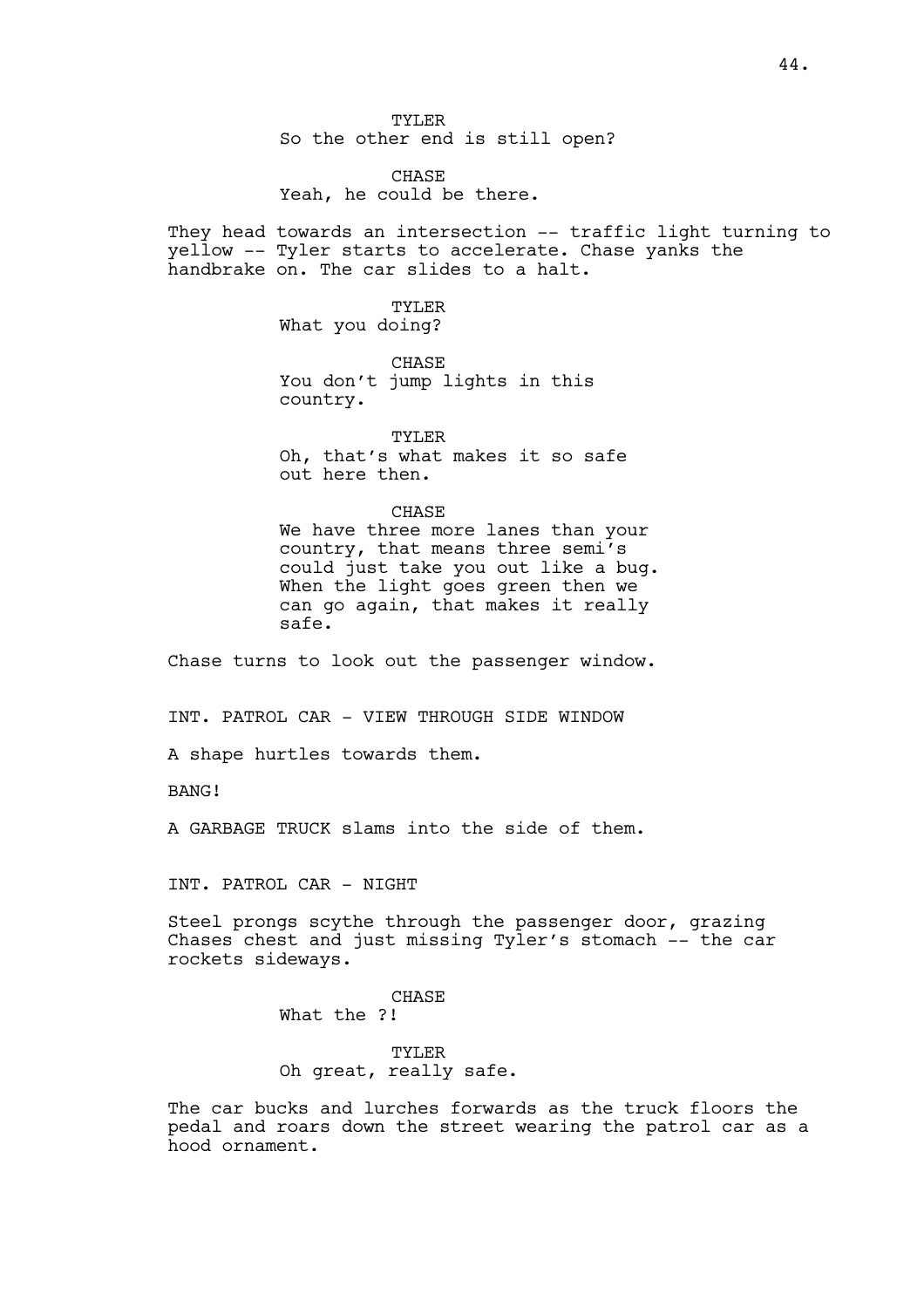TYLER (CONT'D) Do something!

CHASE Oh right, now this is my fault! What do you want me to do, write him a ticket?

Tyler puts on the siren and lights.

CHASE (CONT'D) Oh that's good, that'll do it.

TYLER Well at least I'm doing something.

Chase gets on the radio.

**CHASE** Chase here we have a two four five in progress...

DISPACHER (V.O.) What weapon is involved?

Chase shrugs at her.

CHASE Er, that would be a Garbage Truck.

The whole car swings wildly around as the truck heads over a junction -- Chase drops the radio handset.

> TYLER Do something!

The truck slams on the brakes -- sends the patrol car shooting from off the prongs -- it slams onto the road, spins around.

INT. PATROL CAR - VIEW THROUGH SIDE WINDOW

The scenery a dizzy blur of cars, buildings and lights.

CHASE

Shit!

The car slides to a halt.

CHASE (CONT'D) C'mon, get outta' here!

Tyler churns away on the starter.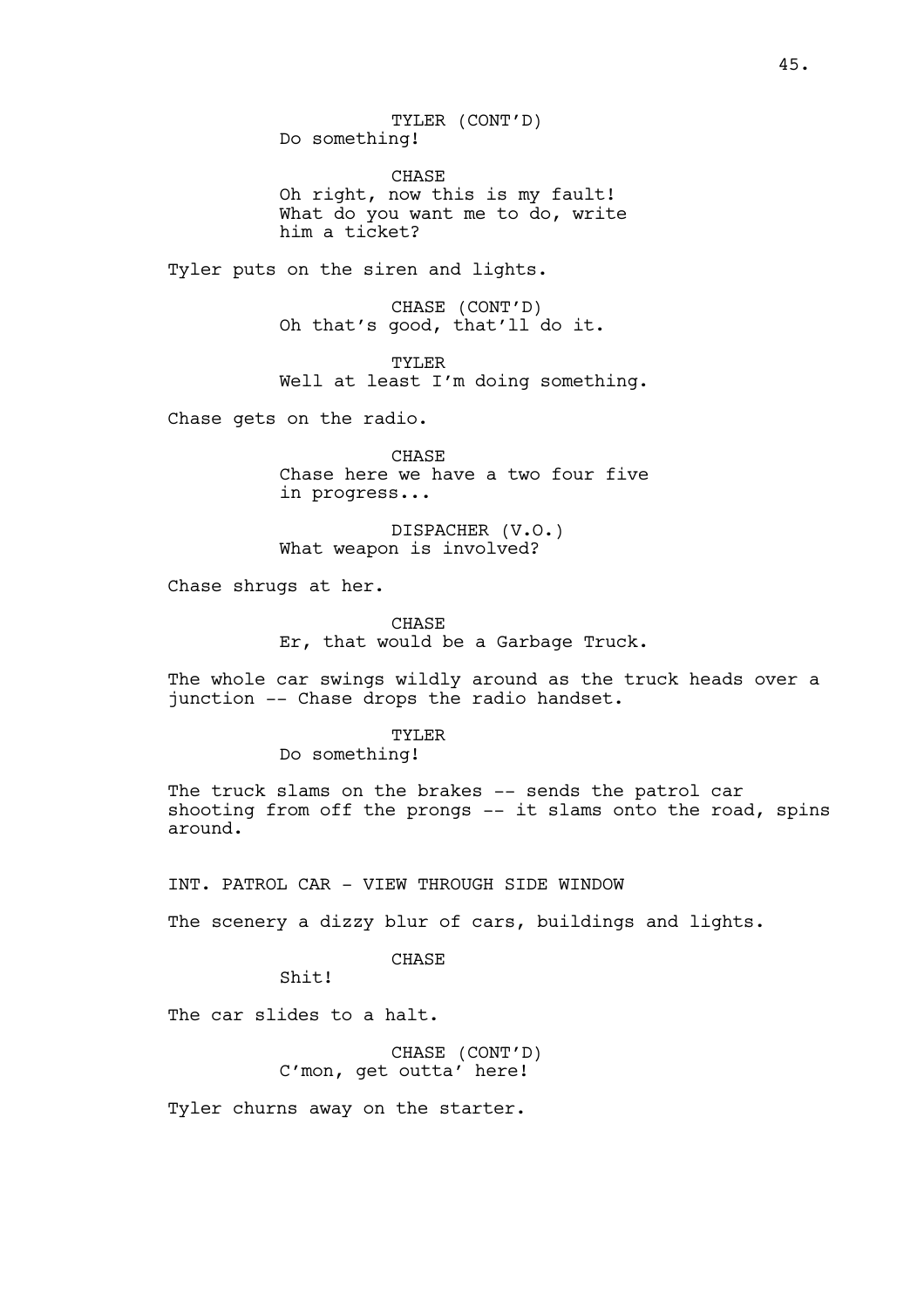Belches smoke from it's exhaust -- the prongs move into position -- tires screech as the truck heads towards the patrol car.

INT. PATROL CAR - NIGHT

Tyler panics.

TYLER It won't start!

CHASE

Great!

The truck slams into them -- steel prongs skewering through the bodywork -- just missing them. The Truck reverses - metal screams as the prongs slide past Tyler and Chase.

CRASH! Again the truck rams it's metal prongs into them - the radio explodes in a burst of sparks.

> CHASE (CONT'D) Try it again!

Tyler hits the starter -- the engine grinds -- it's not happening. The trucks reverses -- ripping a back door off.

Again it comes -- slams into them -- skewers through the seat beneath Chase -- he jumps up.

EXT. STREET - NIGHT

The truck revs up, lifts the patrol car into the air -accelerates across the intersection.

Headed towards the mesh fencing above the edge of the low concrete bridge wall above the:

FREEWAY - NIGHT

Cars race below them. The truck is headed towards the concrete retaining wall -- it's going to dump them into the path of the speeding traffic.

INT. PATROL CAR - VIEW THROUGH SIDE WINDOW

Tyler looks towards the wall between her, the freeway and certain death. Chase realizes.

> CHASE We gotta' get out.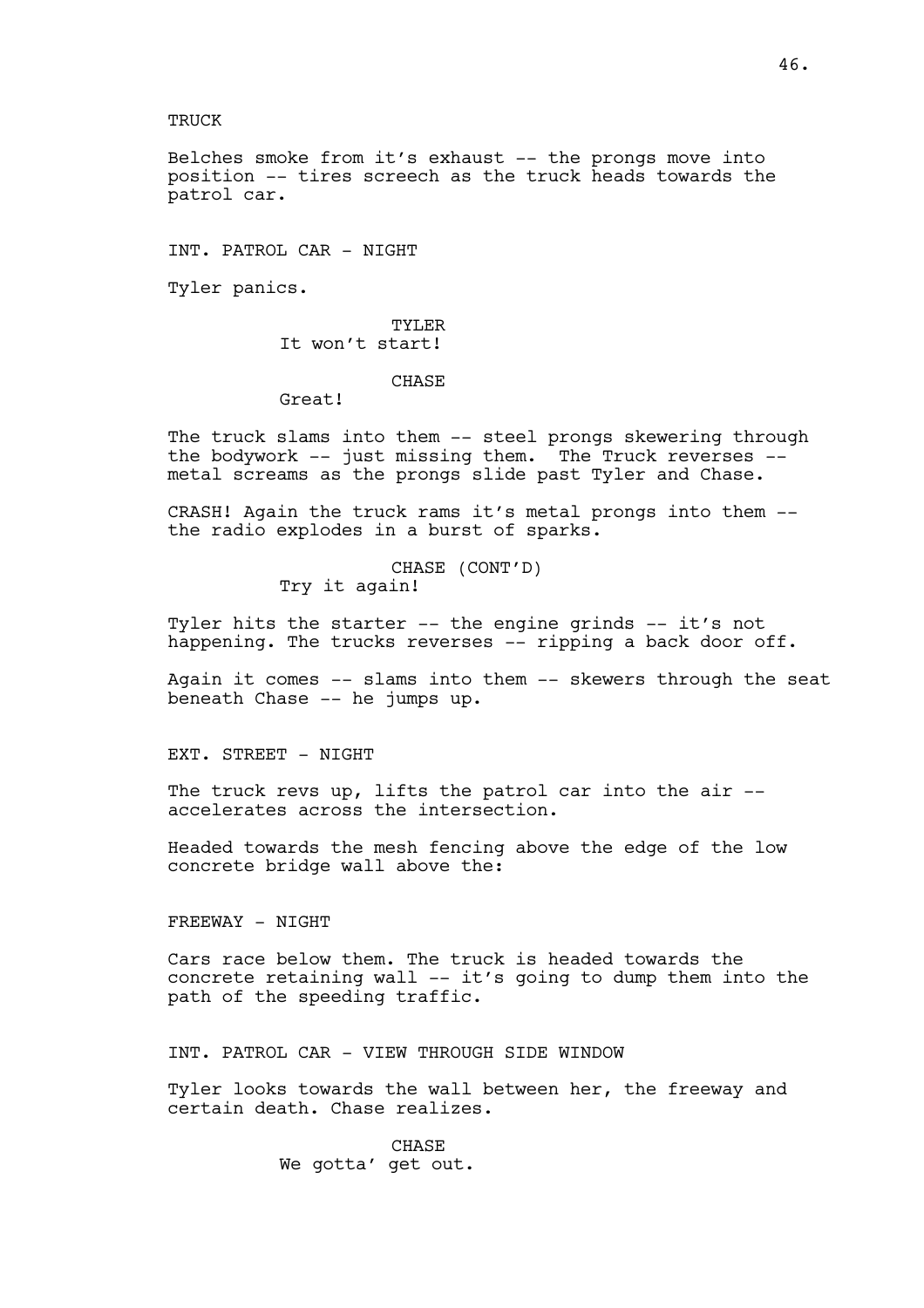INT. PRECINCT - CONTROL ROOM - NIGHT

An OFFICER watches a (VTC)"Vehicle Tracking Computer" -- a LOJACK signal flashing on a street grid display suddenly winks out.

> OFFICER We just lost seven eight, two zero, Tyler and Chase...you want us to alert dispatch?

Captain Fleming leans down to look at the screen.

FLEMING No, might just be a bad area, let me know if it's still down in an hour or so.

The officer shrugs.

OFFICER Okay, Captain.

INT. PATROL CAR - SAME

The sound of the truck's engine booms through the smashed windows.

Chase looks around, brain racing. He grabs the handheld spotlight -- flicks it on, swings it round. Aims it straight into the eyes of the DRIVER of the truck -- blinding him.

The truck swerves to the right -- the patrol car's trunk scapes along the dividing wall -- swerves across the intersection as the driver tries to get his eyes working.

The truck slams on its brakes -- the patrol car flies off and lands with a bone jarring crash on the concrete.

The truck roars off -- swerves to avoid a car -- slams into the divider -- the driver explodes in a hail of glass through the windshield, lands in a heap on the ground.

Lies motionless.

BLAM! A passing truck makes jello of him.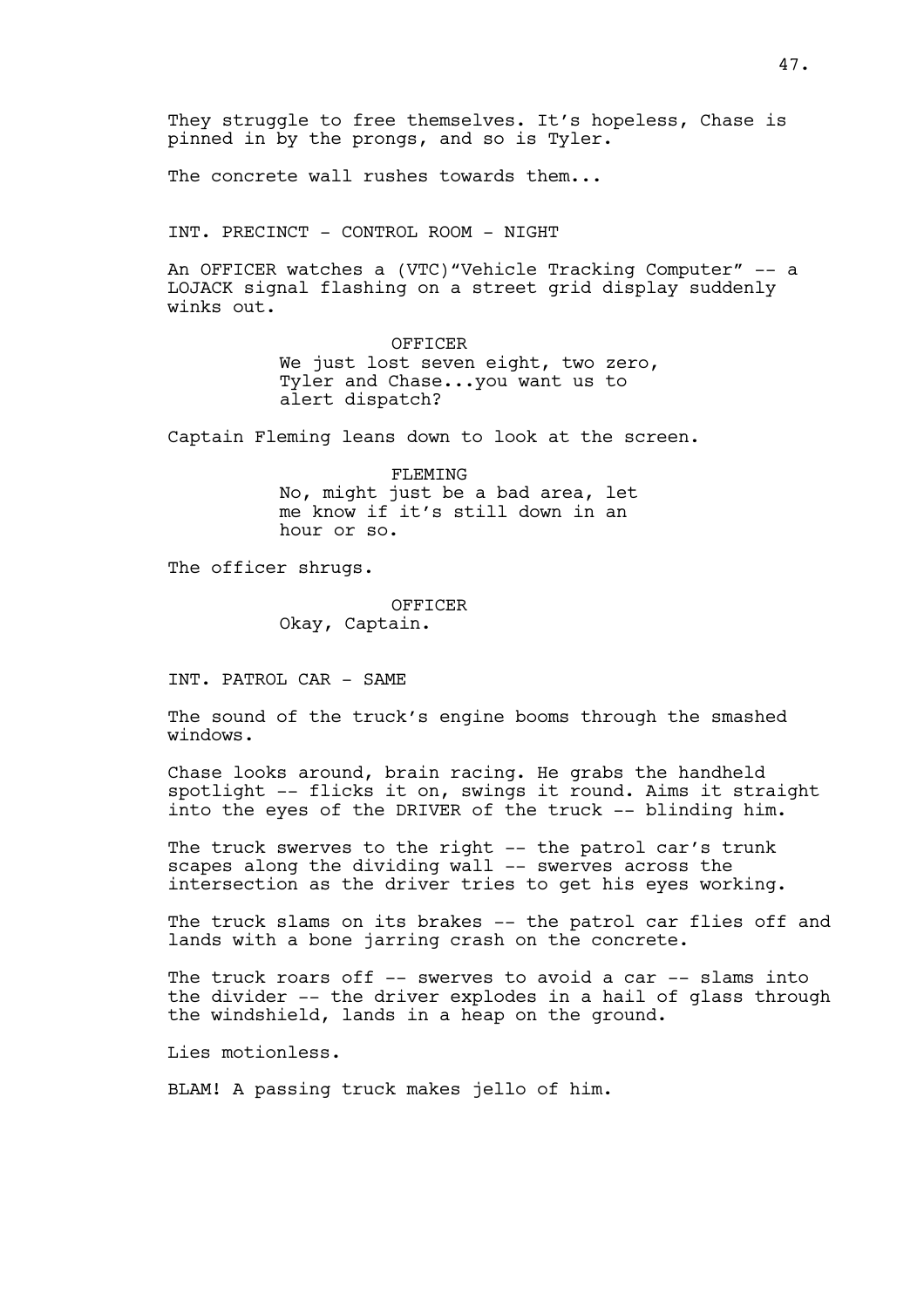#### INT. PATROL CAR - NIGHT

Tyler winces as she sees the truck speed off -- looks over at the squashed remains of the driver.

TYLER

Ugg!

Chase struggles to get the door open -- it falls off as he fights his way out. He goes round and helps Tyler out.

EXT. STREET - NIGHT

They survey their wrecked vehicle.

CHASE This is not going to go down well.

TYLER Well it wasn't exactly our fault was it?

CHASE No, we didn't jump a yellow light, so that should count in our favor.

TYLER How do these guys always know where we are?

CHASE I don't know, but we'd better get to Burns before they find us again.

EXT. BELMONT TUNNEL - WESTLAKE - L.A - NIGHT

A CAB pulls up outside the bricked up tunnel entrance. Tyler and Chase jump out. The cab drives off.

TYLER

Now what?

Chase looks around.

CHASE Lets pull back a bit. We're not gonna' get people coming up to us and giving us a tour.

They move away from the entrance and take up a position behind some high shrubs back from the entrance.

EXT. BELMONT TUNNEL - WESTLAKE -  $L.A - TIMECUT$ 

Chase and Tyler rub their hands together trying to keep warm.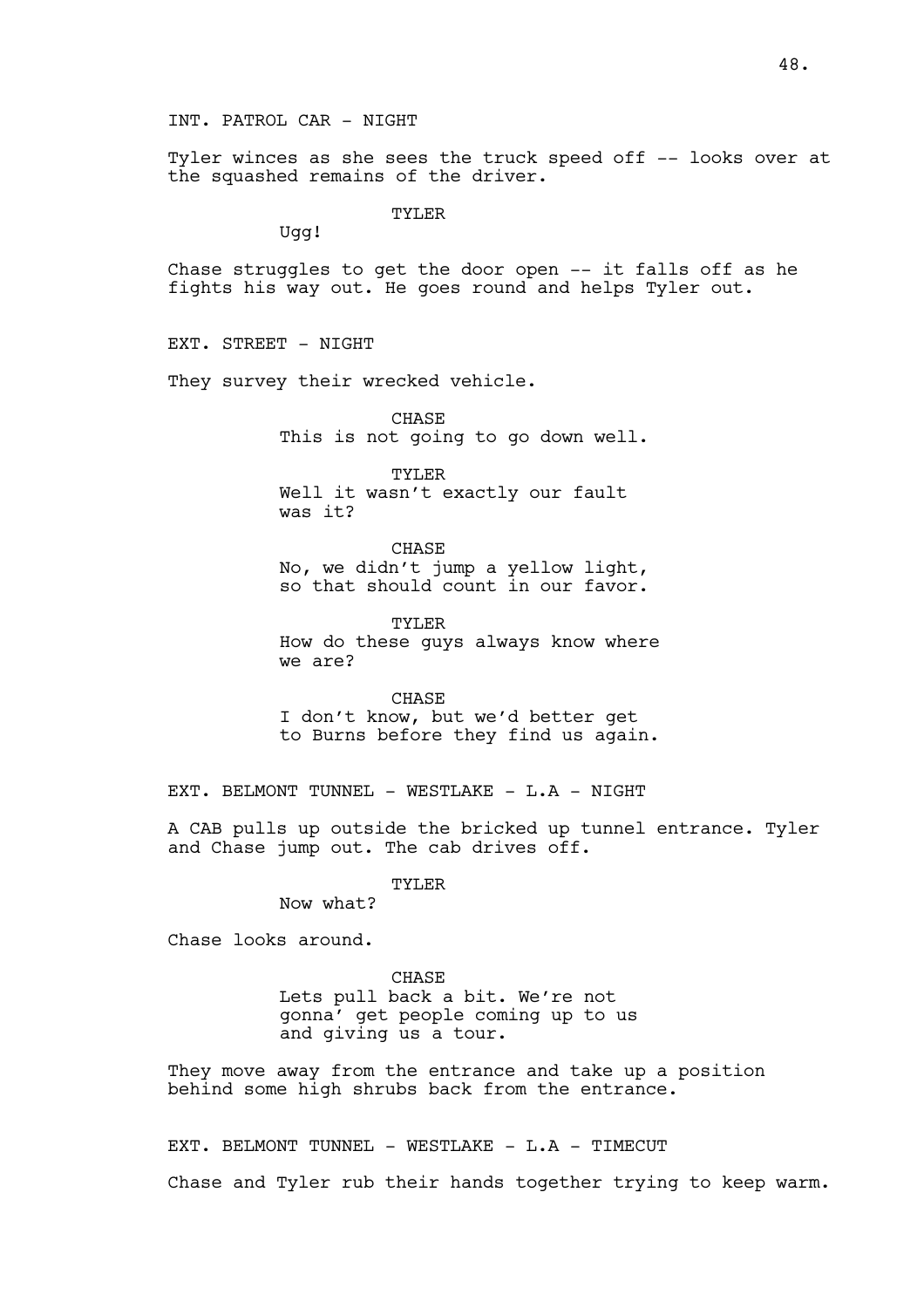CHASE

Over there...

He looks towards the tunnel entrance. A homeless man carrying a shopping bag hovers around the entrance. He looks around. Then squeezes around and through a piece of corrugated metal at one side of the tunnel concealed by shrubs.

> TYLER Great. We could have found that ourselves and not frozen to death.

CHASE Yes, but then we wouldn't have anybody to question...C'mon.

They hurry after the man.

INT. BELMONT TUNNEL - SAME

DARK. Just the flickering torch of the homeless man as he heads along the tunnel. Chase and Tyler follow him. Stumbling over the debris and rubbish that litters the floor.

Tyler turns on a torch.

CHASE What are you doing?

TYLER Not breaking my leg is what I'm doing. Where's he going to run to?

The homeless man turns round and stares.

TYLER (CONT'D) It's okay, we're not going to hurt you.

The homeless man smiles. Reveals blackened stumps that used to be teeth. Dark SHAPES rise up from behind him -- around fifty people are living down here.

> CHASE I don't think he's the one that should worry.

Tyler raises her hands. Moves slowly towards the homeless man.

> TYLER We just want to ask a few questions.

A Large AFRO AMERICAN towers above them. He sports a mouth full of metal. Let's call him GRILLE.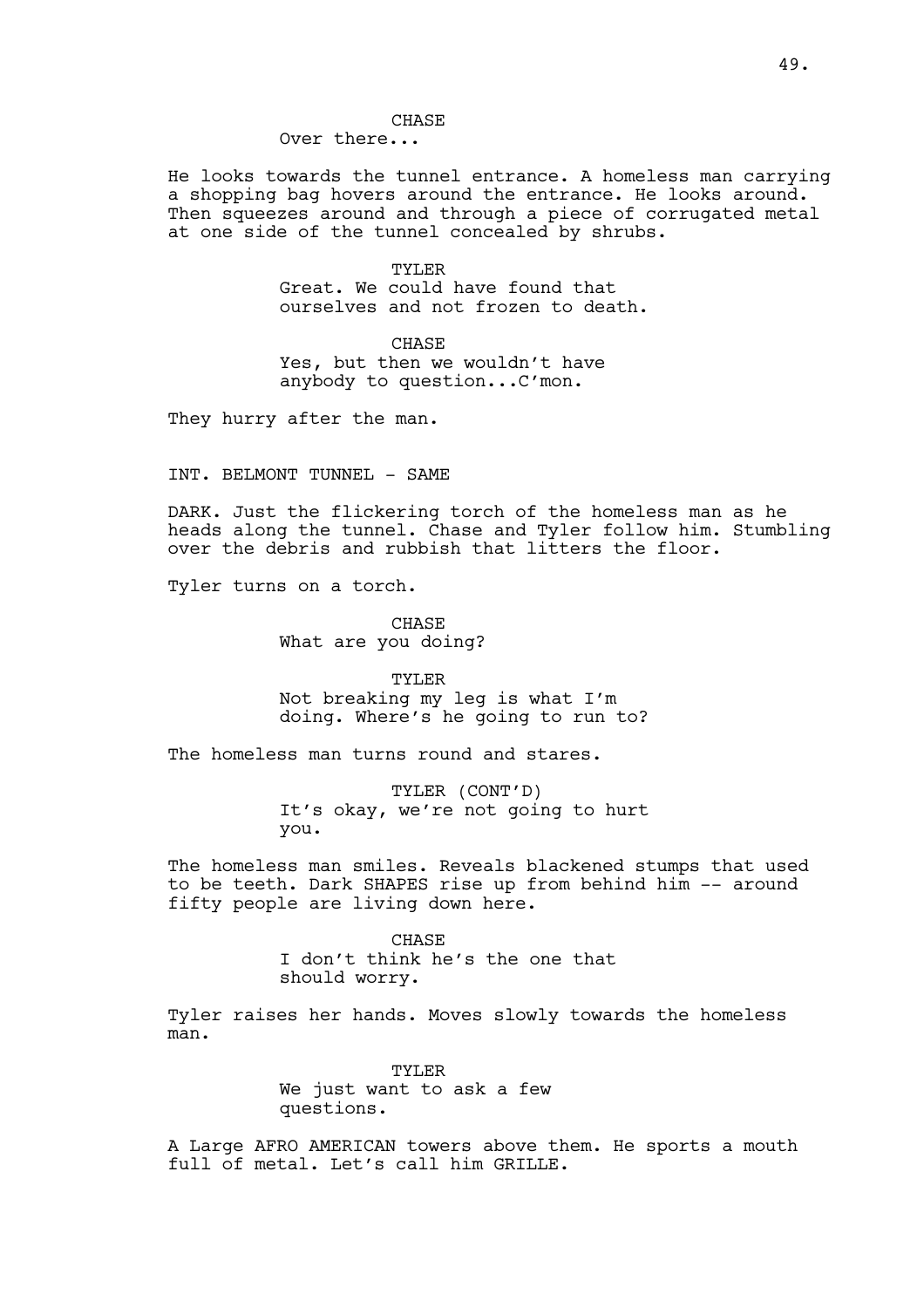GRILLE We live down here to avoid questions. TYLER We're looking for a man called Burns. Some very bad people are after him... GRILLE Worse than the cops? A flash of metal as he shoots them a smile. TYLER Far worse. GRILLE People don't always use their names down here. Chase holds out a picture of Burn's BADGE. CHASE He used to be a fireman... Grille stares at the picture. GRILLE Sticks... TYLER Sticks? GRILLE Yeah, s'what we used to call him, Sticks, Stickman, Sticky, whatever. TYLER Because he was skinny? GRILLE Naa, he was always collecting sticks, flowers, stuff like that. CHASE Why? GRILLE Fuck should I know. TYLER Have you seen him recently? GRILLE

Naa. We thought maybe he'd been picked up. (MORE)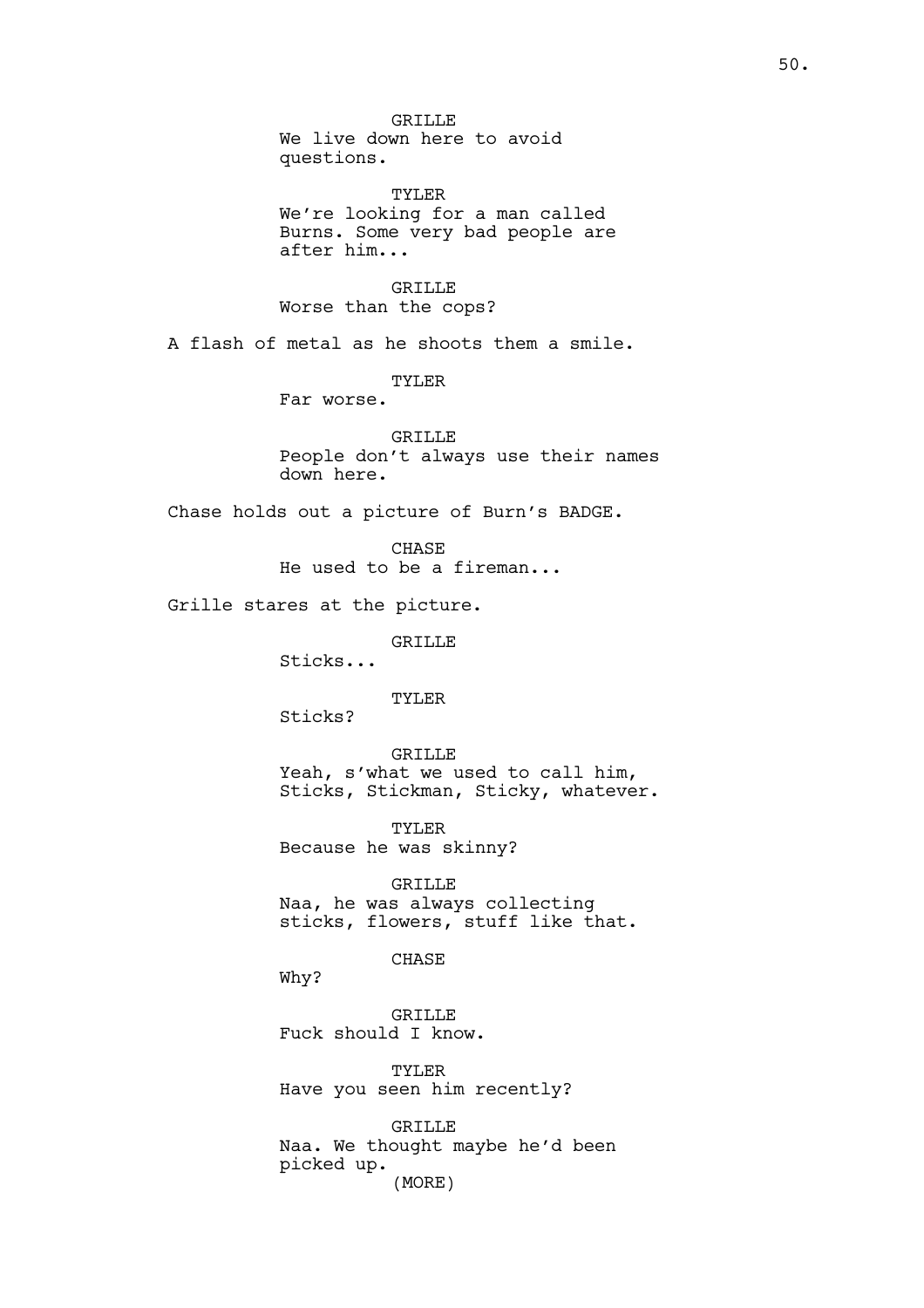GRILLE (CONT'D)

You people are always bustin' our asses for trying to get a dime from the rich folk.

TYLER We saved his "ass" as a matter of fact, but unless we find him pretty quick he's not going to be so lucky next time.

CHASE Where does he stay when he's down here.

INT. TUNNEL - BURN'S SHELTER - SAME

A piece of corrugated iron acts as a door. A large padlock secures it.

> GRILLE He's pretty tight about his stuff. Keeps sayin' he's rich, but I 'ain't seen diddly squat sign of that.

TYLER You haven't.

GRILLE I just said that.

Chase shoots her a warning look.

CHASE

He was always mumbling on about a fortune under his feet when he rode the subway.

Grille looks at him.

GRILLE

You Chase? You worked on the subway.

CHASE Yes. I used to let him ride on the cars, as long as he didn't start upsetting people.

GRILLE

Yeah, he said you were the only cop he'd give the time of day to. I guess you'll be getting a cut of this golden pie he was always on about.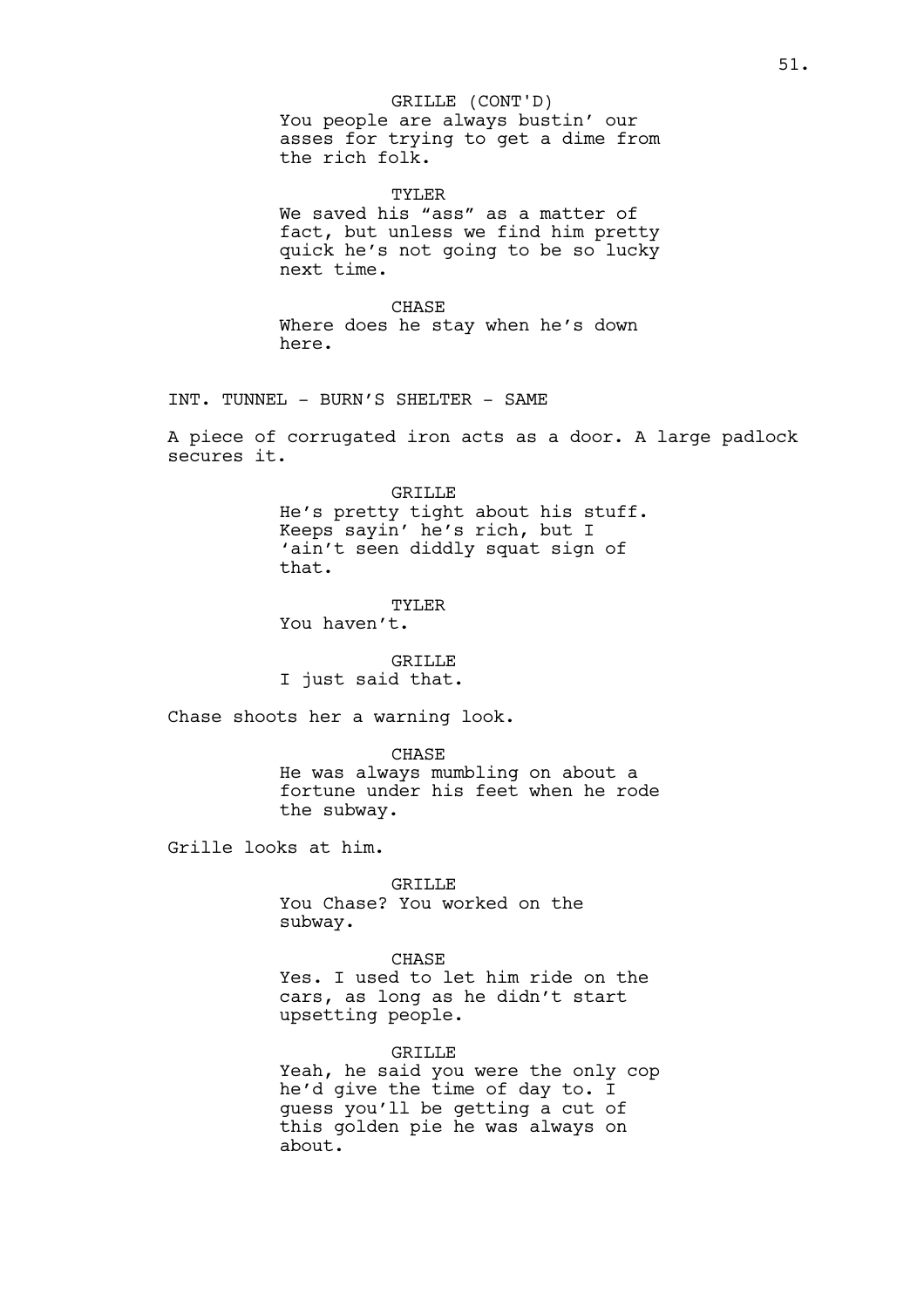TYLER Can we take a look?

GRILLE

I dunno man...

TYLER If we find where he's gone it could save his life...

Grille thinks about this. Shrugs.

GRILLE Okay. But I 'ain't gotta a key.

TYLER You haven't got a key.

GRILLE Is something wrong with you?

CHASE

She's quite particular.

Tyler produces a couple of picks. Hands a blur of speed. CLICK! The padlock opens.

> TYLER (off Chases look) My father was a locksmith. I think that skill swung my acceptance into the force.

CHASE Yeah, that and the other skill. (beat) Because you can't shoot for shit.

Tyler's not listening. She's shining her torch around Burn's living quarters. More accurately at the back wall formed by the tunnel.

> GRILLE The hell...?

ANGLE ON WALL

Covered with TWIGS and BRANCHES -- pieces of STRING crisscrossing between strips of wood nailed to the wall. Like a one dimensional birds nest..

DRIED FLOWERS in varying states of decay punctuate the intersections where branches meet string. A fresh RED ROSE glows in the darkness in sharp contrast to the older blooms.

Tyler reaches forwards -- touches the petals of the rose.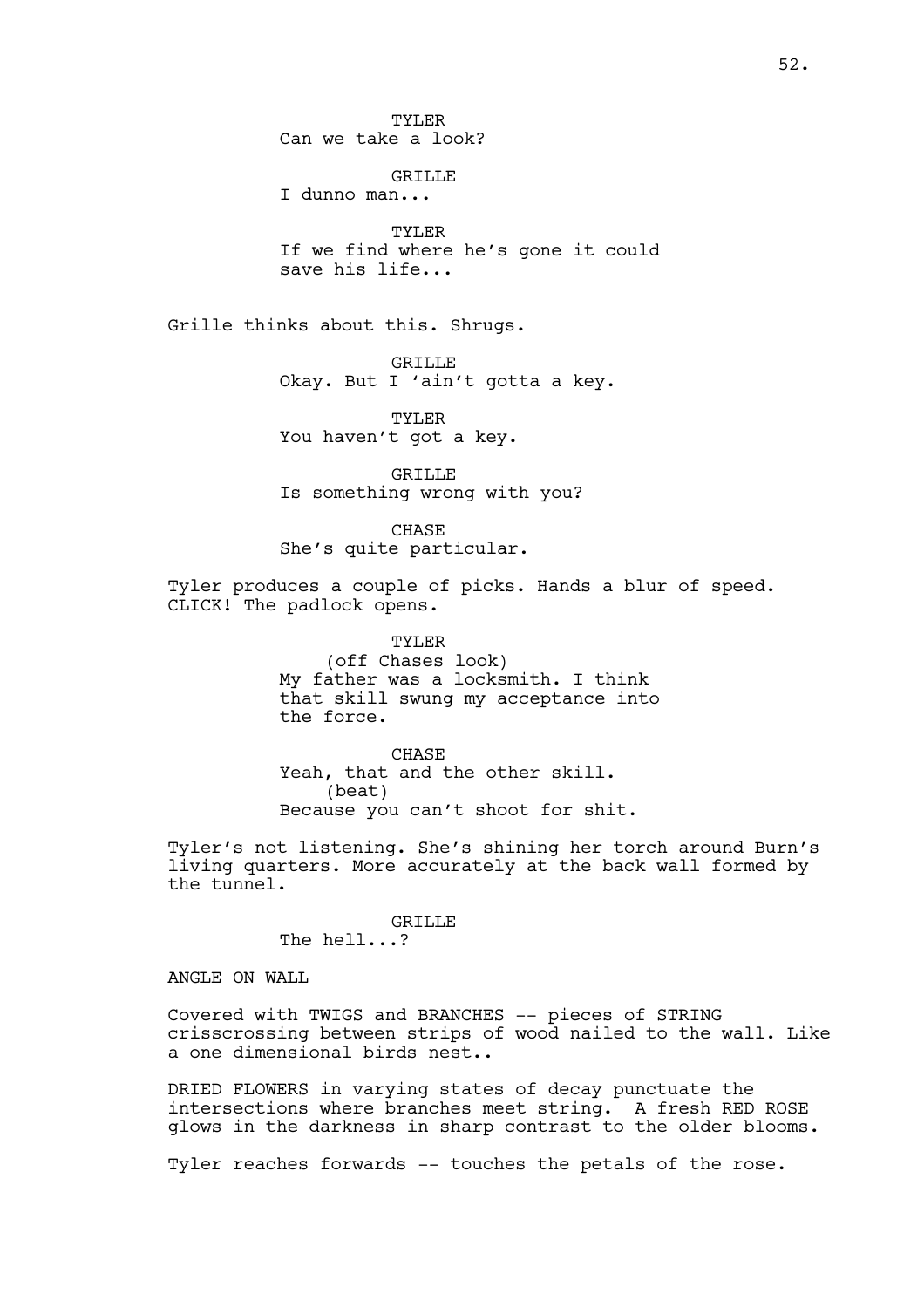TYLER He's been here, within the last few days...

CHASE What is this? Decoration, some kind of obsession.

TYLER It's like a tramps version of the Bayeux tapestry...

CHASE

Bay what?

TYLER Bayeux. A tapestry showing the events leading up to the Norman conquest. It's over two hundred feet long and centuries old.

Grille goes up to the display and touches some string and pieces of wood.

> GRILLE You sayin' this is that Burns cats diary?

Tyler looks at the wall. Trying to make sense of the design.

TYLER He's been working on this for years.

CHASE What does it mean?

GRILLE Means the cat's wackadoodle.

Tyler takes a picture of the wall with her iPhone.

TYLER Maybe. Sometimes genius is only a step away from madness.

**GRILLE** Trust me, dudes a million steps away from genius.

Chase looks around the room. Picks up some papers from the top of a pile.

> **CHASE** This is weird.

Tyler goes over. Looks at the papers. Opens out a subway map.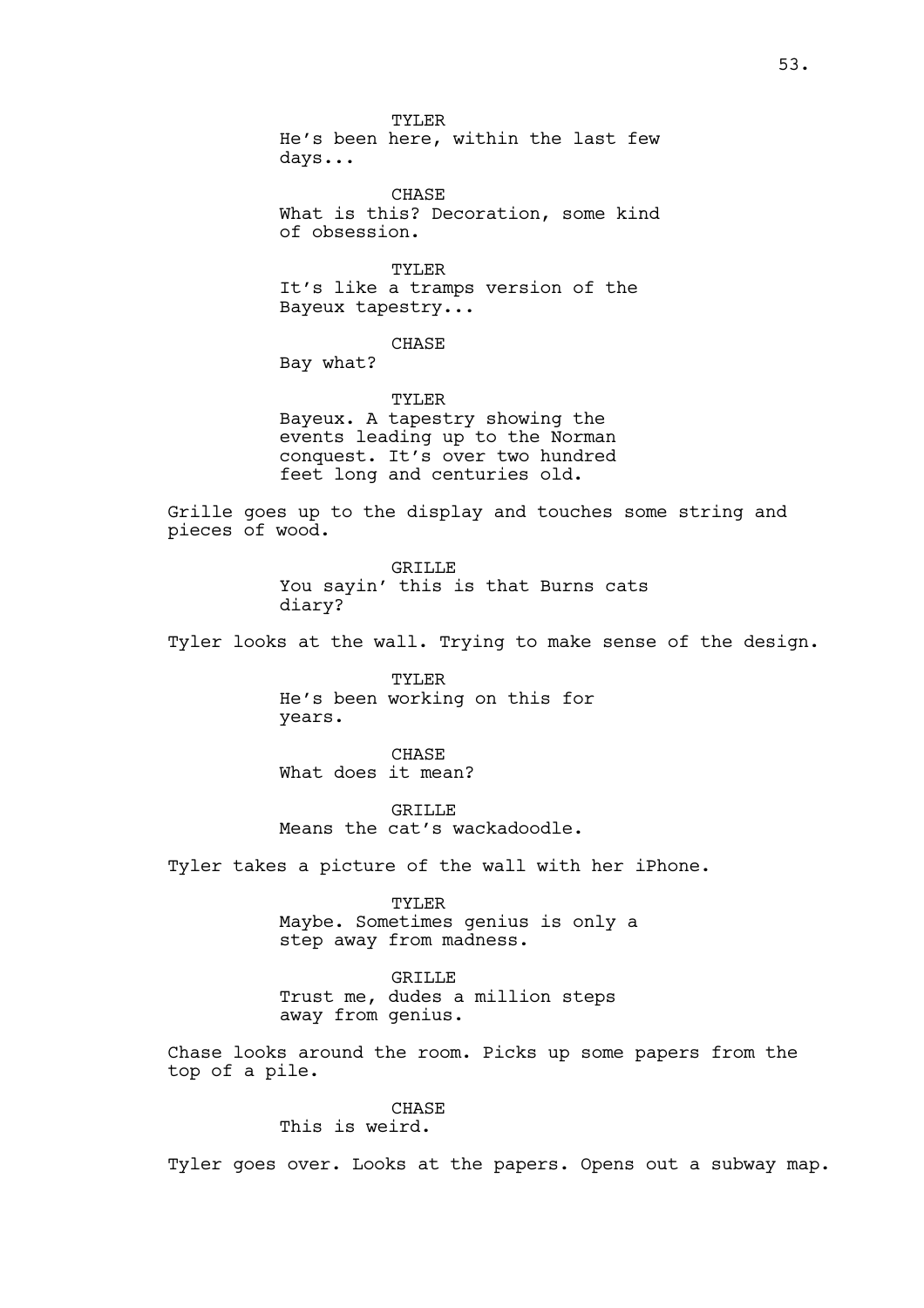Train time tables?

CHASE

Why did he need these? He spent years travelling the subway, he knew the network like the back of his hand.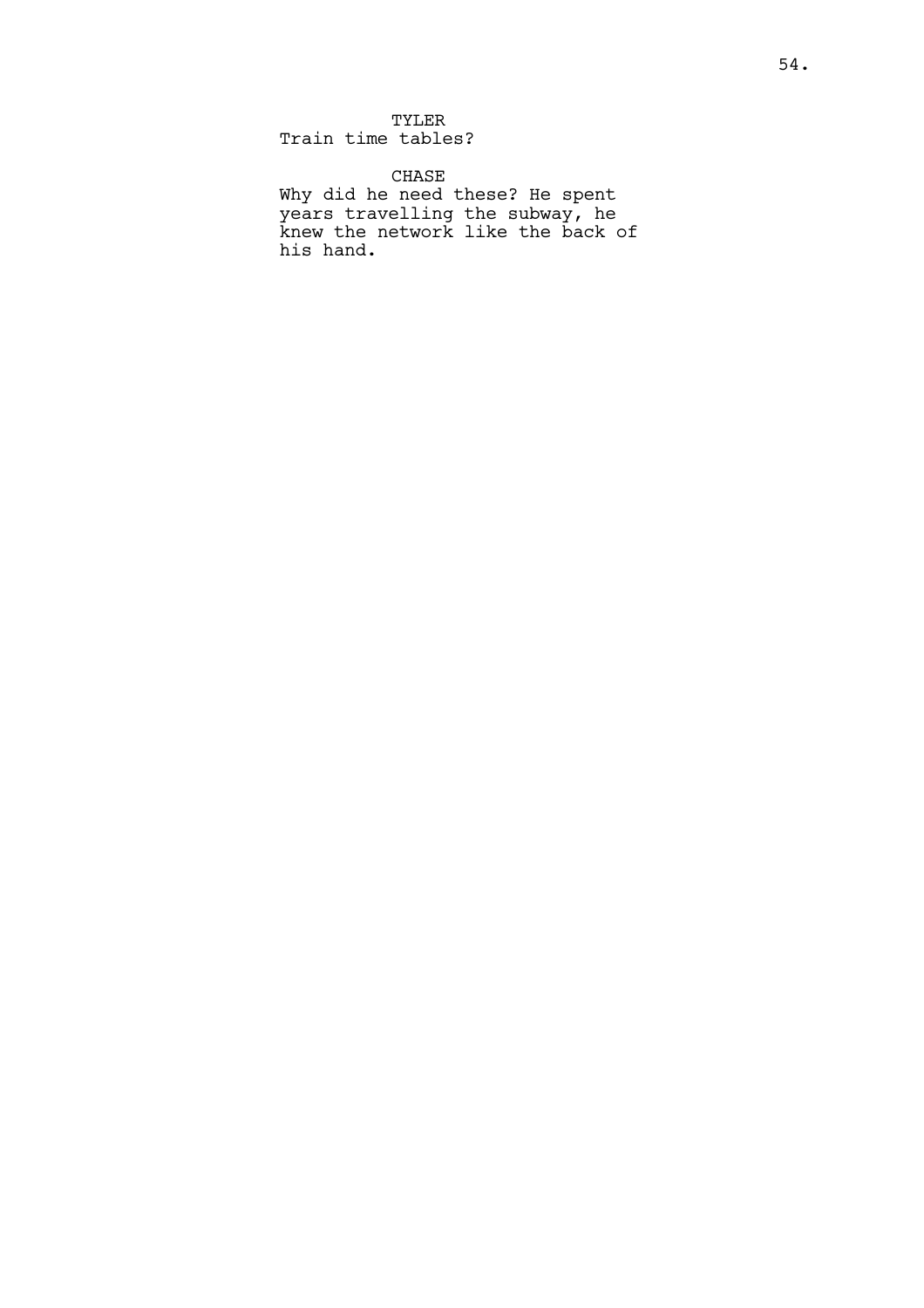(CONT'D)